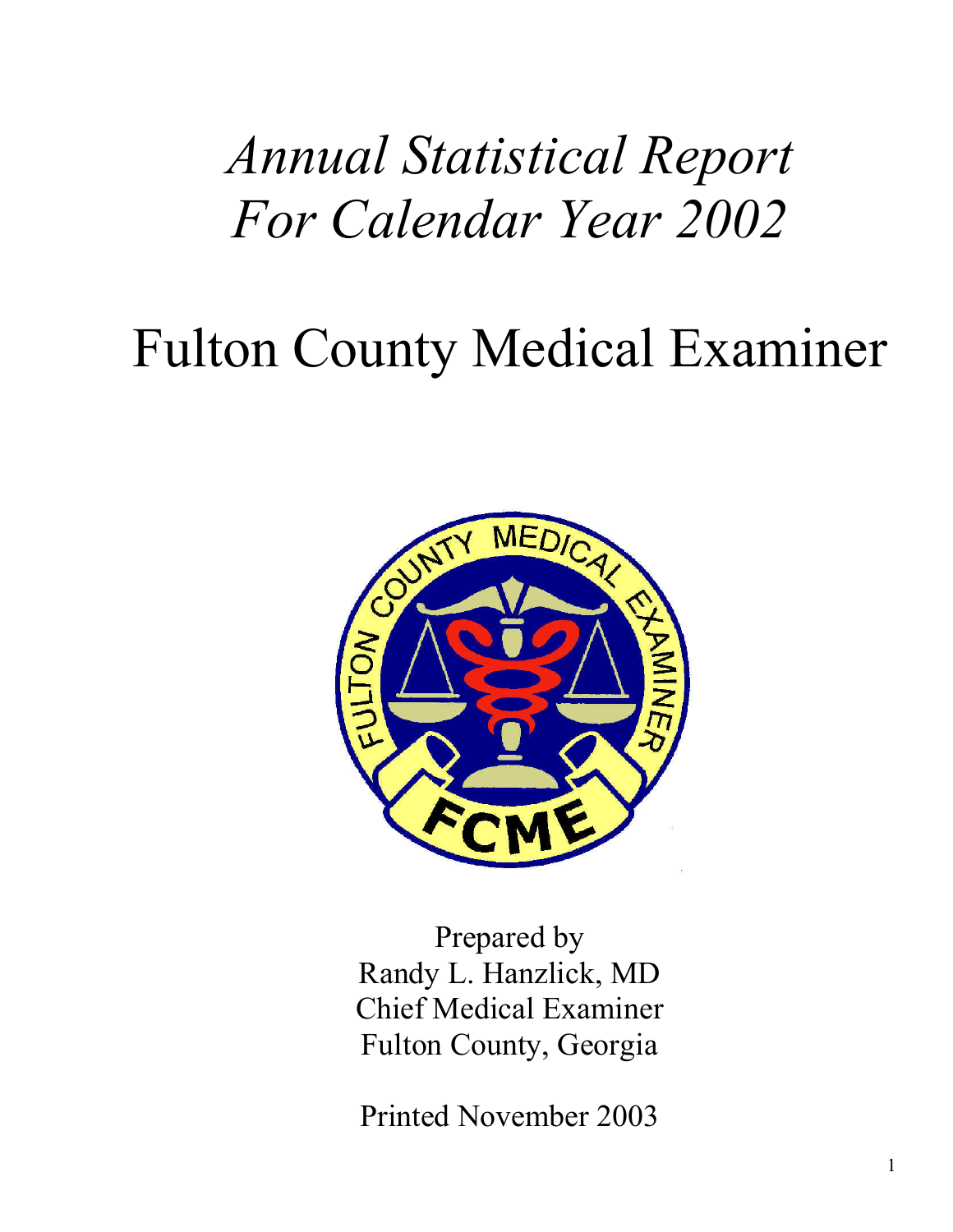#### **PREFACE**

This Annual Report would not be possible without the dedication and professionalism of the more than 40 employees who work for the Fulton County Medical Examiner in Atlanta, Georgia. They are:

#### *Administrative and Support Personnel*

John M. Cross, Deputy Director Dennis McGowan, Operations Chief Paul Desamours, Evidence Systems Coordinator Susie Reaves, Administrative Coordinator Barbara Brown, Senior Medicolegal Transcriptionist Simone Murphy, Medicolegal Transcriptionist Lynnette Redding, Medicolegal Transcriptionist Kathy Washington, Records Assistant Angela Wright, Records and Documents Supervisor Karleshia Bentley, Assistant Reda Dawson, Assistant Shirley Gleaton, Assistant Felice Albany, Assistant

#### *Medical Examiners*

Randy Hanzlick, MD, Chief Medical Examiner Eric Kiesel, MD, PhD, Deputy Chief Medical Examiner Carol Terry, MD, Associate Medical Examiner Michael Heninger, MD, Associate Medical Examiner Michele Stauffenberg, MD, Associate Medical Examiner John B. Parker, MD, Contracting Medical Examiner Karen Sullivan, MD, Forensic Pathologist Eric Eason, MD, MD, Forensic Pathology Fellow

#### *Investigative Staff*

Albert Boudy, Senior ME Investigator Mark Guilbeau, PhD, Senior ME Investigator/Forensic Anthropologist Tami Schroder, Senior ME Investigator Joe Morgan, Senior ME Investigator Mike Alsip, ME Investigator Mary Beth Hauptle, DDS, ME Investigator, Forensic Odontologist Betty Honey, ME Investigator Teresa Price, ME Investigator Mark Ruffin, ME Investigator Teresa Armstrong, ME Investigator Jon Hager, ME Investigator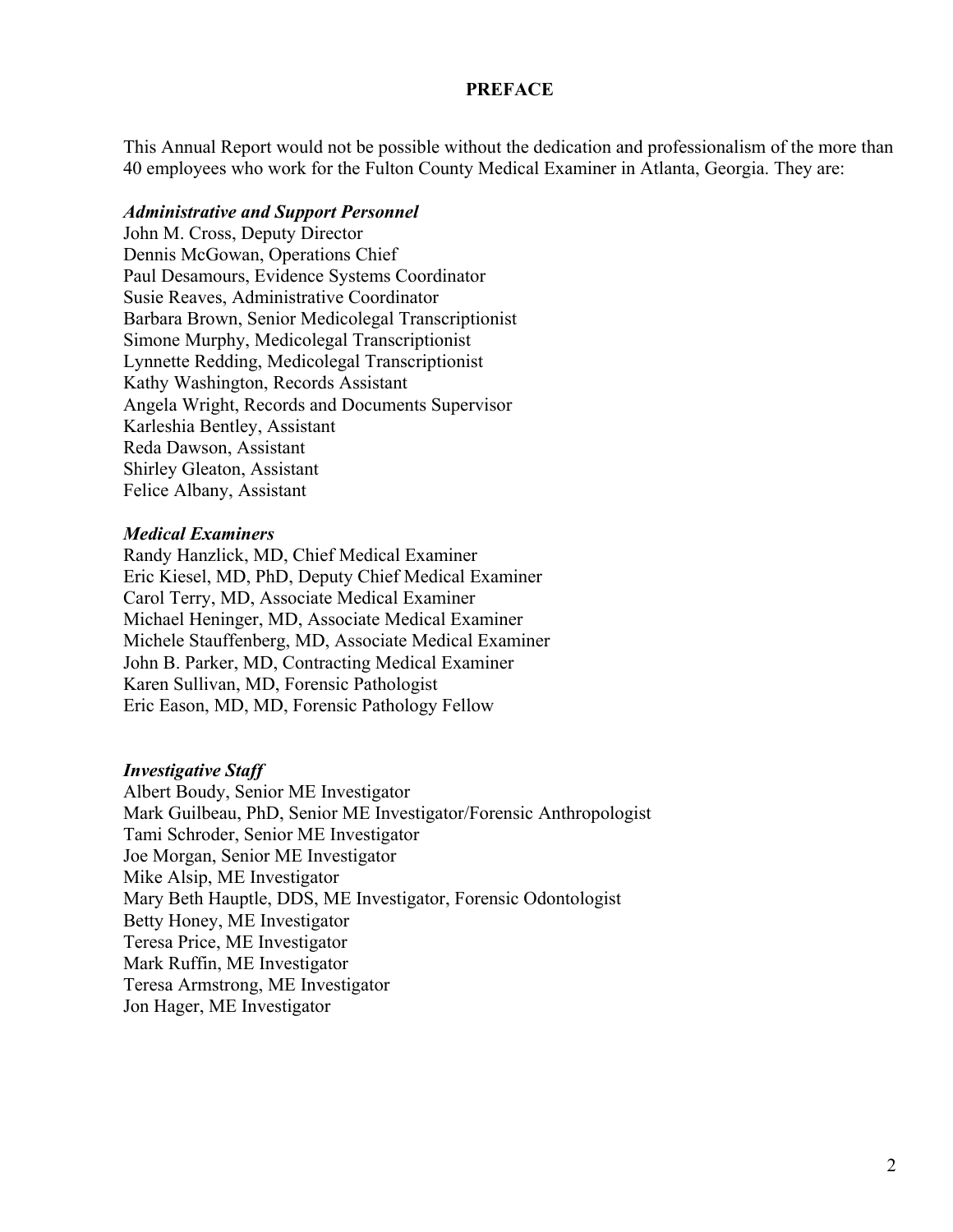#### *Forensic Technical Support*

Charles Brown, Forensic Technician Supervisor Carlos Evans, Forensic Technician Tarris Gaskins, Forensic Technician Barbara Jones, Forensic Technician Charles Love, Forensic Technician Angie Fuller, Forensic Technician Gerald Morales, Forensic Technician Jackie Samuels, Forensic Technician Joe Glass, Morgue Attendant

#### *Histology Services*

Glenda Buchek, Medical Lab Technician

#### *Photography Services*

Sybil Daniel, Senior Medicolegal Photographer Mary Burgess, Medicolegal Photographer

#### *Custodial Services*

Francis Whitfield Walter Williams

Without the above individuals, quality investigation of deaths in Fulton County would not occur, and neither would professional communication with the many agencies and members of the public who are impacted when a death occurs. These employees also care for and maintain a modern facility in which death investigations may be professionally conducted with respect for the dead and at which members of the public, legal, and law enforcement communities can effectively conduct their business.

I thank the Fulton County Medical Examiner employees— each and every one— for their dedication, excellence, and professional quality death investigations conducted for the citizens of Fulton County. We are proud to be a death investigation center fully accredited by the National Association of Medical Examiners.

It is hoped that the information in this report may be useful to public health, public safety, and other policy and program planners who strive to improve the safety and quality of life. Additional data may be available for specialized studies that go beyond the general data presented in this report.

The medical examiner's office and its personnel "speak for the dead" and our office is a place where "death delights to serve the living." It is with a true sense of civic duty and public service that we conduct our death investigations for the community.

Randy Hanzlick, MD Chief Medical Examiner November 2003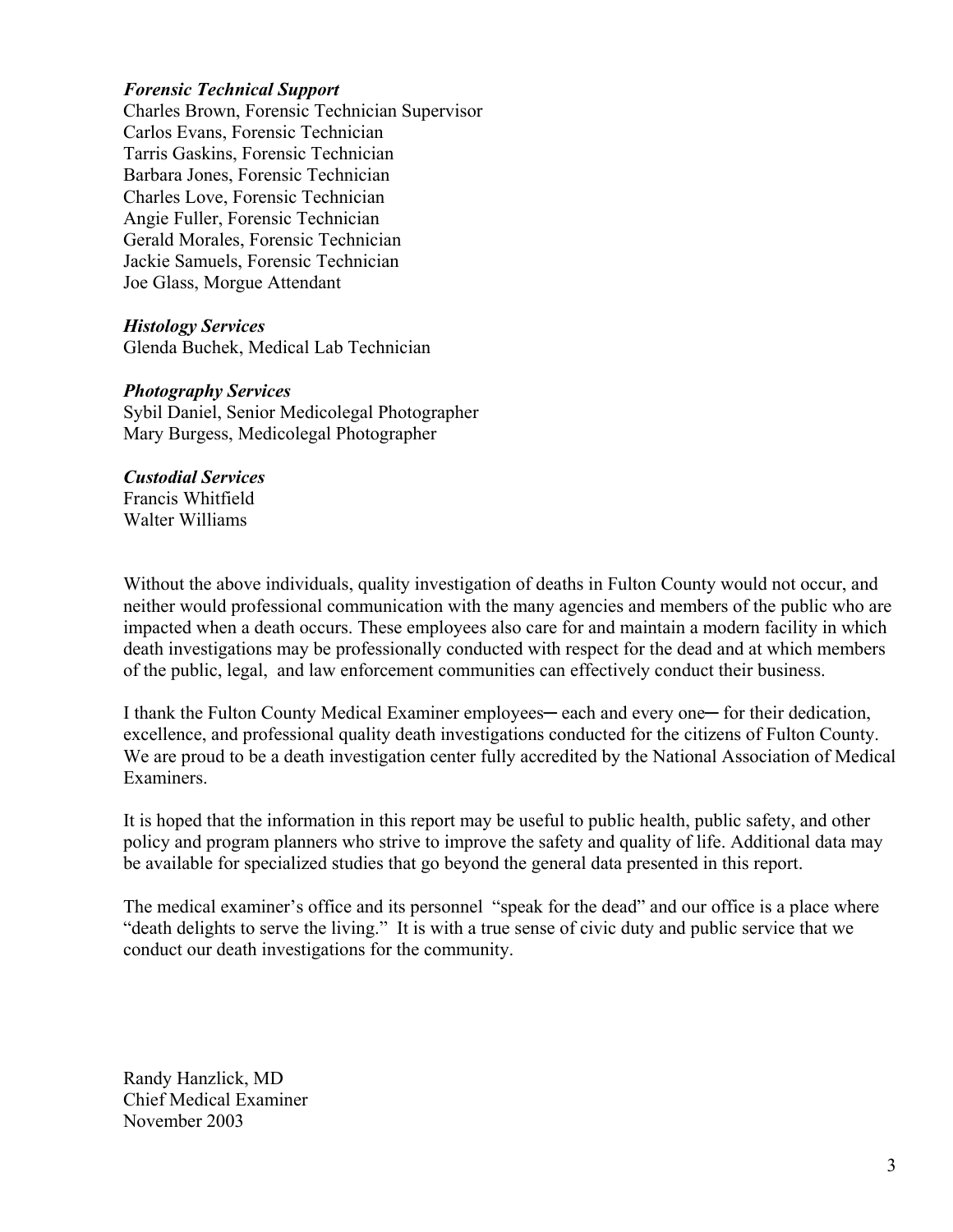## **TABLE OF CONTENTS**

| Preface                                              | $\overline{\mathbf{c}}$ |
|------------------------------------------------------|-------------------------|
| <b>Introduction</b>                                  | 5                       |
| <b>Budget and Staff</b>                              | 6                       |
| <b>General Response</b>                              | 6                       |
| Abbreviations                                        | 6                       |
| Disclaimer concerning accuracy                       | 6                       |
| <b>Overall Procedural Statistics</b>                 | 7                       |
| Deaths Reported by Day of Week                       | 8                       |
| Deaths Reported by Time of Day                       | 8                       |
| Cases Accepted and Declined by Race and Sex          | 8                       |
| Manner of Death by Race and Sex                      | 9                       |
| Cases accepted and Declined by Age Group             | 9                       |
| Case Statistics by Law Enforcement Jurisdiction      | 10                      |
| Postmortem Procedures/Autopsy Rates                  | 10                      |
| <b>Suicide Data</b>                                  | $11 - 13$               |
| <b>Homicide Data</b>                                 | $14 - 16$               |
| Homicides and Suicides by Zip Code                   | 17                      |
| <b>Traffic Fatality Data</b>                         | 18-25                   |
| Non-Traffic, Accidental (Unintentional) Death Data   | $26 - 27$               |
| <b>Undetermined Manner of Death Data</b>             | 28-30                   |
| <b>Toxicology Data and Drug or Poisoning Deaths</b>  | $31 - 33$               |
| <b>Natural Death Data</b>                            | $34 - 35$               |
| <b>Deaths of Children Age 17 Years and Younger</b>   | $36 - 39$               |
| <b>Deaths Among Senior Citizens Ages 61 or Older</b> | 40-41                   |
| <b>Miscellaneous Data</b>                            | 42                      |
| Age Range and Median age by Manner of Death          | 42                      |
| <b>Multiple Fatality Incidents</b>                   | 42                      |
| <b>Declined Jurisdiction Cases</b>                   | 42                      |
| <b>Accept Jurisdiction Cases</b>                     | 42                      |
| <b>Pending Cases</b>                                 | 43                      |
| <b>Overall Reporting Rates</b>                       | 43                      |
| <b>Violent Death Rates</b>                           | 43                      |
| Place of Death Occurred (Pronounced)                 | 43                      |
| In-Custody Deaths                                    | 44                      |
| Drowning and Immersion                               | 44                      |
| <b>Fire-related Deaths</b>                           | 45                      |
| Deaths involving Injury at Work                      | 46                      |
| Deaths from Natural Causes at Work                   | 47                      |
| Non-natural cases with delayed report of death       | 48                      |
| <b>Comments and Trends</b>                           | 49-50                   |
| <b>FCME Mission Statement</b>                        | 51                      |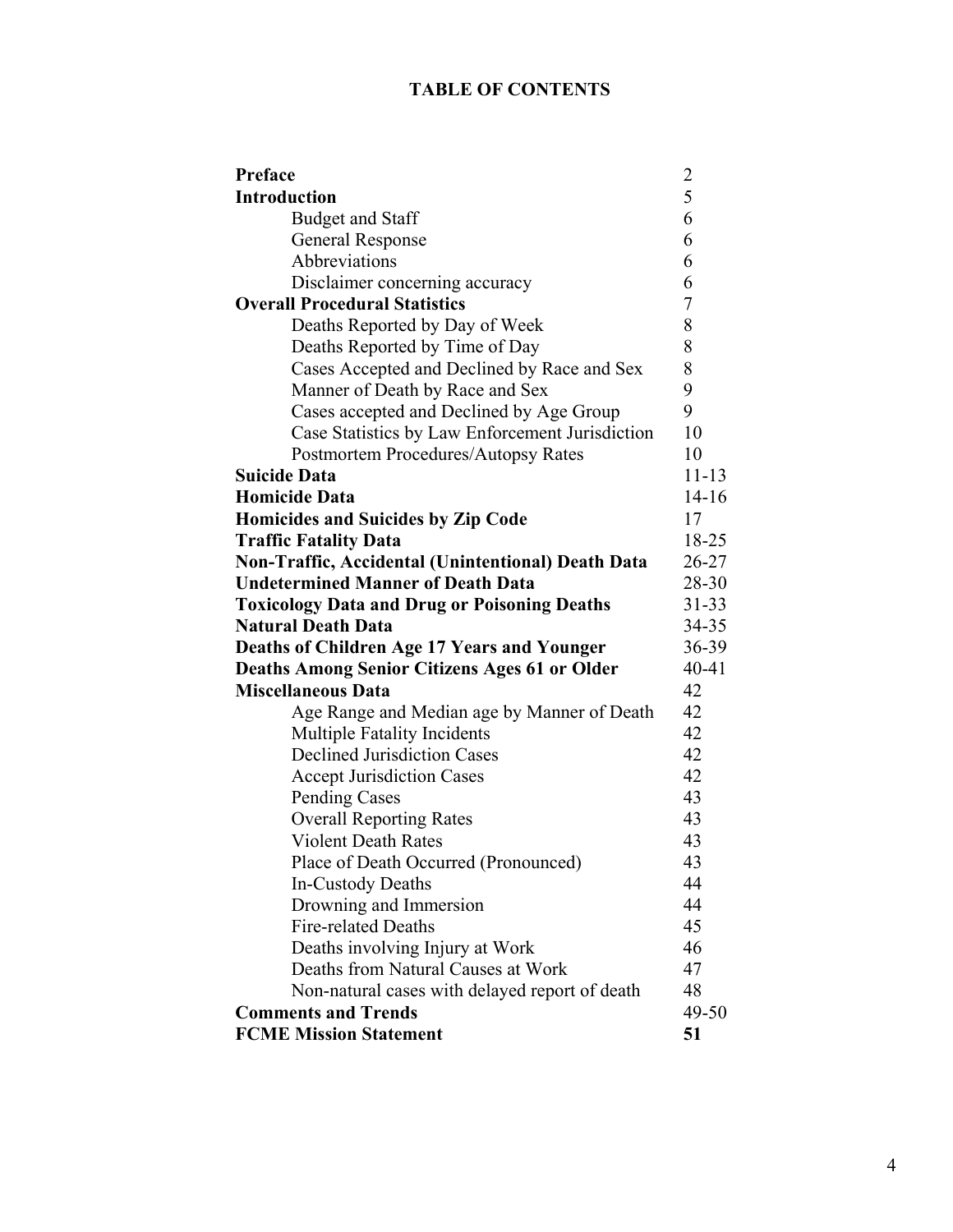#### **INTRODUCTION**

The Fulton County Medical Examiner (FCME) serves all non-federal, incorporated and unincorporated areas within Fulton County. These areas include nearly all of the City of Atlanta, Alpharetta, College Park, East Point, Fairburn, Hapeville, Mountain Park, Palmetto, Roswell, Union City, Unincorporated Fulton County, and other areas served by special law enforcement agencies such as MARTA and college police forces. The FCME does not serve the few areas of Federal property within the county such as the Federal Penitentiary which arranges for its own investigations. Under the provisions of the Georgia Death Investigation Act, FCME investigates deaths that are suspected or known as having resulted from external causes such as injury or poisoning, and deaths that are sudden, unexpected, and not explained with a reasonable degree of medical probability. Other selected types of death are also investigated such as those occurring while a person is in custody of a law enforcement agencies..

Census information shows the 2000 population of Fulton County to be 816,006 compared with 648,951 in 1990. After many years of relatively stable population, the population is again growing. County wide the population is about 48% white, 44% black, and 8% other minorities. The Hispanic population is increasing and amounts to about 6% at present. The County covers 529 square miles.

The laws describing the duties of medical examiners in Georgia are contained mostly in Official Code of Georgia Annotated, Title 45, Chapter 16, the "Georgia Death Investigations Act." The types of death required to be reported to the medical examiner include:

- Violence (injury)
- Casualty (accident)
- Suicide
- Suddenly when in apparent good health
- When unattended by physician (no doctor who can sign the death certificate)
- Suspicious or unusual
- Children under 7 if death is unexpected or unexplained
- Executions pursuant to death penalty (these do not occur in Fulton County)
- Inmate of state hospital or state, county, or city penal institution
- Admitted to hospital unconscious and dying within 24 hours without regaining consciousness

Decisions about autopsies are not mandated and are left to the discretion of the medical examiner. As can be seen, the laws are general enough that jurisdiction may be accepted in a wide variety of cases that are not otherwise specified in law, such as sudden death while under anesthesia, which may be considered to be "sudden and unexpected" or "unusual."

When a death is reported to FCME, the case is either **accepted** (AJ) or **declined** (DJ). If a case is accepted, it means that the medical examiner will be signing the death certificate (certifying the death). A case is **declined** for one of two reasons:

- The incidents leading to death did not occur in Fulton County
- The death need not have been reported and there is a physician who is willing to sign the death certificate

A case is **accepted** if:

- It meets the criteria specified by law as described above, and
- The incident leading to death occurred in Fulton County, or
- If the place of incident or onset of fatal events is unknown, the death occurred or the dead body was found in Fulton County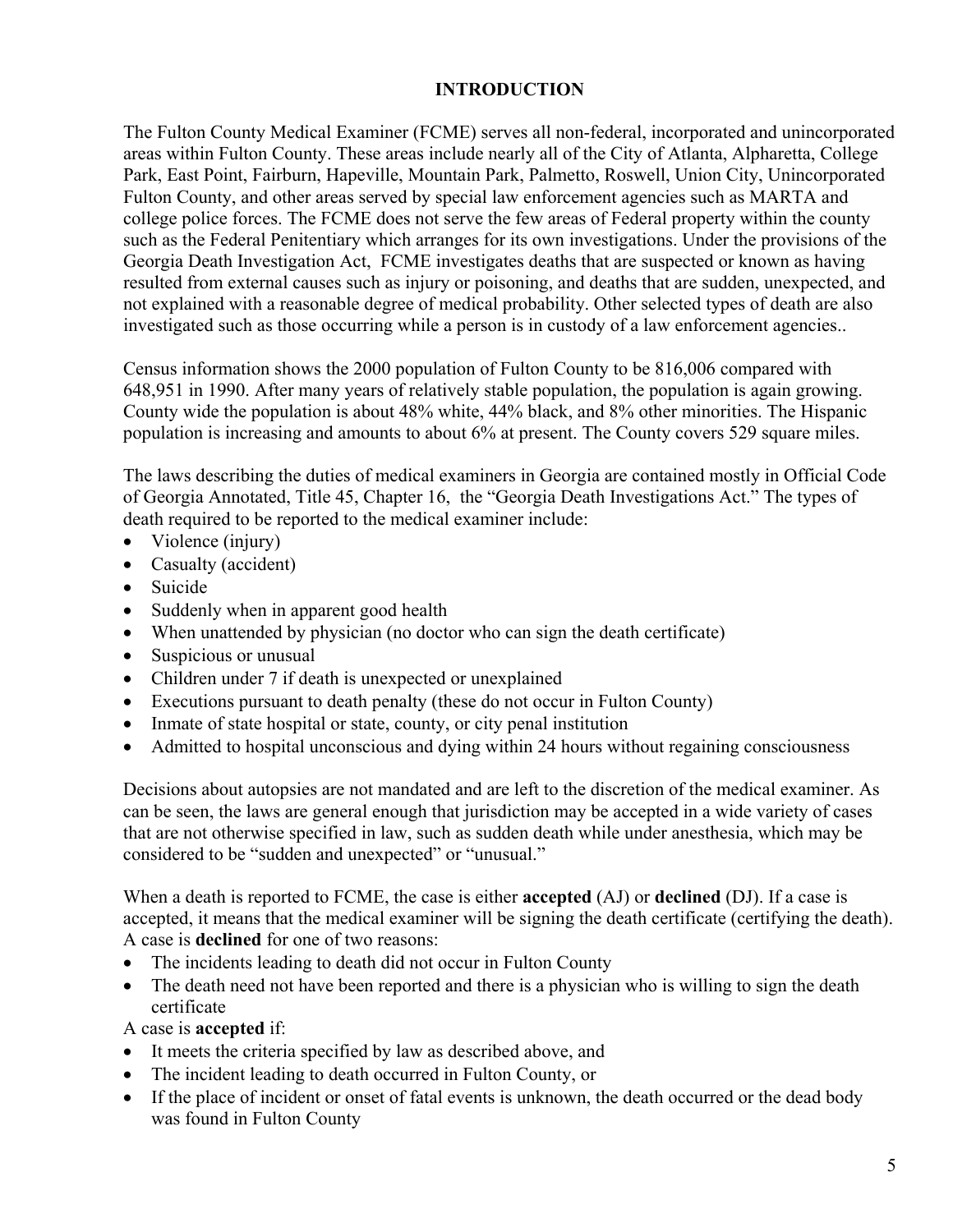The case medical examiner (forensic pathologist) generally uses one of four approaches to certify a death (obtain information to complete the death certificate):

- **Signout**. The death certificate is signed without examining the body.
- **View**. A cursory examination is performed to further evaluate the case and rule out trauma or the need for further in-depth examination. A few simple case notes may be prepared.
- **External examination**. Formal external examination with a dictated report of the examination, usually including toxicology or chemistry tests as well.
- **Autopsy**. Complete autopsy with dictated report. A **limited dissection** (partial autopsy) is sometimes performed if:

-there is expressed objection to autopsy or significant health or safety risks exists for staff, and, -a complete autopsy need not be performed.

#### **Budget and Staff**

The annual operating budget for 2002 was approximately \$3.1 million. The FCME staff consists of approximately 44 employees including 5 physician medical examiners, 11 investigators, 10 clerical staff, 3 administrators, 9 forensic technicians and morgue attendants, 2 custodians, 2 photographers, 1 histologist, and 1 forensic pathology physician in training.

#### **General Response**

When a death is reported to FCME, the case is assigned a sequential case number. Basic information is obtained on all cases reported. Investigators, in consultation with the on-call medical examiner as needed, make decisions about whether the case should be accepted or declined, if death scene investigation is required, and whether or not the body need be transported to the Fulton County Medical Examiner's Center. The on-call medical examiner then makes decisions about the type of examination to be conducted and the extent of additional testing to be performed. Usually, bodies transported to FCME are returned to the family and funeral home within 24 hours or less if the body has been officially identified.

For further information about FCME, please see our website at **www.fcmeo.org**

For further information about medical examiners and death investigation, please see the website of the National Association of Medical Examiners at **www.TheNAME.org**

#### **Abbreviations**

Certain abbreviations are used for the decedent's race. These are: A (Asian-Pacific Islander), AI (Asian Indian), B (Black or African-American), W (White or Caucasian), H (Hispanic-Latino), and NA (Native American). INV refers to investigators, MD or ME to medical examiners, AJ refers to "Accepted" cases, and DJ refers to "Declined" case. Although it has become public health practice to record a person's Hispanic-Latino origin separately from race, the databases used in 2002 did not separate race from Hispanic-Latino origin. Thus, deaths for the Hispanic-Latino population are reported in a way that classifies Hispanic-Latino as a race group. When data categories are indicated as "blank," this usually means that the corresponding case involved unidentified individuals (race and/or sex and/or age not determined), or cases that involved non-human remains.

#### **Disclaimer concerning Accuracy**

The data herein are derived from electronic data bases. Although reasonable effort has been made to verify critical data, 100% accuracy cannot be guaranteed for all data items. Occasional error or inconsistencies may be noted, but these should not significantly impact upon overall trends.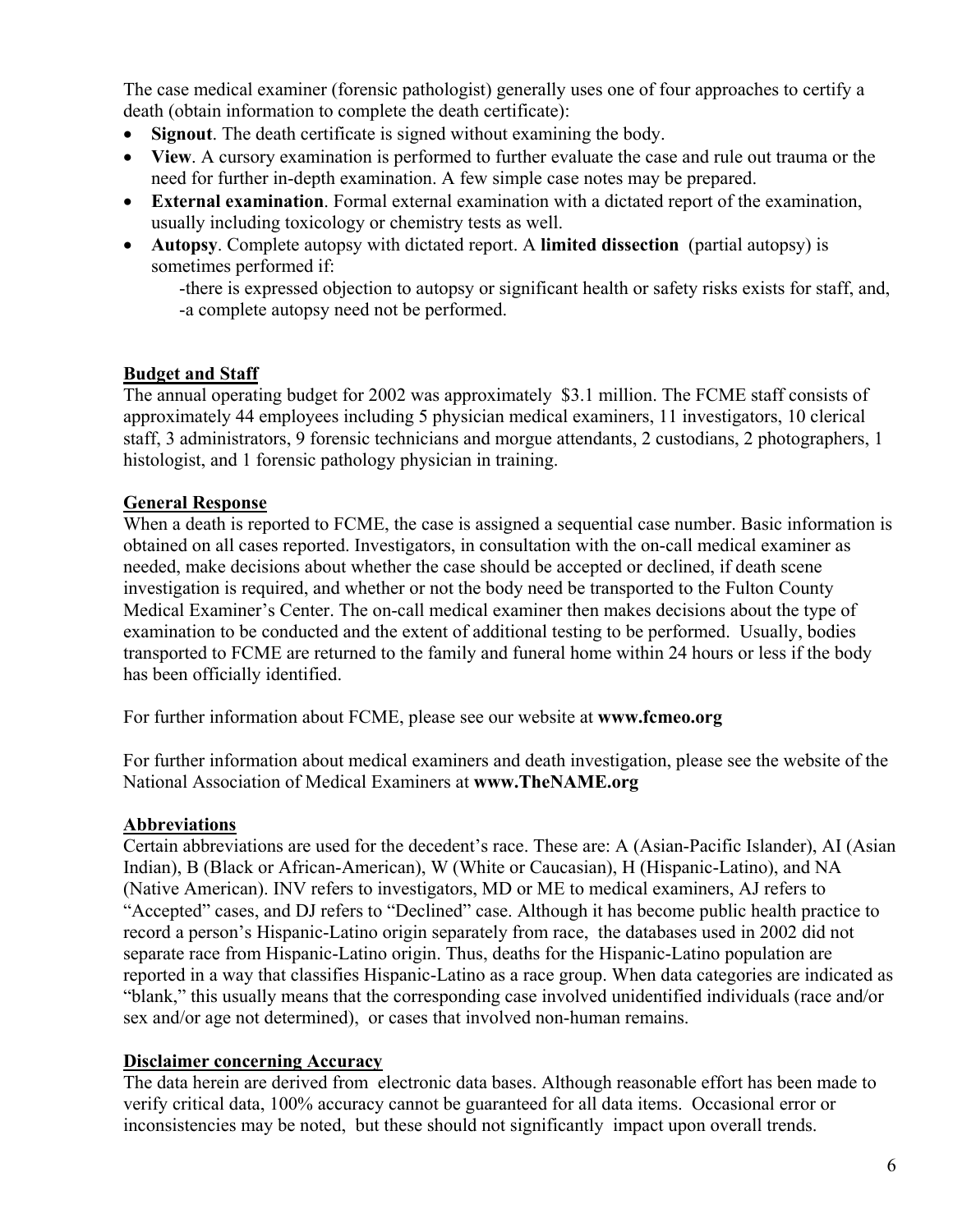## **OVERALL PROCEDURAL STATISTICS**

| 181<br><b>Sign-out Cases</b><br>142<br>View Only<br><b>External Examination Only</b><br>160<br>843<br>Autopsy<br>Total bodies examined at FCME by MD<br>1145<br>Total bodies examined at scene/released<br>177<br>Total bodies examined by MD or INV<br>1322<br>270<br>Cases with X-rays taken<br>1053<br>Total X-rays taken<br>(average 3.9 per case)<br>1090<br>Cases with Polaroid facial photo<br>Cases with 35mm slides taken<br>1075<br>38,760<br>Total 35mm slides prepared<br>(Scene & Exam average 36/case)<br>Total number of images copied<br>4700<br>For third parties<br>$(1921$ for DA)<br>(539 for Public Defender)<br>(Remainder for police/other parties)<br>1134<br>Cases with fingerprints prepared<br>Cases with micro tissue blocks<br>842<br>Total number of micro tissue blocks<br>8006<br>(9.5 per case average)<br>Cases with glass slides of tissue<br>568<br>5481<br>Total number of glass slides<br>(9.6 per case average)<br>Decals and special stains<br>365<br>Cases with Grady Lab work<br>373<br>Cases with Crime Lab work<br>977<br>51<br><b>Court Appearances</b><br>Bodies transported to FCME by contractor<br>1188<br>Bodies transported to FCME by other<br>109<br>Total bodies transported to FCME<br>1297<br>For claim only<br>106<br>For examination<br>1191<br>Bodies originally reported as unidentified<br>53 | Total cases reported to FCME<br>Accepted (Certified)<br>Declined<br>Scene Investigations<br>Accepted cases seen by INV or ME | 2063<br>1326<br>737<br>930<br>1217 | (92% of accepted cases) |
|------------------------------------------------------------------------------------------------------------------------------------------------------------------------------------------------------------------------------------------------------------------------------------------------------------------------------------------------------------------------------------------------------------------------------------------------------------------------------------------------------------------------------------------------------------------------------------------------------------------------------------------------------------------------------------------------------------------------------------------------------------------------------------------------------------------------------------------------------------------------------------------------------------------------------------------------------------------------------------------------------------------------------------------------------------------------------------------------------------------------------------------------------------------------------------------------------------------------------------------------------------------------------------------------------------------------------------------------------------|------------------------------------------------------------------------------------------------------------------------------|------------------------------------|-------------------------|
|                                                                                                                                                                                                                                                                                                                                                                                                                                                                                                                                                                                                                                                                                                                                                                                                                                                                                                                                                                                                                                                                                                                                                                                                                                                                                                                                                            |                                                                                                                              |                                    |                         |
|                                                                                                                                                                                                                                                                                                                                                                                                                                                                                                                                                                                                                                                                                                                                                                                                                                                                                                                                                                                                                                                                                                                                                                                                                                                                                                                                                            |                                                                                                                              |                                    |                         |
|                                                                                                                                                                                                                                                                                                                                                                                                                                                                                                                                                                                                                                                                                                                                                                                                                                                                                                                                                                                                                                                                                                                                                                                                                                                                                                                                                            |                                                                                                                              |                                    |                         |
|                                                                                                                                                                                                                                                                                                                                                                                                                                                                                                                                                                                                                                                                                                                                                                                                                                                                                                                                                                                                                                                                                                                                                                                                                                                                                                                                                            |                                                                                                                              |                                    |                         |
|                                                                                                                                                                                                                                                                                                                                                                                                                                                                                                                                                                                                                                                                                                                                                                                                                                                                                                                                                                                                                                                                                                                                                                                                                                                                                                                                                            |                                                                                                                              |                                    |                         |
|                                                                                                                                                                                                                                                                                                                                                                                                                                                                                                                                                                                                                                                                                                                                                                                                                                                                                                                                                                                                                                                                                                                                                                                                                                                                                                                                                            |                                                                                                                              |                                    |                         |
|                                                                                                                                                                                                                                                                                                                                                                                                                                                                                                                                                                                                                                                                                                                                                                                                                                                                                                                                                                                                                                                                                                                                                                                                                                                                                                                                                            |                                                                                                                              |                                    |                         |
|                                                                                                                                                                                                                                                                                                                                                                                                                                                                                                                                                                                                                                                                                                                                                                                                                                                                                                                                                                                                                                                                                                                                                                                                                                                                                                                                                            |                                                                                                                              |                                    |                         |
|                                                                                                                                                                                                                                                                                                                                                                                                                                                                                                                                                                                                                                                                                                                                                                                                                                                                                                                                                                                                                                                                                                                                                                                                                                                                                                                                                            |                                                                                                                              |                                    |                         |
|                                                                                                                                                                                                                                                                                                                                                                                                                                                                                                                                                                                                                                                                                                                                                                                                                                                                                                                                                                                                                                                                                                                                                                                                                                                                                                                                                            |                                                                                                                              |                                    |                         |
|                                                                                                                                                                                                                                                                                                                                                                                                                                                                                                                                                                                                                                                                                                                                                                                                                                                                                                                                                                                                                                                                                                                                                                                                                                                                                                                                                            |                                                                                                                              |                                    |                         |
|                                                                                                                                                                                                                                                                                                                                                                                                                                                                                                                                                                                                                                                                                                                                                                                                                                                                                                                                                                                                                                                                                                                                                                                                                                                                                                                                                            |                                                                                                                              |                                    |                         |
|                                                                                                                                                                                                                                                                                                                                                                                                                                                                                                                                                                                                                                                                                                                                                                                                                                                                                                                                                                                                                                                                                                                                                                                                                                                                                                                                                            |                                                                                                                              |                                    |                         |
|                                                                                                                                                                                                                                                                                                                                                                                                                                                                                                                                                                                                                                                                                                                                                                                                                                                                                                                                                                                                                                                                                                                                                                                                                                                                                                                                                            |                                                                                                                              |                                    |                         |
|                                                                                                                                                                                                                                                                                                                                                                                                                                                                                                                                                                                                                                                                                                                                                                                                                                                                                                                                                                                                                                                                                                                                                                                                                                                                                                                                                            |                                                                                                                              |                                    |                         |
|                                                                                                                                                                                                                                                                                                                                                                                                                                                                                                                                                                                                                                                                                                                                                                                                                                                                                                                                                                                                                                                                                                                                                                                                                                                                                                                                                            |                                                                                                                              |                                    |                         |
|                                                                                                                                                                                                                                                                                                                                                                                                                                                                                                                                                                                                                                                                                                                                                                                                                                                                                                                                                                                                                                                                                                                                                                                                                                                                                                                                                            |                                                                                                                              |                                    |                         |
|                                                                                                                                                                                                                                                                                                                                                                                                                                                                                                                                                                                                                                                                                                                                                                                                                                                                                                                                                                                                                                                                                                                                                                                                                                                                                                                                                            |                                                                                                                              |                                    |                         |
|                                                                                                                                                                                                                                                                                                                                                                                                                                                                                                                                                                                                                                                                                                                                                                                                                                                                                                                                                                                                                                                                                                                                                                                                                                                                                                                                                            |                                                                                                                              |                                    |                         |
|                                                                                                                                                                                                                                                                                                                                                                                                                                                                                                                                                                                                                                                                                                                                                                                                                                                                                                                                                                                                                                                                                                                                                                                                                                                                                                                                                            |                                                                                                                              |                                    |                         |
|                                                                                                                                                                                                                                                                                                                                                                                                                                                                                                                                                                                                                                                                                                                                                                                                                                                                                                                                                                                                                                                                                                                                                                                                                                                                                                                                                            |                                                                                                                              |                                    |                         |
|                                                                                                                                                                                                                                                                                                                                                                                                                                                                                                                                                                                                                                                                                                                                                                                                                                                                                                                                                                                                                                                                                                                                                                                                                                                                                                                                                            |                                                                                                                              |                                    |                         |
|                                                                                                                                                                                                                                                                                                                                                                                                                                                                                                                                                                                                                                                                                                                                                                                                                                                                                                                                                                                                                                                                                                                                                                                                                                                                                                                                                            |                                                                                                                              |                                    |                         |
|                                                                                                                                                                                                                                                                                                                                                                                                                                                                                                                                                                                                                                                                                                                                                                                                                                                                                                                                                                                                                                                                                                                                                                                                                                                                                                                                                            |                                                                                                                              |                                    |                         |
|                                                                                                                                                                                                                                                                                                                                                                                                                                                                                                                                                                                                                                                                                                                                                                                                                                                                                                                                                                                                                                                                                                                                                                                                                                                                                                                                                            |                                                                                                                              |                                    |                         |
|                                                                                                                                                                                                                                                                                                                                                                                                                                                                                                                                                                                                                                                                                                                                                                                                                                                                                                                                                                                                                                                                                                                                                                                                                                                                                                                                                            |                                                                                                                              |                                    |                         |
|                                                                                                                                                                                                                                                                                                                                                                                                                                                                                                                                                                                                                                                                                                                                                                                                                                                                                                                                                                                                                                                                                                                                                                                                                                                                                                                                                            |                                                                                                                              |                                    |                         |
|                                                                                                                                                                                                                                                                                                                                                                                                                                                                                                                                                                                                                                                                                                                                                                                                                                                                                                                                                                                                                                                                                                                                                                                                                                                                                                                                                            |                                                                                                                              |                                    |                         |
|                                                                                                                                                                                                                                                                                                                                                                                                                                                                                                                                                                                                                                                                                                                                                                                                                                                                                                                                                                                                                                                                                                                                                                                                                                                                                                                                                            |                                                                                                                              |                                    |                         |
|                                                                                                                                                                                                                                                                                                                                                                                                                                                                                                                                                                                                                                                                                                                                                                                                                                                                                                                                                                                                                                                                                                                                                                                                                                                                                                                                                            |                                                                                                                              |                                    |                         |
|                                                                                                                                                                                                                                                                                                                                                                                                                                                                                                                                                                                                                                                                                                                                                                                                                                                                                                                                                                                                                                                                                                                                                                                                                                                                                                                                                            |                                                                                                                              |                                    |                         |
|                                                                                                                                                                                                                                                                                                                                                                                                                                                                                                                                                                                                                                                                                                                                                                                                                                                                                                                                                                                                                                                                                                                                                                                                                                                                                                                                                            |                                                                                                                              |                                    |                         |
|                                                                                                                                                                                                                                                                                                                                                                                                                                                                                                                                                                                                                                                                                                                                                                                                                                                                                                                                                                                                                                                                                                                                                                                                                                                                                                                                                            |                                                                                                                              |                                    |                         |
|                                                                                                                                                                                                                                                                                                                                                                                                                                                                                                                                                                                                                                                                                                                                                                                                                                                                                                                                                                                                                                                                                                                                                                                                                                                                                                                                                            | Still unidentified as of 10/2003                                                                                             | 5                                  |                         |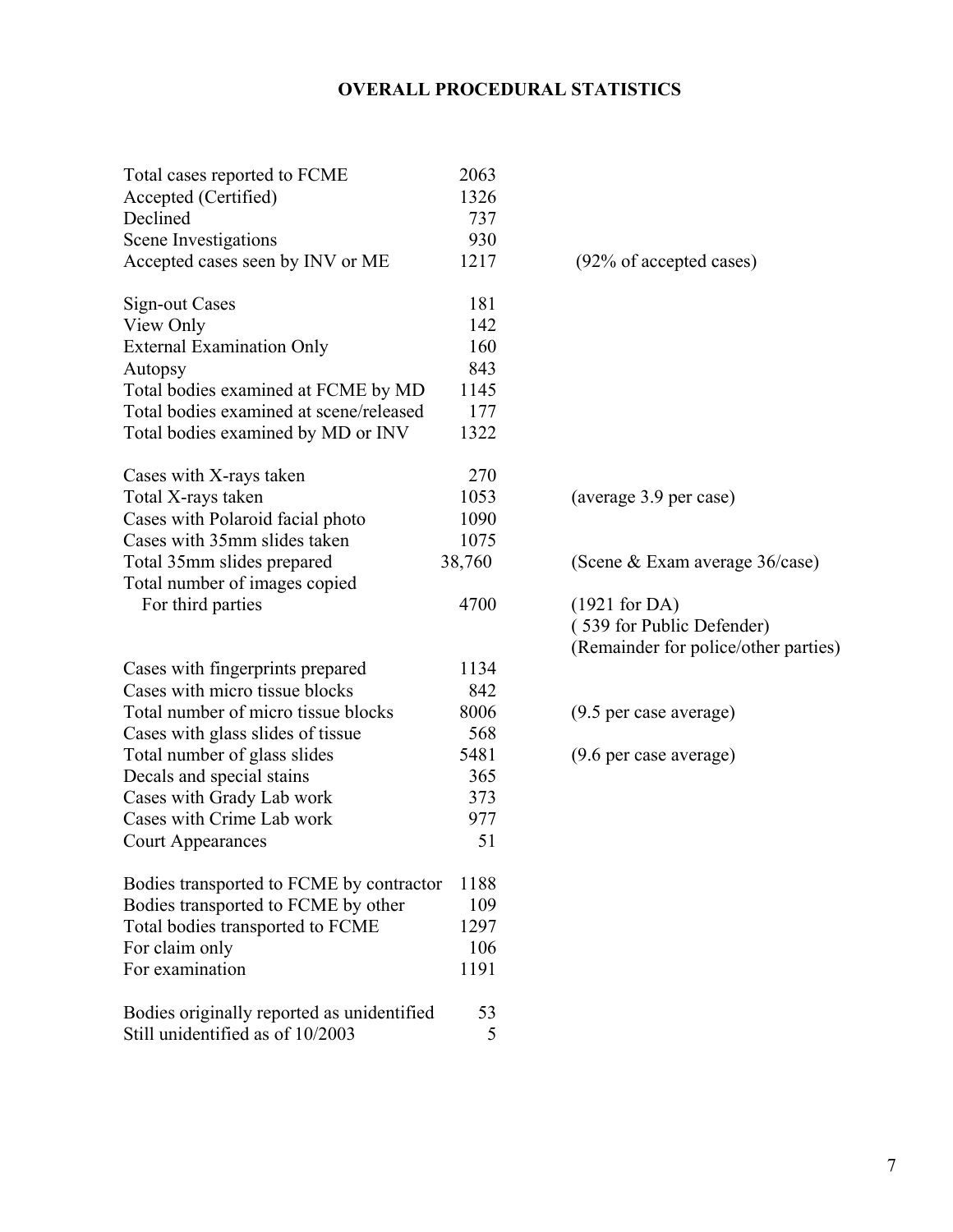#### **Deaths Reported by Day of the Week**

| -<br>sundav | Monday | $\mathbf{r}$<br>uesday      | $T$ $T$ $T$<br>/ednesdav<br>w | $\sim$<br>hursday | $\mathbf{r}$<br>- -<br>$-$<br>1dav | Saturday  |
|-------------|--------|-----------------------------|-------------------------------|-------------------|------------------------------------|-----------|
| 298         | 290    | $\sim$ $\sim$ $\sim$<br>ں∠ر | 306                           | 29 <sub>4</sub>   | 280                                | 267<br>∠∪ |

#### **Deaths Reported by Time of Day**

| <b>Time of Day</b>                    | Cases | <b>Scene Investigations</b> |
|---------------------------------------|-------|-----------------------------|
| Midnight to 8am                       | 529   | $219(41\%)$                 |
| $8:01$ am to 4pm                      | 792   | 420(53%)                    |
| $4:01 \text{pm}$ to $11:59 \text{pm}$ | 742   | 291(39%)                    |
| <b>TOTAL</b>                          | 2063  | 930(45%)                    |

#### **Cases Accepted (AJ) and Declined (DJ) by Race and Sex**

| <b>RACE</b>    | <b>SEX</b> | AJ             | DJ             | <b>Grand Total</b> |
|----------------|------------|----------------|----------------|--------------------|
| A              | F          | 3              | $\overline{c}$ | 5                  |
|                | M          | 5              | $\mathbf{1}$   | 6                  |
| A Total        |            | 8              | 3              | 11                 |
| AI             | M          | 3              |                | $\mathfrak{Z}$     |
| AI Total       |            | $\overline{3}$ |                | $\overline{3}$     |
| B              | F          | 286            | 203            | 489                |
|                | M          | 552            | 205            | 757                |
|                | (blank)    | 1              |                | 1                  |
| <b>B</b> Total |            | 839            | 408            | 1247               |
| Н              | ${\rm F}$  | 5              | 3              | 8                  |
|                | M          | 39             | 3              | 42                 |
| H Total        |            | 44             | 6              | 50                 |
| NA             | M          | 1              |                | 1                  |
| NA Total       |            | 1              |                | 1                  |
| W              | F          | 121            | 165            | 286                |
|                | M          | 304            | 142            | 446                |
|                | W          |                | 1              | 1                  |
| W Total        |            | 425            | 308            | 733                |
| $(blank)*$     | M          | 1              | $\overline{2}$ | $\overline{3}$     |
|                | (blank)    | 5              | 10             | 15                 |
| (blank) Total  |            | 6              | 12             | 18                 |
| Grand          |            |                |                |                    |
| Total          |            | 1326           | 737            | 2063               |

**\* "**Blank" cases represent non-human remains or persons who are not completely identified as to race and sex.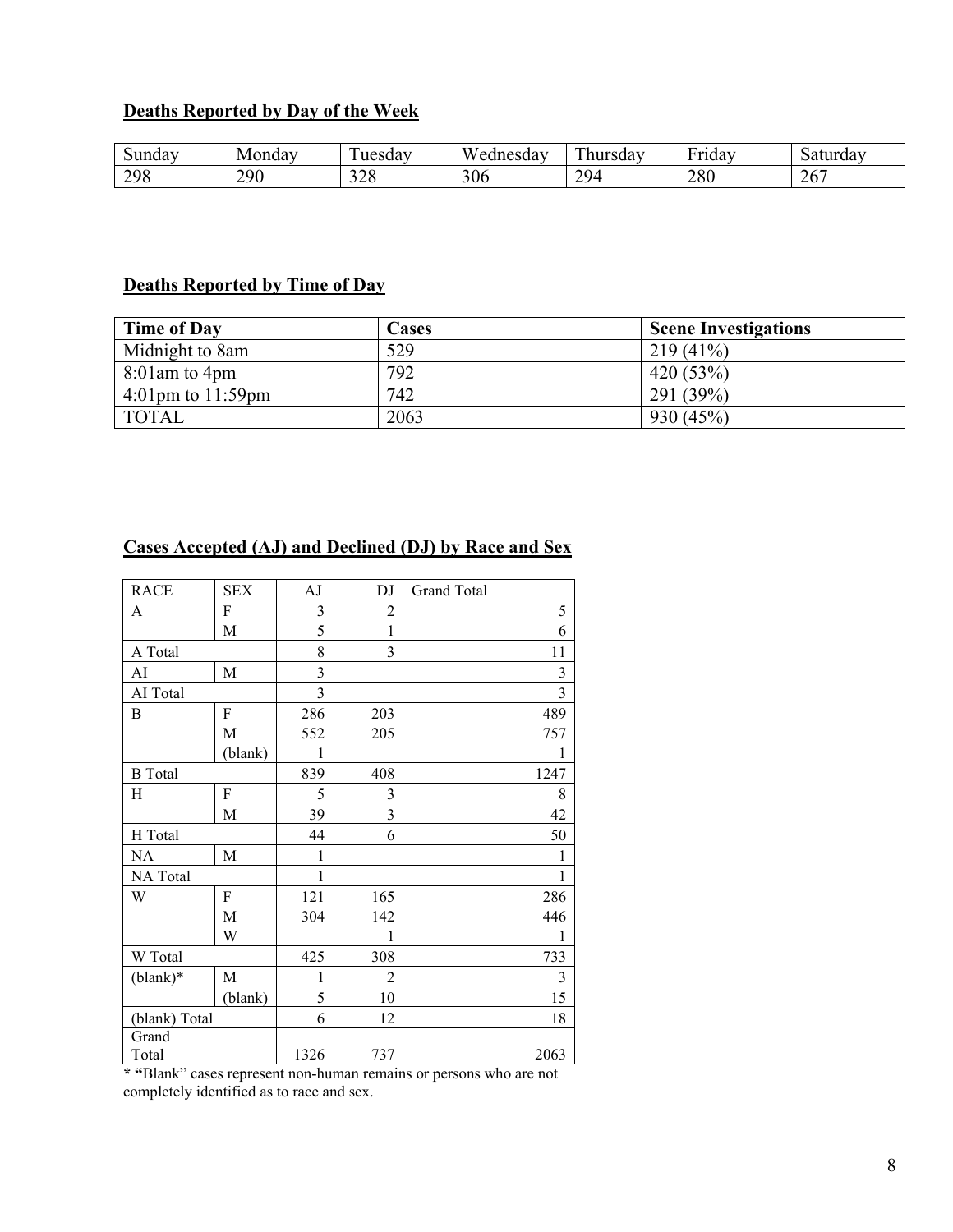|                |                |                |                |                                                                                    |                |                     |                | Grand          |
|----------------|----------------|----------------|----------------|------------------------------------------------------------------------------------|----------------|---------------------|----------------|----------------|
| <b>RACE</b>    | <b>SEX</b>     | $ACC*$         | $ACC(T)^*$     | <b>HOMICIDE</b>                                                                    | <b>SUICIDE</b> | <b>UNDETERMINED</b> | Natural        | Total          |
| $\mathbf{A}$   | ${\bf F}$      |                |                |                                                                                    |                |                     | $\overline{2}$ | $\mathfrak{Z}$ |
|                | M              | $\overline{c}$ | $\overline{2}$ |                                                                                    |                |                     |                | 5              |
| A Total        |                | $\overline{2}$ | $\overline{2}$ |                                                                                    |                |                     | $\overline{2}$ | $\,8\,$        |
| AI             | $\mathbf{M}$   |                |                |                                                                                    |                |                     | 3              | $\overline{3}$ |
| AI Total       |                |                |                |                                                                                    |                |                     | 3              | $\overline{3}$ |
| $\bf{B}$       | $\overline{F}$ | 34             | 25             | 23                                                                                 | $\overline{3}$ | 8                   | 193            | 286            |
|                | M              | 78             | 38             | 142                                                                                | 22             | 20                  | 252            | 552            |
|                | (blank)        |                |                |                                                                                    |                |                     |                | 1              |
| <b>B</b> Total |                | 112            | 63             | 165                                                                                | 25             | 29                  | 445            | 839            |
| H              | $\rm F$        |                |                | $\overline{\mathbf{3}}$                                                            |                |                     |                | 5              |
|                | M              | 4              | 9              | 14                                                                                 |                |                     | 11             | 39             |
| H Total        |                | 4              | 10             | 17                                                                                 |                |                     | 12             | 44             |
| NA             | M              |                |                |                                                                                    |                |                     |                | 1              |
| NA Total       |                |                | 1              |                                                                                    |                |                     |                | $\mathbf{1}$   |
| W              | $\overline{F}$ | 31             | 17             | 6                                                                                  | 13             | $\overline{2}$      | 52             | 121            |
|                | M              | 72             | 32             | 14                                                                                 | 43             | 8                   | 135            | 304            |
| W Total        |                | 103            | 49             | 20                                                                                 | 56             | 10                  | 187            | 425            |
| (blank)        | $\mathbf{M}$   |                |                |                                                                                    |                |                     |                |                |
|                | (blank)        |                |                |                                                                                    |                | 2                   | 2              | 5              |
| (blank) Total  |                |                |                | $\mathbf{1}$                                                                       |                | $\overline{2}$      | $\overline{3}$ | 6              |
| Grand          |                |                |                |                                                                                    |                |                     |                |                |
| Total          |                | 221            | 125            | 203<br>$* A C C =$ Non Troffic Estelity Accidents: $A C C(T) =$ Troffic Estelities | 83             | 42                  | 652            | 1326           |

#### **Manner of Death Categorized by Race and Sex of Victim**

 $ACC = Non-Traffic Fatality Accidents; ACC(T) = Traffic Fatalities$ 

#### **Cases Accepted (AJ) and Declined (DJ) by Decedent Age Group**

| AgeGroup           | AJ   | DJ  | <b>Grand Total</b> |
|--------------------|------|-----|--------------------|
| $0 - 20$           | 75   | 4   | 79                 |
| $21-40$            | 355  | 32  | 387                |
| $41 - 60$          | 451  | 136 | 587                |
| 61-80              | 284  | 270 | 554                |
| $80+$              | 114  | 266 | 380                |
| Fetus              |      | 3   |                    |
| Infant             | 29   | 9   | 38                 |
| Toddler-Pre-School | 10   | 4   | 14                 |
| $(blank)*$         |      | 13  | 20                 |
| <b>Grand Total</b> | 1326 | 737 | 2063               |

\* "Blank" cases are cases which are non-human or cases in which age of the decedent is not known.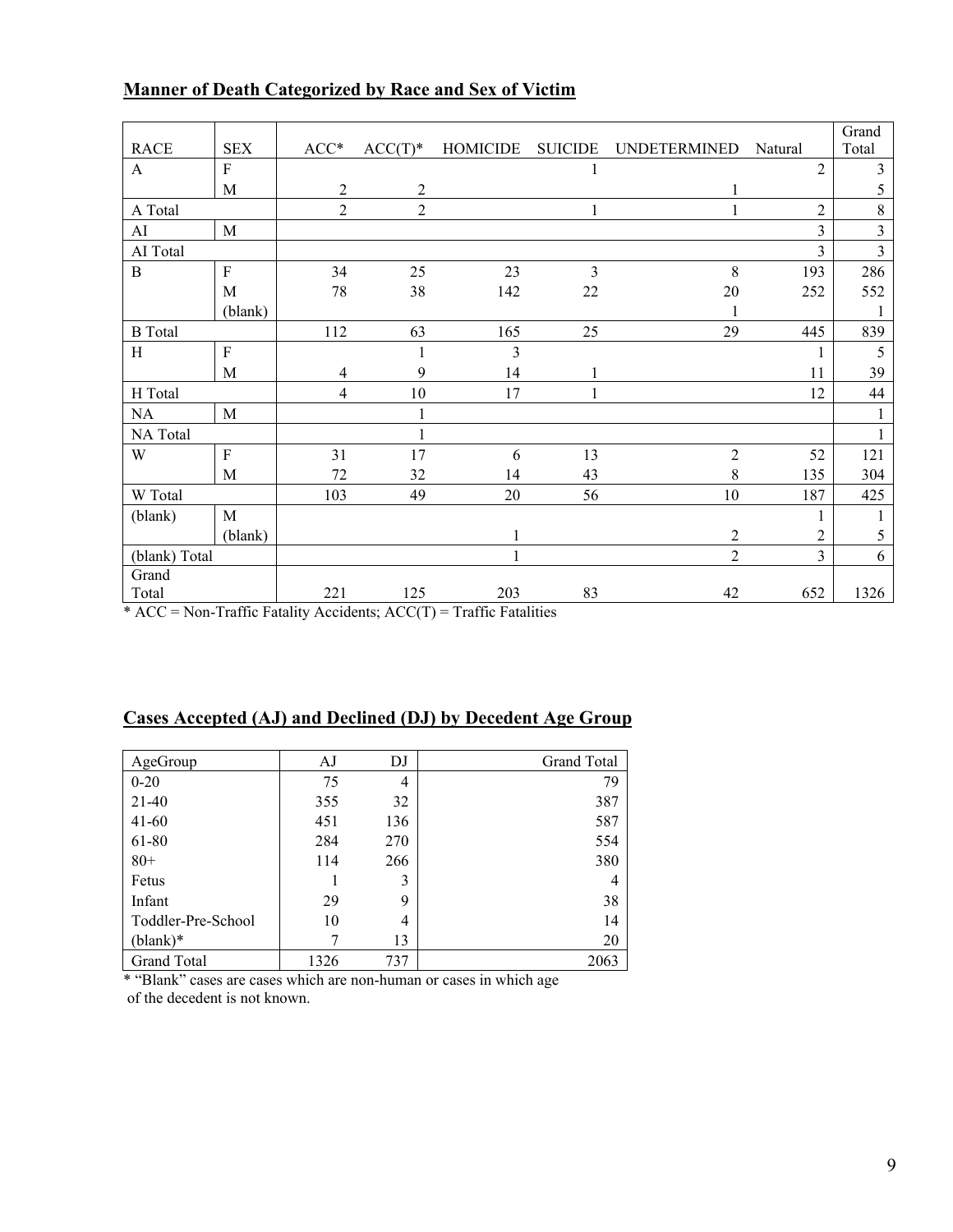| Area              | Homicide       | Suicide          | Accident       | Traffic          | Natural        | Und              | Total   | Total          |
|-------------------|----------------|------------------|----------------|------------------|----------------|------------------|---------|----------------|
| Served            |                |                  |                | Accident         | Death          |                  | Reports | Accepted       |
| <b>ALL</b>        | 203            | 83               | 221            | 125              | 652            | 42               | 2063    | 1326           |
| <b>CASES</b>      |                |                  |                |                  |                |                  |         | 64%            |
| Atlanta           | 159            | 47               | 145            | 74               | 439            | 27               | 1302    | 891            |
|                   |                |                  |                |                  |                |                  |         | 68%            |
| Alpharetta        | $\theta$       | $\overline{2}$   | 6              | $\overline{2}$   | 13             | $\overline{0}$   | 33      | 23             |
|                   |                |                  |                |                  |                |                  |         | 70%            |
| College           | 6              | $\theta$         | $\overline{2}$ | $\overline{2}$   | 22             | $\overline{3}$   | 57      | 35             |
| Park              |                |                  |                |                  |                |                  |         | 61%            |
| <b>East Point</b> | 8              | $\overline{2}$   | 8              | 6                | 21             | $\overline{4}$   | 76      | 49             |
|                   |                |                  |                |                  |                |                  |         | 64%            |
| Fulton            | 20             | 22               | 28             | 32               | 68             | 5                | 265     | 175            |
| County            |                |                  |                |                  |                |                  |         | 66%            |
| Hapeville         | $\mathbf{1}$   | $\boldsymbol{0}$ | $\mathbf{1}$   | $\boldsymbol{0}$ | $\overline{4}$ | $\boldsymbol{0}$ | 14      | 6              |
|                   |                |                  |                |                  |                |                  |         | 43%            |
| Palmetto          | $\overline{0}$ | $\overline{0}$   | $\overline{2}$ | $\overline{0}$   | $\mathbf{1}$   | $\overline{0}$   | 6       | $\overline{3}$ |
|                   |                |                  |                |                  |                |                  |         | 50%            |
| Roswell           | $\overline{3}$ | 5                | 6              | $\mathbf{1}$     | 15             | $\mathbf{1}$     | 63      | 31             |
|                   |                |                  |                |                  |                |                  |         | 49%            |
| Union             | $\overline{3}$ | $\overline{2}$   | $\overline{0}$ | $\overline{2}$   | 5              | $\overline{0}$   | 27      | 12             |
| City              |                |                  |                |                  |                |                  |         | 44%            |
| Other*            | $\overline{3}$ | $\overline{3}$   | 23             | 6                | 64             | $\overline{2}$   | 220     | 101            |
|                   |                |                  |                |                  |                |                  |         | 46%            |

#### **Case Statistics by Law Enforcement Jurisdiction**

\*Includes special police jurisdictions such as Georgia Tech Police, MARTA, World Congress Center Police, case reported from other counties, and cases with police jurisdiction unspecified.

#### **Postmortem Procedure or Examination Type and Autopsy Rate for Accepted (Certified) Cases**

| <b>Manner</b> | Total | <b>Autopsy</b> | <b>External Exam</b> | <b>View Only</b> | Sign-out |
|---------------|-------|----------------|----------------------|------------------|----------|
| Homicide      | 203   | 197 (97%)      |                      |                  |          |
| Suicide       | 83    | 79 (95%)       |                      |                  |          |
| Accident      | 221   | 158 (71%)      |                      |                  | 39       |
| Traffics      | 125   | 113 (90%)      | b                    |                  |          |
| Natural       | 652   | 256 (39%)      | 132                  | 135              | 129      |
| Undetermined  | 42    | 40 $(95%)$     |                      |                  |          |
| <b>TOTAL</b>  | 1326  | 843 (64%)      | 161                  | 142              | 180      |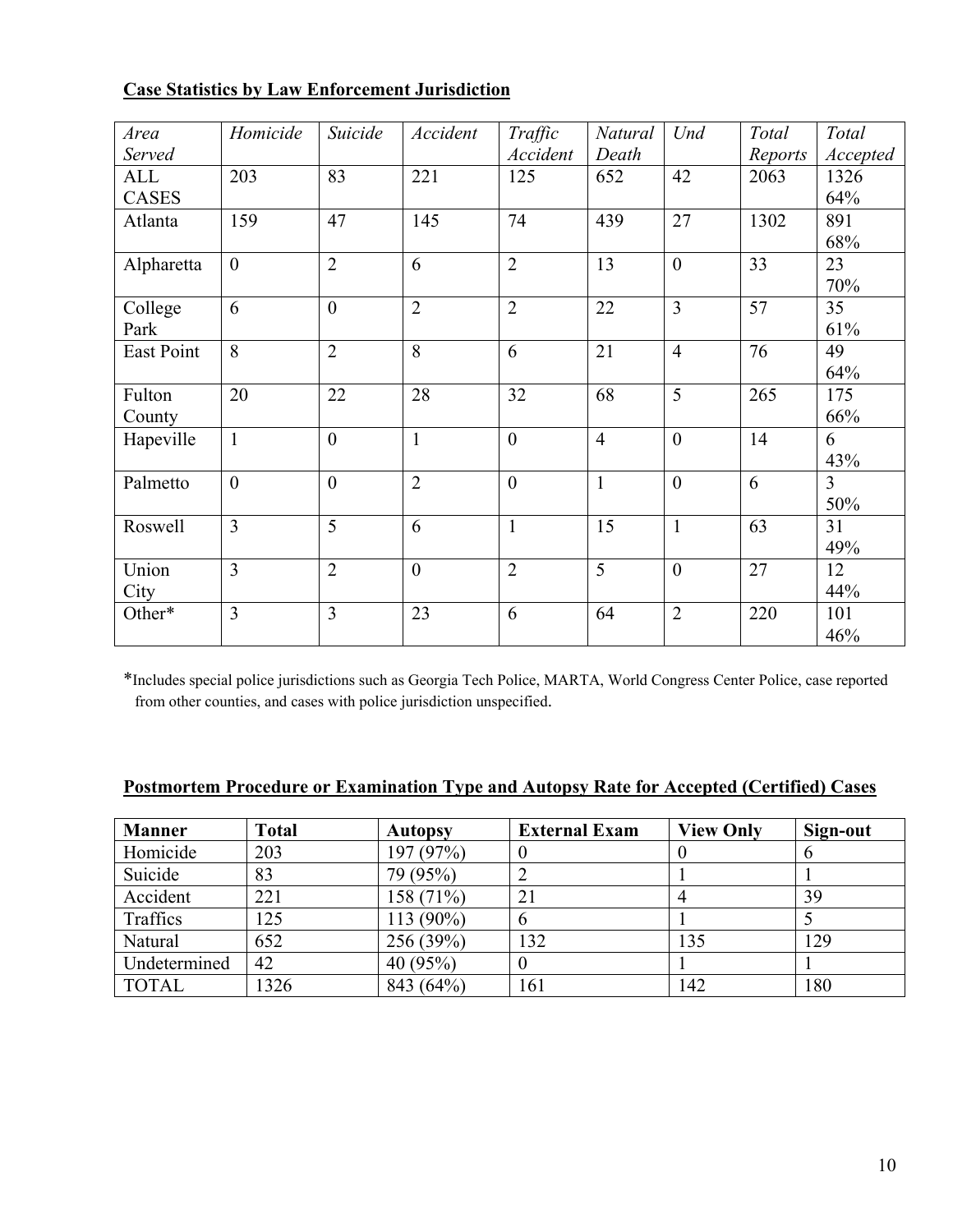#### **SUICIDE DATA**

#### **Agent of Death for 83 Suicides in 2002**



In the chart above, "Gun" means that the type of gun was not specified or known. 37 of 83 suicide cases involved a firearm as a weapon, represented by 6 different bars (bracketed) in the chart.

#### **Method of Suicide Categorized by Race and Sex of Victim**

|                           | Female |   |                | F Total | Male |   |                | M Total        | Total |
|---------------------------|--------|---|----------------|---------|------|---|----------------|----------------|-------|
| $Race \geq$               | A      | B | W              |         | B    | Н | W              |                |       |
| Asphyxia-Hanging          |        |   | $\overline{2}$ | 3       | 5    |   | 11             | 16             | 19    |
| Asphyxia-Suffocation      |        |   | 2              |         |      |   |                |                |       |
| Drug Death-Poisoning      |        | 2 | 4              | 6       | 2    |   | 4              | 6              | 12    |
| <b>Gun-Not Specified</b>  |        |   |                |         | 2    |   | $\overline{2}$ | 4              | 4     |
| Gun-Handgun               |        |   |                |         | 7    |   | 3              | 10             | 11    |
| <b>Gun-Pistol</b>         |        |   |                |         |      |   | 4              | 4              | 4     |
| <b>Gun-Revolver</b>       |        |   |                |         | 3    |   | 8              | 11             | 12    |
| <b>Gun-Rifle</b>          |        |   |                |         |      |   | $\overline{2}$ | 2              | າ     |
| Gun-Shotgun               |        |   |                |         |      |   | $\overline{2}$ | 3              | 4     |
| Total Guns $= 37$         |        |   |                |         |      |   |                |                |       |
| Jump before vehicle       |        |   |                |         |      |   |                | $\overline{2}$ |       |
| Jump from Height          |        |   |                |         |      |   | 2              | 2              |       |
| Poisoning-CO with no fire |        |   |                |         |      |   | 4              | 4              |       |
| Poisoning-Not Drug or CO  |        |   |                |         |      |   |                |                |       |
| Sharp Instrument          |        |   |                |         |      |   |                | $\overline{2}$ |       |
| <b>Grand Total</b>        |        | 3 | 13             | 17      | 22   |   | 43             | 66             | 83    |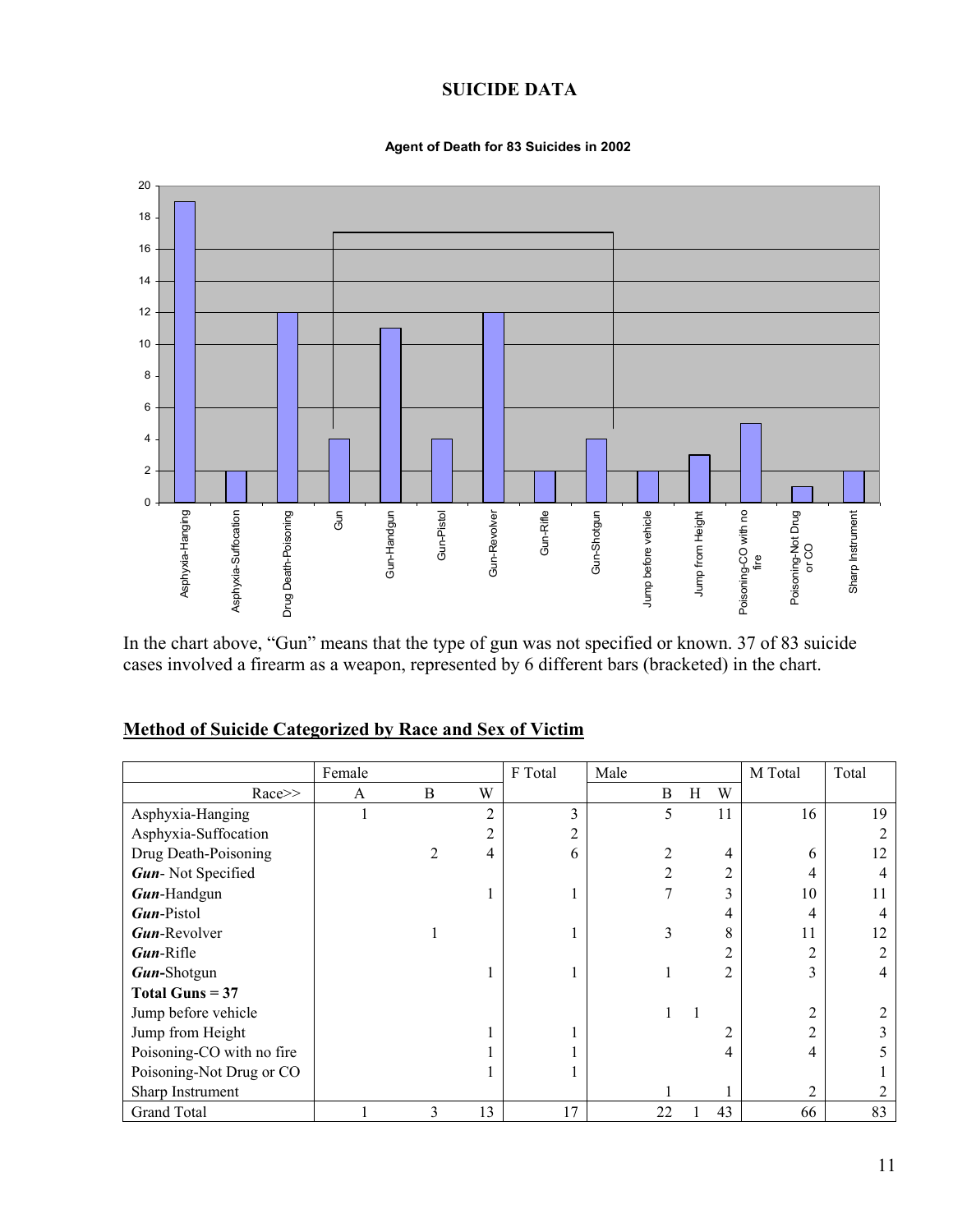| Age Group>>>              | $15 - 20$ | $21-40$ | $41 - 60$ | 61-80 | $80+$ | <b>Grand Total</b> |
|---------------------------|-----------|---------|-----------|-------|-------|--------------------|
| Asphyxia-Hanging          |           | 11      |           |       |       | 19                 |
| Asphyxia-Suffocation      |           |         |           |       |       |                    |
| Drug Death-Poisoning      |           |         |           |       |       |                    |
| Gun                       |           |         |           |       |       |                    |
| Gun-Handgun               |           |         |           |       |       |                    |
| Gun-Pistol                |           |         |           |       |       |                    |
| Gun-Revolver              |           |         |           |       | 2     |                    |
| Gun-Rifle                 |           |         |           |       |       |                    |
| Gun-Shotgun               |           |         |           |       |       |                    |
| Jump before vehicle       |           |         |           |       |       |                    |
| Jump from Height          |           |         |           |       |       |                    |
| Poisoning-CO with no fire |           |         |           |       |       |                    |
| Poisoning-Not Drug or CO  |           |         |           |       |       |                    |
| Sharp Instrument          |           |         |           |       |       |                    |
| <b>Grand Total</b>        | 4         | 42      | 26        | 8     | 3     | 83                 |

## **Method of Suicide Categorized by Age Group (in years)**

#### **Place Where Suicide Occurred, as Reported on the Death Certificate**

|                             | Total          |
|-----------------------------|----------------|
| <b>ABANDONED HOUSE</b>      | 1              |
| <b>APARTMENT</b>            | 11             |
| <b>APARTMENT OFFICE</b>     | 1              |
| TRUCK IN DRIVEWAY           | 1              |
| <b>BEHIND APARTMENT BDG</b> |                |
| <b>BEHIND BUSINESS</b>      |                |
| <b>BEHIND FRUIT STAND</b>   | 1              |
| <b>OUTSIDE OF HOUSE</b>     | $\overline{2}$ |
| <b>BUILDING</b>             | 1              |
| <b>CHURCH/PARKING LOT</b>   | 1              |
| IN CAR/PARKING DECK         | 1              |
| IN CAR/PARKING LOT          | $\overline{c}$ |
| PARKING GARAGE              | 1              |
| PARKING LOT                 | $\overline{2}$ |
| <b>STREET/HIGHWAY</b>       | 4              |
| <b>HOME</b>                 | 34             |
| <b>HOSPITAL</b>             | 1              |
| HOTEL                       | $\overline{2}$ |
| <b>GARAGE</b>               | $\overline{2}$ |
| IN VEHICLE ON STREET        | 1              |
| IN WOODS                    | 3              |
| JAIL                        | 3              |
| <b>LIBRARY</b>              | 1              |
| <b>PARK</b>                 | 3              |
| <b>STAIRWELL</b>            | 1              |
| VACANT GRASSY LOT           | 1              |
| <b>Grand Total</b>          | 83             |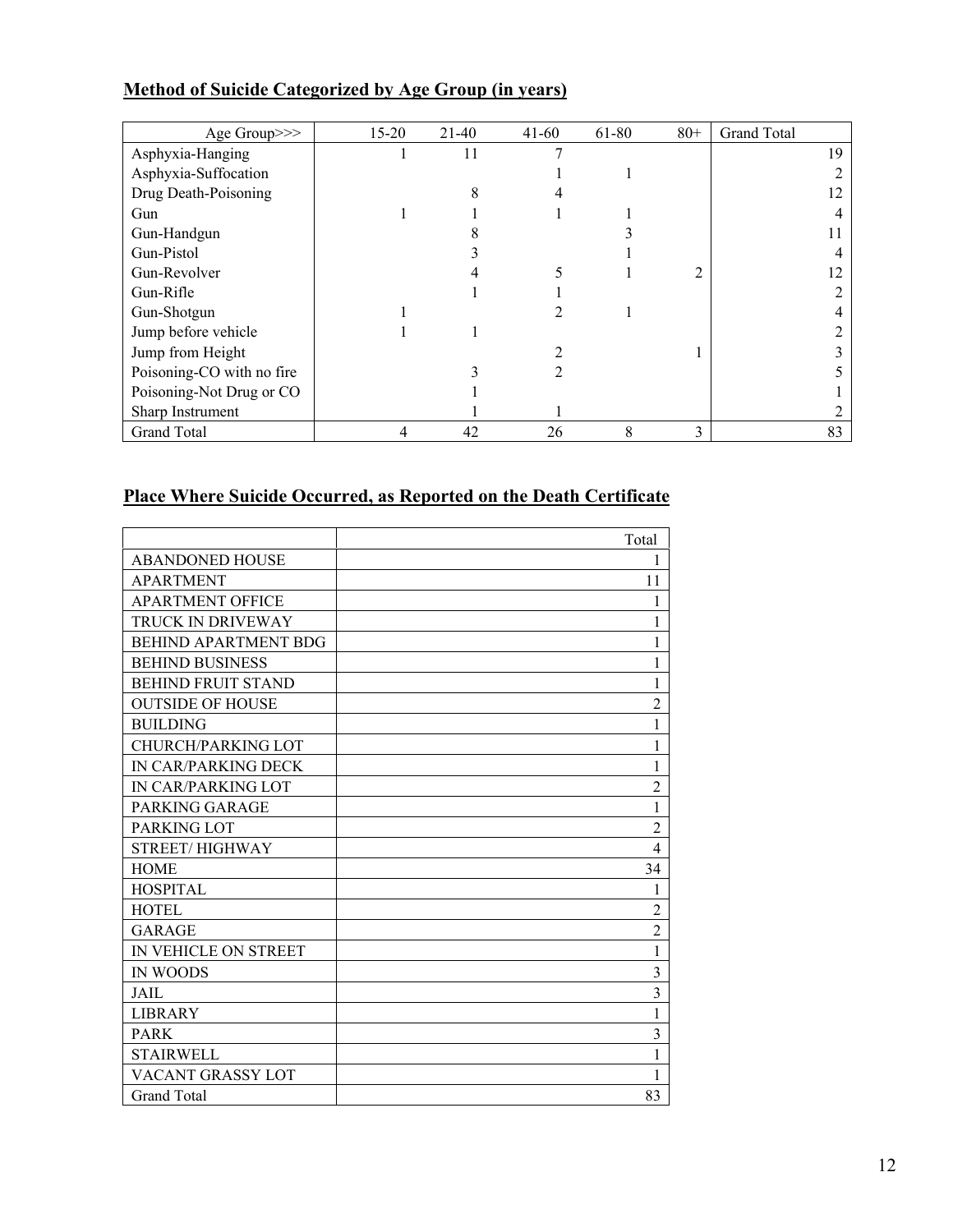#### **Cause of Death in Twelve(12) Drug-Caused Suicides**

|     | <b>AGE RACE SEX</b> |     | <b>CAUSE OF DEATH</b>                                                                                     |
|-----|---------------------|-----|-----------------------------------------------------------------------------------------------------------|
| l41 | lB.                 | IM  | ACUTE MORPHINE POISONING                                                                                  |
| 31  | lW                  | F   | <b>OLANZAPINE POISONING</b>                                                                               |
| 43  | lW                  | lM. | COMBINED TOXIC EFFECTS OF AMITRIPTYLINE AND COCAINE                                                       |
| 31  | lB.                 | IF. | COMPLICATIONS OF TRICYCLIC ANTIDEPRESSANT OVERDOSE EXACERBATED BY<br><b>PULMONARY EMBOLUS</b>             |
| 22  | lW                  | ΙM  | ACETAMINOPHEN POISONING                                                                                   |
| 39  | lW                  | lM. | ACETAMINOPHEN POISONING                                                                                   |
| 33  | lW                  | lM. | ACUTE ACETAMINOPHEN POISONING                                                                             |
| 40  | lB.                 | IM  | IFRESHWATER DROWNING ASSOCIATED WITH ACUTE DIPHENHYDRAMINE<br><b>POISONING</b>                            |
| 56  | lW                  | F   | MIXED PRESCRIPTION DRUG POISONING (ZOLPIDEM, OXYCODONE, MIRTAZAPINE)                                      |
| 25  | lW                  | F   | ACETAMINOPHEN AND OPIATE (HYDROCODONE) OVERDOSE, DELAYED EFFECTS                                          |
| 54  | lB.                 | IF. | MIXED DRUG INTOXICATION, INCLUDING CITALOPRAM, OLANZAPINE, AND ZOLPIDEM                                   |
| 29  | lW                  | F   | COMBINED TOXIC EFFECTS OF COCAINE, OLANZAPINE, AND ETHANOL.<br>EXACERBATED BY SUBMERSION IN BATHTUB WATER |

#### **Circumstances for Six (6) Suicides Involving Non-Drug Poisoning**

|     | <b>AGERACESEXI</b> |    | <b>How Death Occurred</b>                                   |
|-----|--------------------|----|-------------------------------------------------------------|
| 137 | IW                 |    | <b>INGESTION OF POTASSIUM CYANIDE</b>                       |
| 44  | IW.                | ΙM | LOCKED SELF IN BATHROOM WITH BURNING CHARCOAL GRILL         |
| 30  | IW                 | ΙM | <b>IBREATHED FUMES OF CHARCOAL GRILL IN SEALED BATHROOM</b> |
| 38  | W                  | ΙM | <b>IGARDEN HOSE RUN FROM EXHAUST PIPE TO TRUCK WINDOW</b>   |
| 37  | W                  | ΙM | <b>ENCLOSED SELF IN GARAGE WITH RUNNING VEHICLE</b>         |
| 57  | lW                 |    | IBURNED CHARCOAL WITHIN A CLOSED VEHICLE.                   |

#### **Suicide Victims by Age Group, Race, and Sex**

|                    | <b>SEX</b> | <b>RACE</b> |              |              |    |   |    |              |                    |
|--------------------|------------|-------------|--------------|--------------|----|---|----|--------------|--------------------|
|                    |            |             |              |              |    |   |    | M            |                    |
|                    | F          |             |              | Total        | M  |   |    | Total        | <b>Grand Total</b> |
| AgeGroup           | A          | B           | W            |              | B  | Н | W  |              |                    |
| $0 - 20$           |            |             |              |              |    |   |    | 4            | 4                  |
| $21-40$            |            |             | $\mathbf{6}$ | 8            | 12 |   | 21 | 34           | 42                 |
| $41 - 60$          |            |             | ر            | $\mathbf{r}$ |    |   | 16 | 19           | 26                 |
| 61-80              |            |             | ◠<br>∠       | C<br>∠       |    |   | 4  | <sub>0</sub> | 8                  |
| $80+$              |            |             |              |              |    |   |    | 3            |                    |
| <b>Grand Total</b> |            |             | 13           | 7            | 22 |   | 43 | 66           | 83                 |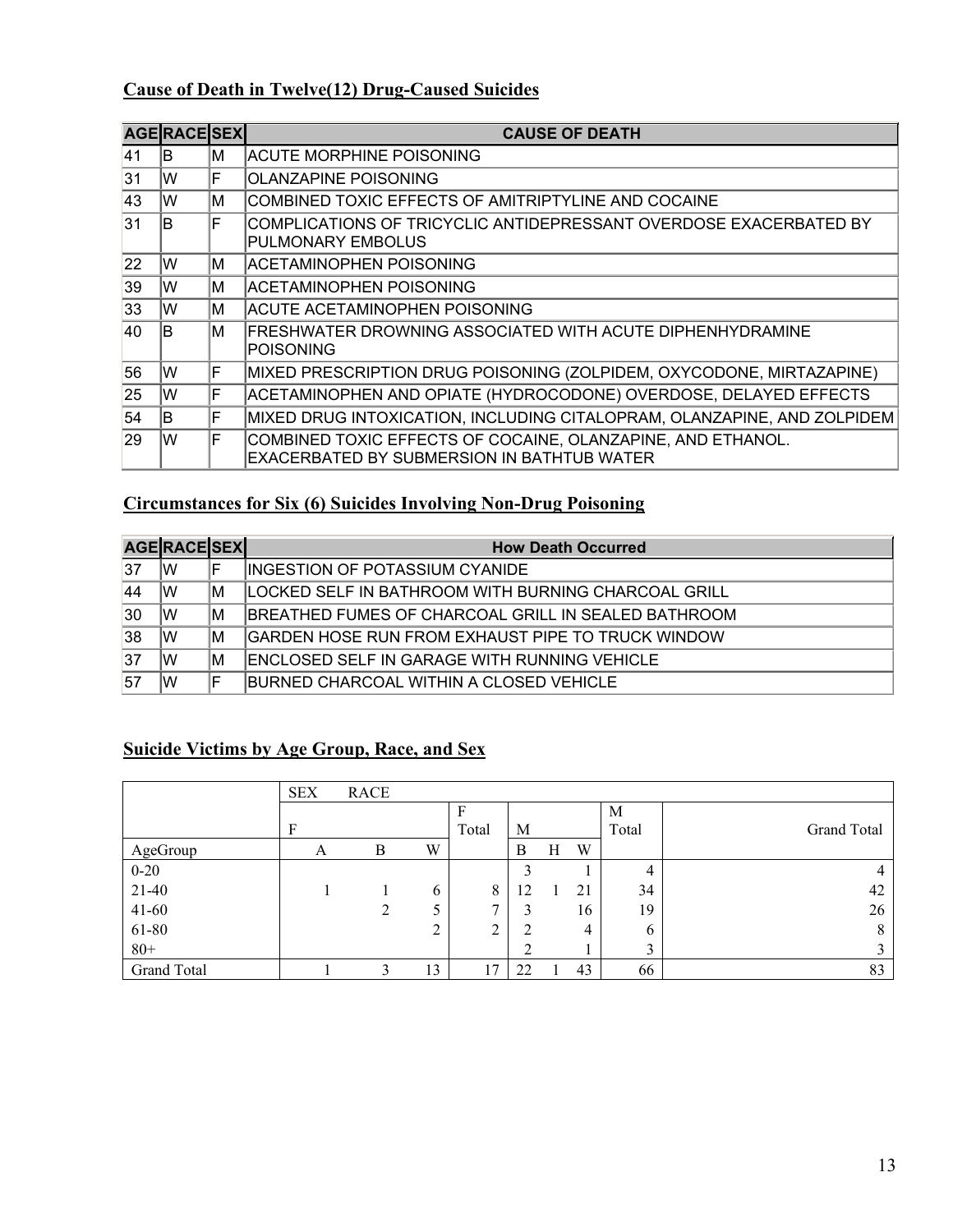## **HOMICIDE DATA**

#### **Cause of Death in Homicide Cases During 2002**



In total, 153 (75%) of 203 homicides involved a firearm as the weapon [6 bars bracketed above].

|                        |                |   |                | Female         |             |                |    | Male  |         |             |
|------------------------|----------------|---|----------------|----------------|-------------|----------------|----|-------|---------|-------------|
|                        | <b>FEMALE</b>  |   |                | Total          | <b>MALE</b> |                |    | Total | (blank) | Grand Total |
| $Race \gg\gg$          | B              | Η | W              |                | B           | Η              | W  |       | (blank) |             |
| Asphyxia-Strangulation | $\mathfrak{D}$ |   |                | $\overline{c}$ | 3           |                |    | 3     |         |             |
| <b>Blunt Force</b>     |                |   |                | 4              | 13          |                | 4  | 17    |         | 21          |
| Drowning               |                |   |                |                |             |                |    |       |         |             |
| Fire death (arson)     |                |   |                |                |             |                |    |       |         |             |
| Gun, not specified     |                |   | $\overline{2}$ | 10             | 69          | 8              | 6  | 83    |         | 93          |
| Gun-Handgun            |                |   |                | 3              | 27          | 4              | 3  | 34    |         | 37          |
| Gun-Pistol             |                |   |                | $\overline{c}$ | 13          | $\overline{2}$ |    | 16    |         | 18          |
| Gun-Revolver           |                |   |                |                |             |                |    |       |         |             |
| Gun-Rifle              |                |   |                |                |             |                |    |       |         |             |
| Gun-Shotgun            |                |   |                |                |             |                |    |       |         |             |
| Total Guns $= 153$     |                |   |                |                |             |                |    |       |         |             |
| Restraint in Custody   |                |   |                |                |             |                |    |       |         |             |
| Sharp Instrument       |                |   |                |                |             |                |    | 4     |         |             |
| Sharp Instrument-Knife |                | 3 |                | 4              | 9           |                |    | 9     |         | 13          |
| Undetermined           |                |   |                | 3              |             |                |    |       |         |             |
| <b>Grand Total</b>     | 23             | 3 | 6              | 32             | 142         | 14             | 14 | 170   |         | 203         |

#### **Method of Homicide Categorized by Race and Sex of Victim**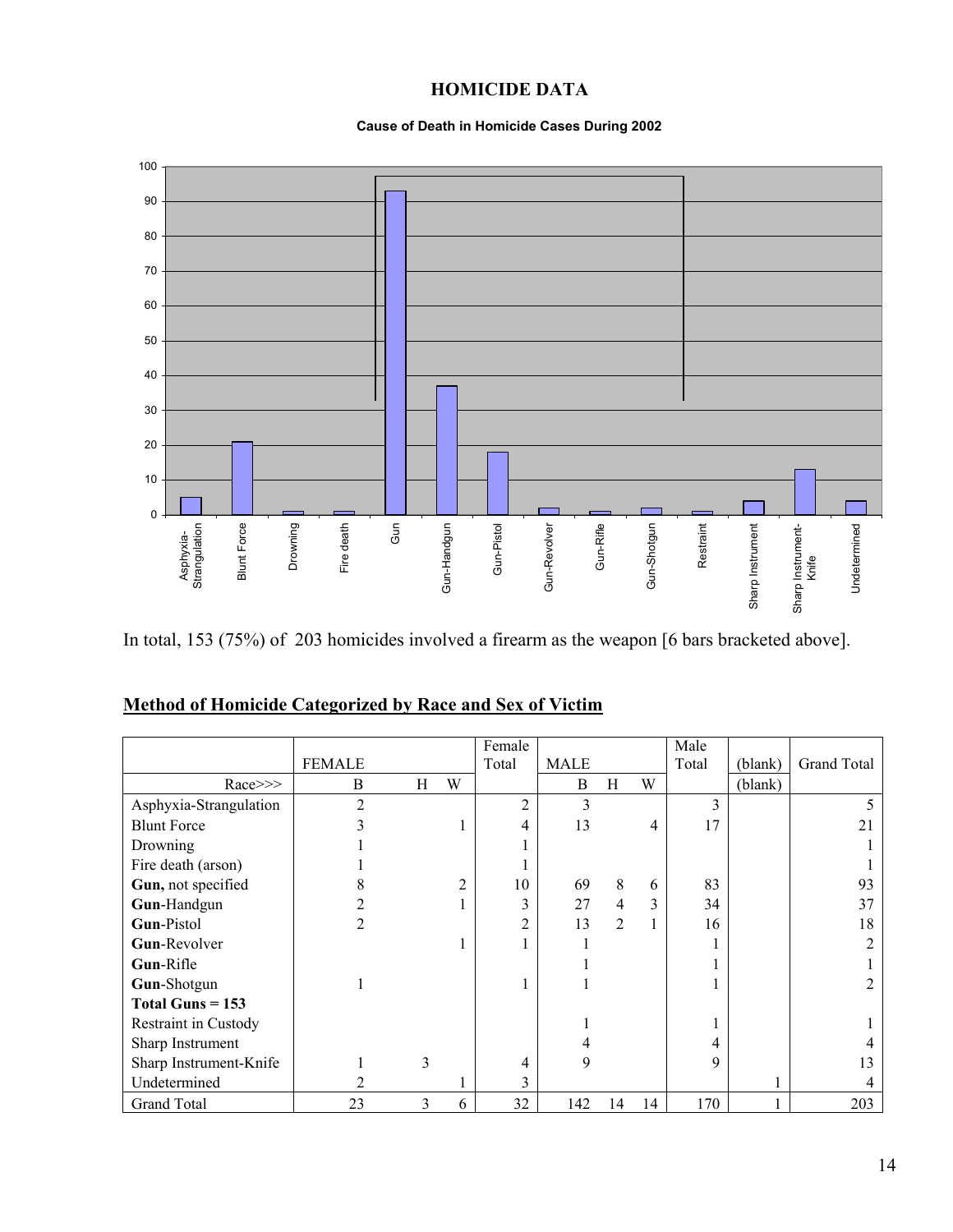| Age Group>>>           | Unknown | $0 - 20$ | $21-40$      | $41 - 60$      | 61-80 | $80+$ | Infant | PreSch | <b>Grand Total</b> |
|------------------------|---------|----------|--------------|----------------|-------|-------|--------|--------|--------------------|
| Asphyxia-Strangulation |         |          | 2            | 2              |       |       |        |        |                    |
| <b>Blunt Force</b>     |         |          | 10           | 7              |       |       |        |        | 21                 |
| Drowning               |         |          |              |                |       |       |        |        |                    |
| Fire death (arson)     |         |          |              |                |       |       |        |        |                    |
| Gun                    |         | 17       | 61           | 11             |       |       |        |        | 93                 |
| Gun-Handgun            |         | 9        | 22           | 6              |       |       |        |        | 37                 |
| Gun-Pistol             |         | ∍        | 13           | $\overline{2}$ |       |       |        |        | 18                 |
| Gun-Revolver           |         |          |              |                |       |       |        |        |                    |
| Gun-Rifle              |         |          |              |                |       |       |        |        |                    |
| Gun-Shotgun            |         |          |              |                |       |       |        |        |                    |
| Restraint (in custody) |         |          |              |                |       |       |        |        |                    |
| Sharp Instrument-NOS   |         |          |              | 2              |       |       |        |        |                    |
| Sharp Instrument-Knife |         |          | $\mathbf{r}$ | 3              |       |       |        |        |                    |
| Undetermined           |         |          |              |                |       |       |        |        |                    |
| <b>Grand Total</b>     | 3       | 31       | 124          | 34             | 4     | 3     |        | 3      | 203                |

## **Method of Homicide Categorized by Age Group (in years)**

#### **Homicide Victims by Age Group, Race, and Sex**

|             | <b>SEX</b> | RACE |   |        |       |                |    |    |               |         |         |       |
|-------------|------------|------|---|--------|-------|----------------|----|----|---------------|---------|---------|-------|
|             |            |      |   |        | F     |                |    |    | M             |         | (blank) | Grand |
|             | F          |      |   |        | Total | М              |    |    | Total         | (blank) | Total   | Total |
| AgeGroup    | B          | Н    |   | W      |       | $\bf{B}$       | H  | W  |               | (blank) |         |       |
| $0 - 20$    | C          |      |   | C<br>∠ | 4     | 21             | 4  | 2  | 27            |         |         | 31    |
| $21-40$     | 14         |      | 2 | 3      | 19    | 88             | 8  | 9  | 105           |         |         | 124   |
| $41 - 60$   | 4          |      |   |        |       | 26             |    | 2  | 29            |         |         | 34    |
| 61-80       |            |      |   |        |       | 3              |    |    | 3             |         |         | 4     |
| $80 +$      |            |      |   |        |       | 2              |    |    | 3             |         |         | 3     |
| Infant      |            |      |   |        |       |                |    |    |               |         |         |       |
| PreSch      |            |      |   |        |       | $\overline{2}$ |    |    | $\gamma$<br>∠ |         |         | 3     |
| (blank)     |            |      |   |        |       |                |    |    |               |         |         | 3     |
| Grand Total | 23         |      | 3 | 6      | 32    | 142            | 14 | 14 | 170           |         |         | 203   |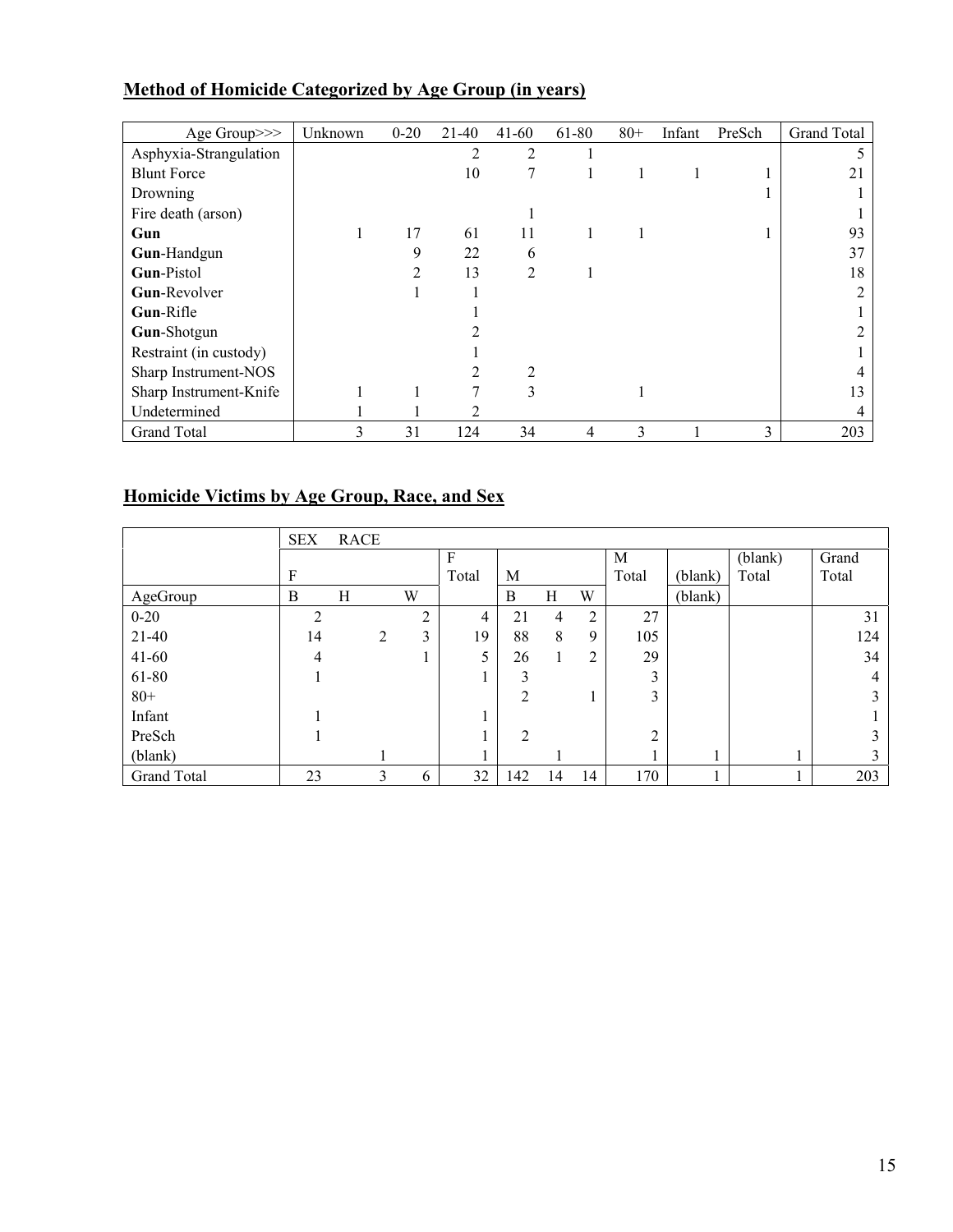#### **Place Where Homicides Occurred, As Reported on Death Certificate**

|                             | Total          |                           | Total          |
|-----------------------------|----------------|---------------------------|----------------|
| <b>ANOTHER'S RESIDENCE</b>  | 1              | IN VEHICLE ON STREET      | $\mathbf{I}$   |
| <b>APARTMENT</b>            | 14             | IN VEHICLE, IN WOODS      | $\mathbf{1}$   |
| <b>APARTMENT BUILDING</b>   | 1              | <b>IN YARD</b>            | $\mathbf{1}$   |
| <b>APARTMENT COMPLEX</b>    | 3              | <b>INSIDE APARTMENT</b>   | $\mathbf{1}$   |
| <b>APARTMENT WALKWAY</b>    | 1              | <b>INTERSTATE</b>         | 1              |
| APT COMPLEX OFFICE          | 1              | <b>KITCHEN</b>            | $\mathbf{1}$   |
| <b>AUTOMOBILE</b>           | 1              | LIBRARY                   | $\mathbf{1}$   |
| <b>BARBER SHOP</b>          | $\overline{2}$ | <b>LIOUOR STORE</b>       | $\mathbf{1}$   |
| <b>BUSINESS</b>             | 1              | <b>MOTEL</b>              | 3              |
| CAR                         | $\overline{2}$ | <b>OUTDOORS</b>           | $\mathbf{1}$   |
| CAR ON STREET               | $\overline{2}$ | <b>OUTSIDE</b>            | 1              |
| <b>CAR WASH</b>             | 1              | <b>OUTSIDE APARTMENT</b>  | $\overline{c}$ |
| <b>CITY STREET</b>          | 5              | <b>OUTSIDE APARTMENTS</b> | $\mathbf{1}$   |
| <b>CONVENIENCE STORE</b>    | $\overline{2}$ | <b>OUTSIDE ARENA</b>      | $\mathbf{1}$   |
| <b>CUL-DE-SAC</b>           | 1              | <b>OUTSIDE BAR</b>        | $\mathbf{1}$   |
| <b>DAY CARE CENTER</b>      | 1              | <b>OUTSIDE HOUSE</b>      | 3              |
| DRIVEWAY OF HOME            | 1              | <b>OUTSIDE OF CLUB</b>    | $\mathbf{1}$   |
| <b>FAST FOOD RESTAURANT</b> | 1              | <b>OUTSIDE OF HOME</b>    | $\mathbf{1}$   |
| <b>FD/OUTSIDE RESIDENCE</b> | 1              | <b>OUTSIDE POOL HALL</b>  | $\overline{2}$ |
| FND IN TRUNK OF CAR         | $\overline{2}$ | <b>PARK</b>               | 2              |
| <b>FOOD MART</b>            | 1              | PARKING LOT               | 20             |
| <b>FOUND IN DITCH</b>       | 1              | <b>PUBLIC PARK</b>        | $\mathbf{1}$   |
| <b>FOUND IN SEWER</b>       | 1              | <b>RESIDENCE</b>          | $\overline{4}$ |
| FOUND IN WOODED AREA        | 1              | <b>RESTAURANT</b>         | 1              |
| <b>FOUND IN WOODS</b>       | $\overline{2}$ | <b>ROOMING HOUSE</b>      | $\overline{2}$ |
| <b>FOUND NEAR ALLEY</b>     | 1              | <b>SIDEWALK</b>           | $\mathbf{1}$   |
| FOUND OUTSIDE HOUSE         | 1              | <b>SPORTS BAR</b>         | $\mathbf{1}$   |
| <b>GAS STATION</b>          | 1              | <b>STREET</b>             | 25             |
| <b>HOME</b>                 | 40             | <b>TRUCK</b>              | 1              |
| <b>HOTEL</b>                | 1              | <b>UNKNOWN</b>            | 7              |
| <b>HOUSE</b>                | $\overline{2}$ | <b>WOODED AREA</b>        | $\mathbf{1}$   |
| <b>IN CAR</b>               | $\overline{2}$ | <b>WOODS</b>              | $\mathbf{1}$   |
| IN CAR NEAR LOT             | 1              | WOODS @ FIRESTATION       | $\mathbf{1}$   |
| IN CAR ON STREET            | $\overline{2}$ | YARD                      | $\overline{2}$ |
| IN CAR/CITY STREET          | $\overline{2}$ | YARD OF HOME              | 1              |
| IN HOME                     | 1              | YARD OF RESIDENCE         | $\mathbf{1}$   |
| IN TRUCK, NONMOVING         | 1              | <b>Grand Total</b>        | 203            |
| <b>IN VEHICLE</b>           | 1              |                           |                |
|                             |                |                           |                |
|                             |                |                           |                |

These are worded as reported on the death certificate, recognizing that some categories may overlap or be redundant. For example, the different wordings used to describe deaths that occurred in a wooded area are spread over 6 categories in the Table above, with the total number of deaths in a wooded area being seven (7).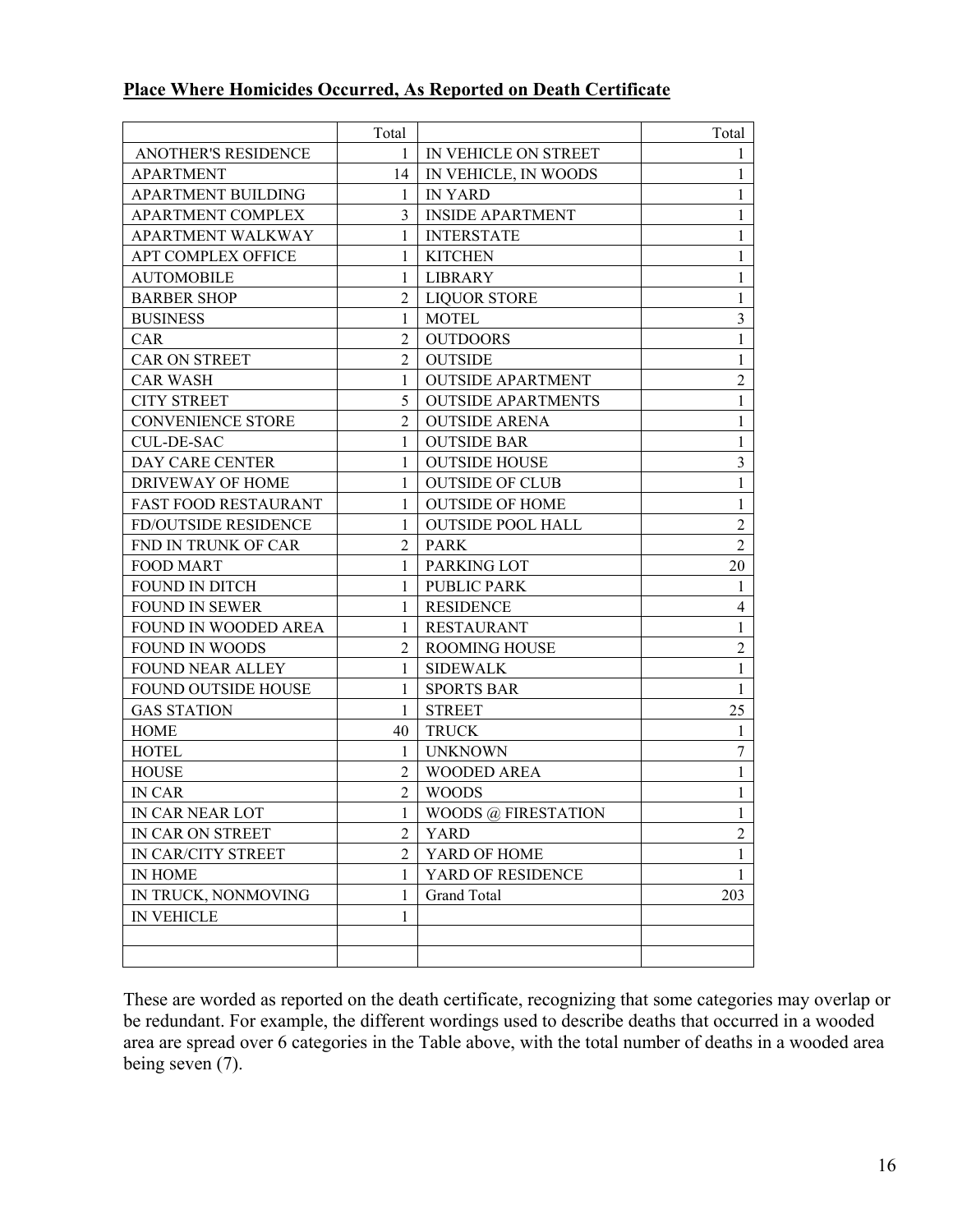## **HOMICIDES AND SUICIDES BY ZIP CODE\***

| Zip Code           | <b>HOMICIDE</b>  | <b>SUICIDE</b> | <b>Grand Total</b>      |
|--------------------|------------------|----------------|-------------------------|
| 30004              |                  | $\mathfrak s$  | 5                       |
| 30022              |                  | $\overline{c}$ | $\overline{c}$          |
| 30075              | $\mathbf{1}$     | $\,1\,$        | $\sqrt{2}$              |
| 30076              | $\mathbf{1}$     | $\overline{4}$ | $\overline{5}$          |
| 30210              | $\mathbf{1}$     |                | $\,1$                   |
| 30268              | $\mathbf{1}$     | $\mathbf{1}$   | $\overline{c}$          |
| 30291              | $\mathfrak{Z}$   | $\overline{3}$ | 6                       |
| 30301              | 1                |                | $\,1$                   |
| 30303              | 5                |                | $\overline{\mathbf{5}}$ |
| 30305              | $\overline{4}$   | $\,8\,$        | 12                      |
| 30306              | $\mathbf{1}$     | $\overline{2}$ | $\mathfrak{Z}$          |
| 30308              | 1                | 6              | $\overline{7}$          |
| 30309              | 1                | $\overline{4}$ | 5                       |
| 30310              | 16               | 5              | $21\,$                  |
| 30311              | 23               | $\sqrt{2}$     | $25\,$                  |
| 30312              | 9                | $\overline{3}$ | 12                      |
| 30313              | $\overline{2}$   |                | $\overline{2}$          |
| 30314              | $20\,$           | $\mathbf{1}$   | 21                      |
| 30315              | 27               | $\mathbf 1$    | $28\,$                  |
| 30316              |                  | $\overline{2}$ | $\overline{c}$          |
| 30317              | 1                |                | $\mathbf{1}$            |
| 30318              | 21               | 5              | $26\,$                  |
| 30319              |                  | $\,1\,$        | $\mathbf{1}$            |
| 30324              | $\overline{4}$   | $\overline{4}$ | $\,8\,$                 |
| 30326              | $\overline{3}$   |                | $\overline{\mathbf{3}}$ |
| 30327              | $\overline{2}$   |                | $\sqrt{2}$              |
| 30328              | $\overline{4}$   | $\sqrt{6}$     | $10\,$                  |
| 30331              | 15               | $\overline{3}$ | $18\,$                  |
| 30335              |                  | $\mathbf 1$    | $\,1$                   |
| 30336              | $\mathbf{1}$     |                | $\mathbf{1}$            |
| 30337              | $\sqrt{2}$       |                | $\sqrt{2}$              |
| 30342              | $\overline{2}$   | $\sqrt{2}$     | $\overline{4}$          |
| 30344              | $8\,$            | $\overline{2}$ | $10\,$                  |
| 30349              | $\boldsymbol{9}$ | $\mathfrak s$  | 14                      |
| 30350              | $\overline{3}$   | $\overline{4}$ | $\boldsymbol{7}$        |
| 30354              | 9                |                | $\overline{9}$          |
| 36054              | $\mathbf{1}$     |                | $\mathbf{1}$            |
| (blank)            | $\mathbf{1}$     |                | $\,1\,$                 |
| <b>Grand Total</b> | 203              | 83             | 286                     |

\* Area where event occurred or in which dead body was found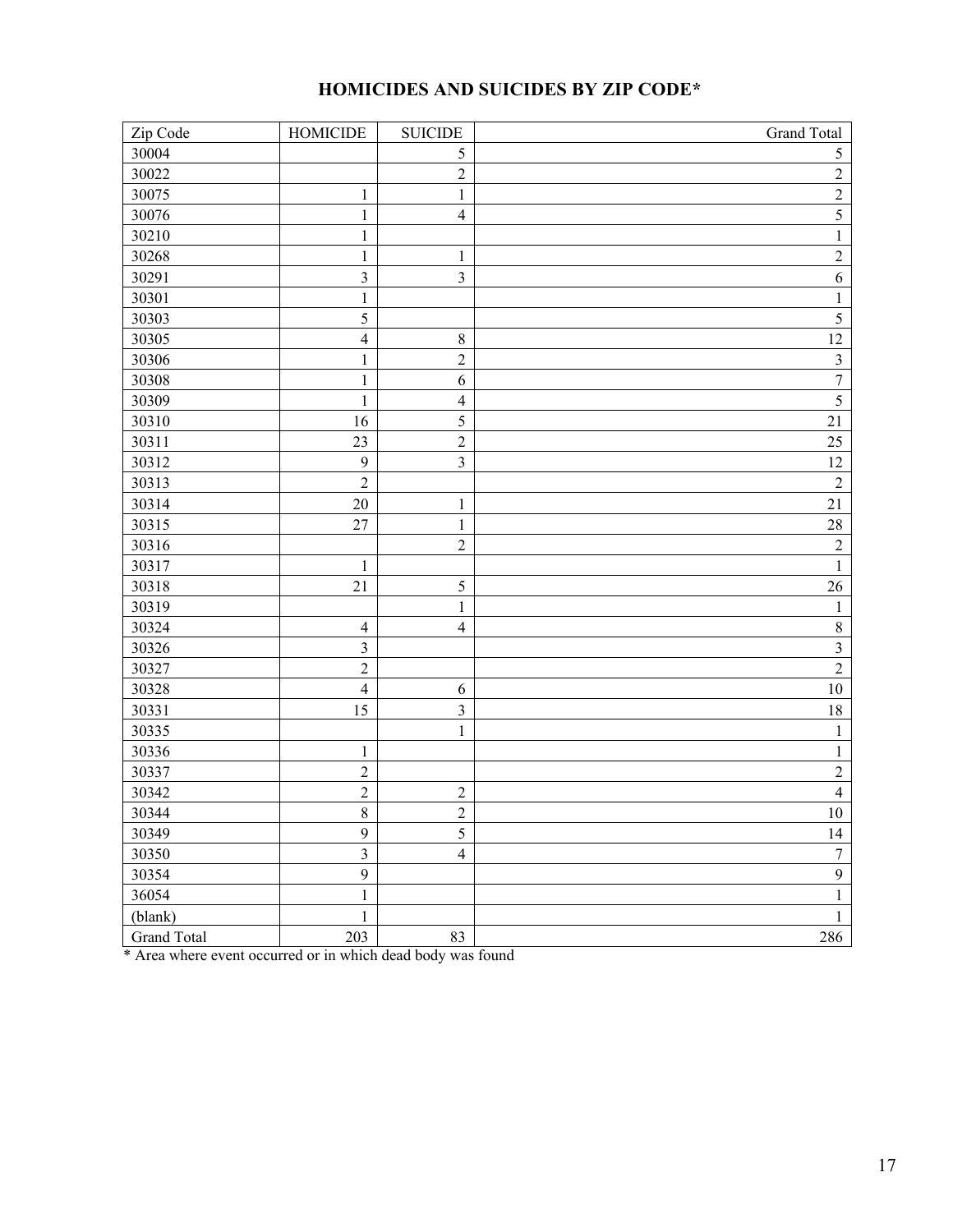#### **TRAFFIC FATALITY DATA**

#### **Driver-Occupant-Pedestrian-Rider Status for 125 Traffic Fatalities in 2002**



In the Chart above and Tables below, "Cycle Driver" means operator of motorcycle. "Rider" refers to someone riding on a vehicle other than in the passenger cabin.

|  |  |  | Operator/Occupant/Pedestrian Status for MVA Fatalities Categorized by Race and Sex |  |
|--|--|--|------------------------------------------------------------------------------------|--|
|  |  |  |                                                                                    |  |

|                    | Female      |   |    | Female<br>Total | Male |    |               |    |    | Male<br>Total | <b>Grand Total</b> |
|--------------------|-------------|---|----|-----------------|------|----|---------------|----|----|---------------|--------------------|
| $Race \ge \ge$     | B           | Н | W  |                 | A    | B  | H             | NA | W  |               |                    |
| MVA-CycleDriver    |             |   |    |                 |      | b  |               |    | 2  | 8             |                    |
| MVA-Driver         | $\mathbf Q$ |   | 13 | 22              |      | 13 | $\mathcal{D}$ |    | 19 | 35            | 57                 |
| MVA-GocartDriver   |             |   |    |                 |      |    |               |    |    |               |                    |
| MVA-Occupant       | 12          |   |    | 14              |      | h  | 4             |    | 4  | 14            | 28                 |
| MVA-Pedestrian     | 4           |   | ◠  |                 |      | 11 |               |    | 7  | 23            | 30                 |
| MVA-Rider          |             |   |    |                 |      |    |               |    |    |               |                    |
| <b>Grand Total</b> | 25          |   | 17 | 43              | ∍    | 38 | Q             |    | 32 | 82            | 125                |

#### **Type of Roadway**

|              | On/At Interstate System | GA 400 | Other Road type |
|--------------|-------------------------|--------|-----------------|
| Cycle Driver |                         |        |                 |
| Driver       |                         |        | 42              |
| Occupant     |                         |        | 20              |
| Pedestrian   |                         |        | 22              |
| <b>TOTAL</b> | ົ                       |        |                 |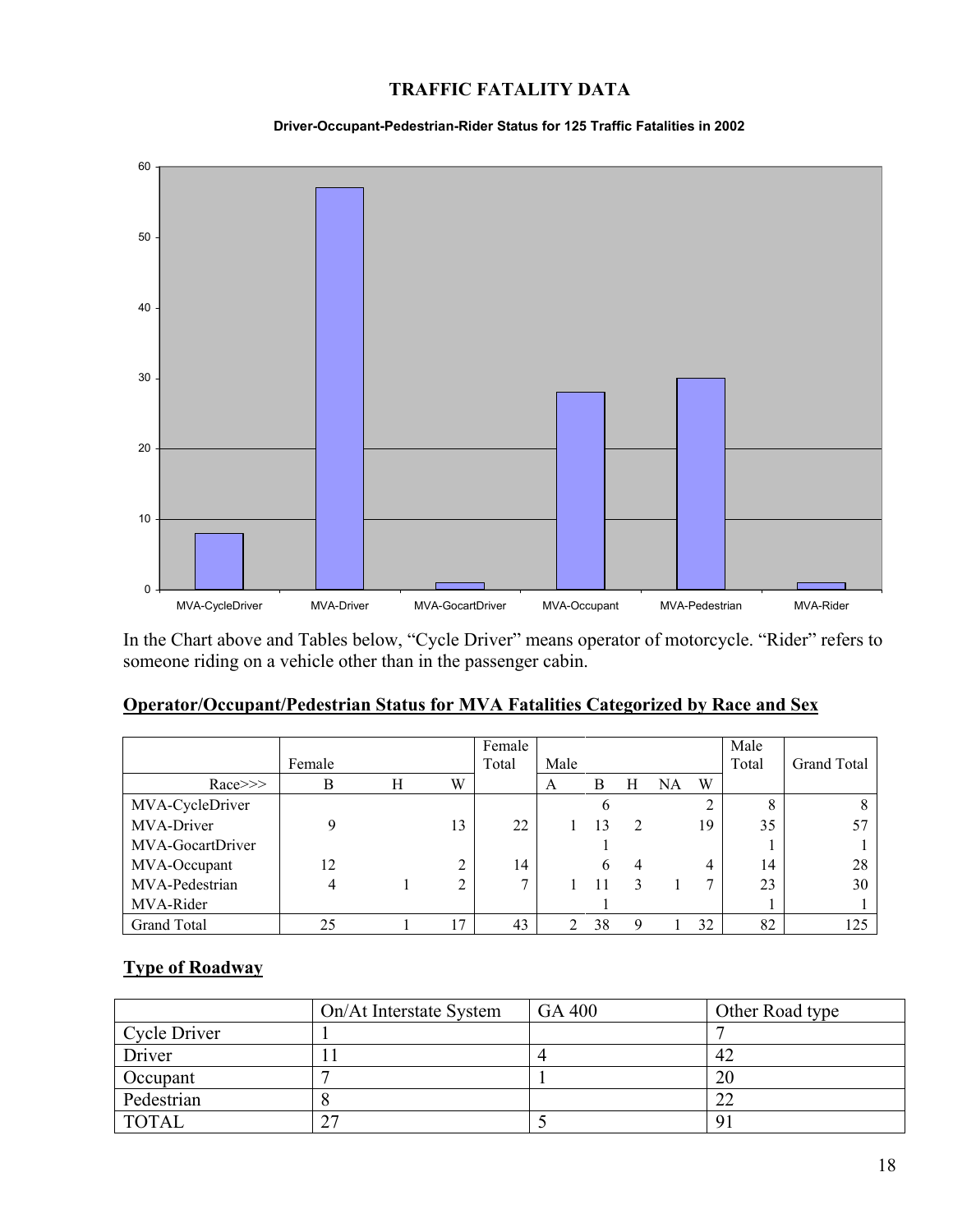## **Circumstances of Motor Vehicle Fatalities**

| <b>Status</b>     | <b>Circumstances</b>                                                                |
|-------------------|-------------------------------------------------------------------------------------|
| MVA-CycleDriver   | <b>DRIVER OF MOTORCYCLE STRUCK CAR</b>                                              |
| MVA-CycleDriver   | LOST CONTROL OF MOTORCYLCE/EJECTED/STRUCK BY VAN                                    |
| MVA-CycleDriver   | MOTORCYCLIST/FELL AND STRUCK HEAD                                                   |
| MVA-CycleDriver   | OPERATOR OF MOTORCYCLE COLLIDED WITH MAILBOX                                        |
| MVA-CycleDriver   | DRIVER MOTORCYCLE STRUCK BY OTHER VEHICLE                                           |
| MVA-CycleDriver   | HELMETED DRIVER OF MOTORCYCLE, LEFT ROAD AND COLLIDED WITH FIXED<br>OBJECT          |
| MVA-CycleDriver   | DRIVING MOTORCYCLE IMPACT WITH OTHER VEHICLE(S)                                     |
| MVA-CycleDriver   | DRIVER OF MOTORCYCLE, LOST CONTROL AND STRUCK RETAINING WALL                        |
| MVA-Driver        | DRIVER/STRUCK BY OTHER VEHICLE                                                      |
| MVA-Driver        | DRIVER OF PICKUP TRUCK, COLLIDED WITH UTILITY POLE                                  |
| MVA-Driver        | SINGLE OCCUPANT DRIVER-MVA-STRUCK CEMENT WALL                                       |
| MVA-Driver        | DRIVER OF CAR STRUCK BY TRUCK                                                       |
| MVA-Driver        | <b>LOST CONTROL OF VEHICLE</b>                                                      |
| MVA-Driver        | DRIVER/HEAD-ON WITH OTHER VEHICLE                                                   |
| <b>MVA-Driver</b> | DRIVER OF VAN/LOST CONTROL/ STRUCK RETAINING WALL                                   |
| <b>MVA-Driver</b> | DRIVER MULTIFATALITY AUTO- AUTO COLLISION                                           |
| MVA-Driver        | DRIVER OF CAR/STRUCK BY ANOTHER VEHICLE                                             |
| MVA-Driver        | DRIVER OF CAR/FAILED TO NEGOTIATE CURVE/STRUCK TREE                                 |
| <b>MVA-Driver</b> | DRIVER/FIXED OBJECT COLLISION/CAR FIRE                                              |
| MVA-Driver        | DRIVER/STATIONARY VEHICLE/ STRUCK BY VAN                                            |
| <b>MVA-Driver</b> | DRIVER/CAR/LOST CONTROL/STRUCK UTILITY POLE/CAR CAUGHT FIRE                         |
| MVA-Driver        | DRIVER OF VEHICLE/LOST CONTROL, AND STRUCK TREE                                     |
| MVA-Driver        | DRIVER/FIXED OBJECT COLLISION                                                       |
| MVA-Driver        | DRIVER IN AUTO COLLISION                                                            |
| <b>MVA-Driver</b> | DRIVER OF CAR COLLIDED WITH VAN                                                     |
| <b>MVA-Driver</b> | UNRESTRAINED DRIVER OF SUV STRUCK CAR, EJECTED, HIT BY VEHICLE                      |
| MVA-Driver        | DRIVER/STRUCK BY OTHER VEHICLE                                                      |
| MVA-Driver        | DRIVER/COLLIDED WITH FIXED OBJECT                                                   |
| MVA-Driver        | DRIVER/LOST CONSCIOUSNESS/STRUCK ANOTHER CAR                                        |
| MVA-Driver        | UNRESTRAINED, EJECTED DRIVER/SUV LEFT ROADWAY AND OVERTURNED                        |
| MVA-Driver        | DRIVER IN SUV-SUV COLLISION                                                         |
| MVA-Driver        | DRIVER/TWO CAR COLLISION/HEAD ON                                                    |
| MVA-Driver        | DRIVER/SUV/COLLIDED WITH WALL                                                       |
| <b>MVA-Driver</b> | DRIVER PICK-UP TRUCK STRUCK BY TRACTOR TRAILER/STRUCK THIRD VEHICLE                 |
| MVA-Driver        | RESTRIANED DRIVER OF CAR, COLLIDED WITH VAN                                         |
| MVA-Driver        | DRIVER/TWO-CAR MOTOR VEHICLE COLLISION                                              |
| <b>MVA-Driver</b> | DRIVER/SUV ROLLOVER SINGLE VEHICLE ACCIDENT/TRAPPED UPSIDE DOWN<br>WITH HEAD PINNED |
| MVA-Driver        | RESTRAINED DRIVER OF CAR/STRUCK BY OTHER VEHICLE                                    |
| <b>MVA-Driver</b> | DRIVER/TRACTOR TRAILER/EJECTED AFTER VEHICLE JACK-KNIFED                            |
| MVA-Driver        | DRIVER OF AUTO IN HEAD-ON COLLISION WITH ANOTHER AUTO                               |
| MVA-Driver        | DRIVER OF AUTO IN HEAD-ON COLLISION WITH ANOTHER AUTO                               |
| <b>MVA-Driver</b> | DRIVER TRUCK/CROSSED MEDIAN/HEAD ON WITH TRUCK                                      |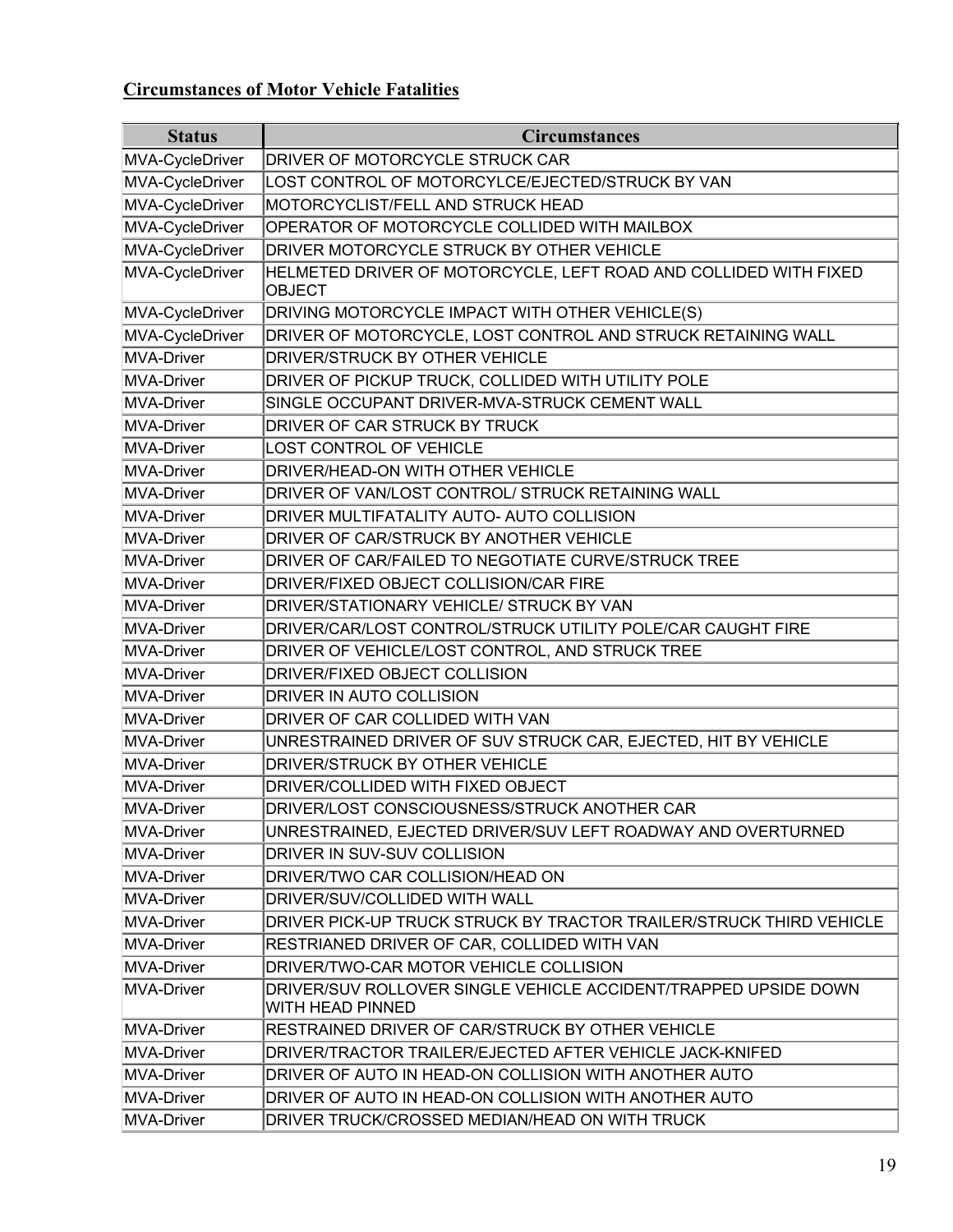| <b>Status</b>    | <b>Circumstances</b>                                                                       |
|------------------|--------------------------------------------------------------------------------------------|
| MVA-Driver       | DRIVER OF CAR/LOST CONTROL/LEFT ROADWAY/STRUCK TREE                                        |
| MVA-Driver       | DRIVER/TRAVELED LEFT OF CENTER/ 2 VEHICLE COLLISON                                         |
| MVA-Driver       | DRIVER OF CAR TRAVELED WRONG WAY ON HIGHWAY/STRUCK SUV                                     |
| MVA-Driver       | DRIVER OF MOTOR VEHICLE INVOLVED IN COLLISION                                              |
| MVA-Driver       | DRIVER/CAR COLLIDED WITH MULTIPLE VEHICLES. UNRESTRAINED/NONEJECTED                        |
| MVA-Driver       | 2 VEHICLE MVA DRIVER STRUCK BROADSIDE                                                      |
| MVA-Driver       | UNRESTRAINED AND EJECTED DRIVER OF PICK-UP TRUCK WHICH LEFT<br>ROADWAY AND STRUCK CULVERT  |
| MVA-Driver       | DRIVER OF AUTO THAT COLLIDED WITH CONCRETE WALL                                            |
| MVA-Driver       | DRIVER OF SPORT UTILITY VEHICLE/STRUCK A UTILITY POLE HEAD-ON                              |
| MVA-Driver       | DRIVER OF PICKUP WHICH WAS STRUCK BY ANOTHER VEHICLE                                       |
| MVA-Driver       | DRIVER OF AUTO/STRUCK BY SECOND AUTO PURSUED BY POLICE                                     |
| MVA-Driver       | DRIVER OF CAR/CROSSED MEDIAN AND STRUCK ANOTHER CAR                                        |
| MVA-Driver       | RESTRAINED DRIVER OF CAR/LOST CONTROL/ CROSSED CENTER LINE/COLLIDED<br><b>WITH CAR</b>     |
| MVA-Driver       | DRIVER OF PICKUP TRUCK, CROSSED CENTER LINE, HIT DUMP TRUCK HEAD ON                        |
| MVA-Driver       | DRIVER OF SPORT UTILITY VEHICLE/STRUCK BY CAR TRAVELING ON WRONG<br><b>SIDE OF HIGHWAY</b> |
| MVA-Driver       | DRIVER OF PICK-UP TRUCK COLLIDED WITH LARGE TRUCK                                          |
| MVA-Driver       | RESTRAINED NON-EJECTED DRIVER OF SUV COLLIDED WITH TRACTOR TRAILOR                         |
| MVA-Driver       | DRIVER IN SINGLE VEHICLE CRASH COLLIDED WITH A SUV                                         |
| MVA-Driver       | DRIVER OF AUTOMOBILE THAT COLLIDED WITH SUV                                                |
| MVA-Driver       | EJECTED FROM SPORT UTILITY VEHICLE FOLLOWING COLLISON WITH ANOTHER<br><b>MOTOR VEHICLE</b> |
| MVA-Driver       | DRIVER IN SINGLE VEHICLE COLLISION                                                         |
| MVA-Driver       | RESTRAINED, NON-EJECTED DRIVER OF CAR THAT COLLIDED WITH ANOTHER<br><b>CAR</b>             |
| MVA-Driver       | <b>MOTOR VEHICLE ACCIDENT DRIVER</b>                                                       |
| MVA-GocartDriver | DRIVER IN GO-CART/PICKUP TRUCK HEAD-ON COLLISION                                           |
| MVA-Occupant     | OCCUPANT OF AUTO COLLIDED WITH AUTO                                                        |
| MVA-Occupant     | OCCUPANT CAR COLLIDED WITH CAR                                                             |
| MVA-Occupant     | REAR PASSENGER/STRUCK BY OTHER CAR                                                         |
| MVA-Occupant     | UNRESTRAINED OCCUPANT/HEAD-ON COLLISION                                                    |
| MVA-Occupant     | REAR PASSENGER/STRUCK BY OTHER CAR                                                         |
| MVA-Occupant     | JUMPED OUT REAR OF MOVING SCHOOL BUS                                                       |
| MVA-Occupant     | UNRESTRAINED PASSENGER IN AUTO                                                             |
| MVA-Occupant     | PASSENGER MOTOR VEHICLE (2) MVA'S                                                          |
| MVA-Occupant     | PASSENGER IN TWO-VEHICLE COLLISION                                                         |
| MVA-Occupant     | PASSENGER EJECTED IN SINGLE-VEHICLE CRASH                                                  |
| MVA-Occupant     | <b>MVA 2 VEHICLE PASSENGER</b>                                                             |
| MVA-Occupant     | PASSENGER MVA (2) VEHICLES                                                                 |
| MVA-Occupant     | REAR PASSENGER IN SINGLE VEHICLE COLLISION WITH FIXED OBJECT                               |
| MVA-Occupant     | OCCUPANT/VEHICLE STRUCK BY TRACTOR/ TRAILER.FIRE RESULTED                                  |
| MVA-Occupant     | PASSENGER IN SINGLE VEHICLE COLLISION WITH UTILITY POLE                                    |
| MVA-Occupant     | PASSENGER IN AUTO STRUCK ON RIGHT SIDE BY TRUCK                                            |
| MVA-Occupant     | LEFT REAR SEAT PASSENGER OF AUTO THAT COLLIDED WITH ANOTHER CAR                            |
| MVA-Occupant     | PASSENGER MULTIFATALITY AUTO- AUTO COLLISION                                               |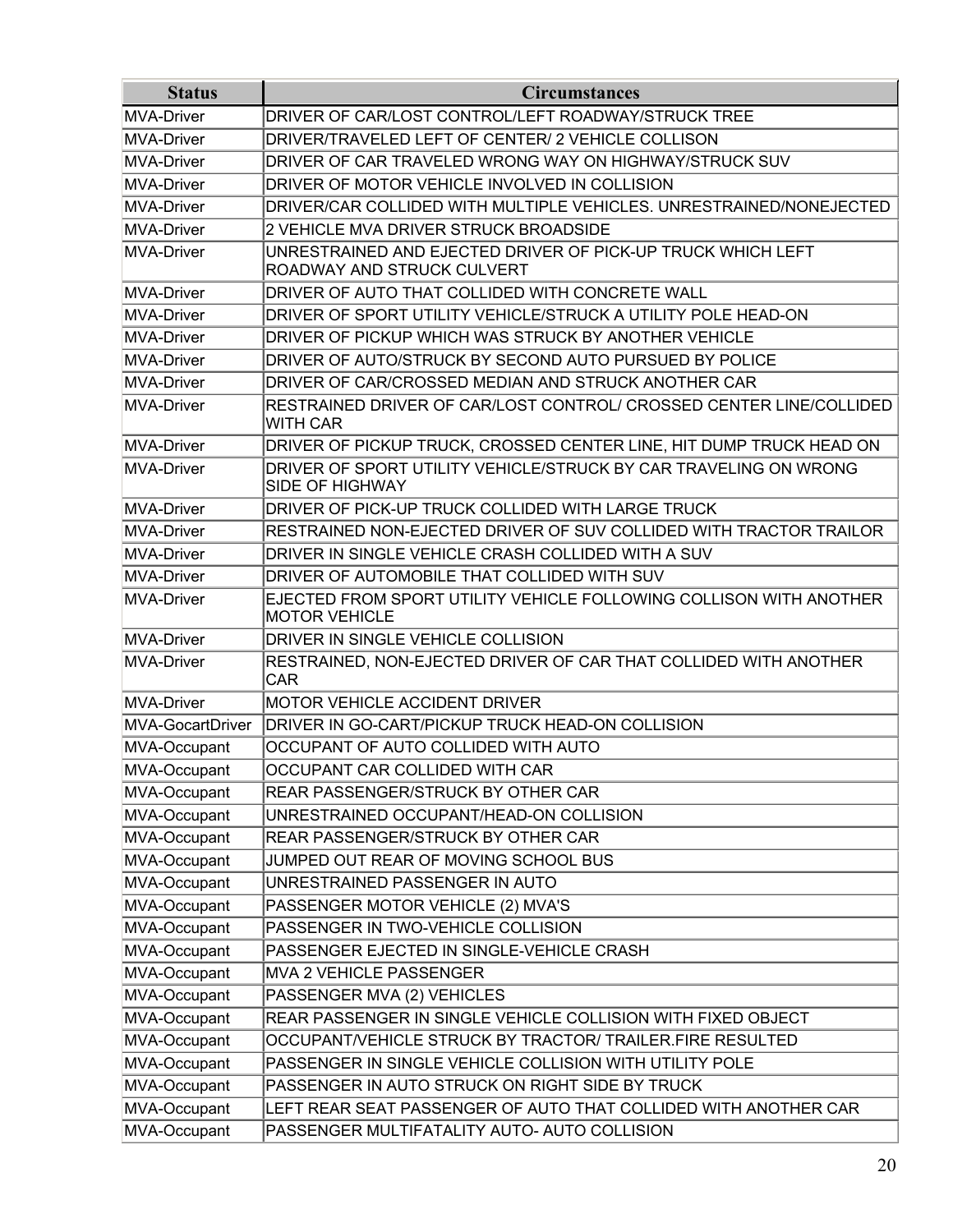| <b>Status</b>         | <b>Circumstances</b>                                                                      |
|-----------------------|-------------------------------------------------------------------------------------------|
| MVA-Occupant          | PASSENGER MULTIFATALITY AUTO- AUTO COLLISION                                              |
| MVA-Occupant          | PASSENGER EJECTED FROM VEHICLE IN COLLISION                                               |
| MVA-Occupant          | RESTRAINED PASSENGER IN TWO-VEHICLE COLLISION                                             |
| MVA-Occupant          | FRONT PASSENGER SINGLE VEHICLE LEFT ROAD; CAUGHT FIRE                                     |
| MVA-Occupant          | OCCUPANT OF PICKUP TRUCK THAT COLLIDED WITH ANOTHER PICKUP TRUCK                          |
| MVA-Occupant          | SINGLE UNRESTRAINED, NONEJECTED OCCUPANT OF VEHICLE WHICH LEFT<br>ROADWAY AND STRUCK TREE |
| MVA-Occupant          | REAR SEAT PASSENGER OF A VEHICLE INVOLVED IN A COLLISION                                  |
| MVA-Occupant          | OCCUPANT OF MOTOR VEHICLE WHICH WAS STRUCK BY ANOTHER VEHICLE                             |
| MVA-Occupant          | PASSENGER IN CAR STRUCK BY TRUCK                                                          |
| MVA-Occupant          | PASSENGER IN MOTOR VEHICLE                                                                |
| MVA-Pedestrian        | PEDESTRAIN STRUCK BY CAR                                                                  |
| MVA-Pedestrian        | PEDESTRIAN STRUCK BY SUV                                                                  |
| MVA-Pedestrian        | PEDESTRIAN STRUCK BY UNIDENTIFIED VEHICLE                                                 |
| <b>MVA-Pedestrian</b> | PEDESTRIAN HIT BY TRUCK                                                                   |
| lMVA-Pedestrian       | PEDESTRIAN STRUCK BY AUTOMOBILE                                                           |
| MVA-Pedestrian        | PEDESTRIAN STRUCK BY MOTOR VEHICLE                                                        |
| MVA-Pedestrian        | PEDESTRIAN CROSSING INTERSTATE/ STRUCK BY CAR                                             |
| lMVA-Pedestrian       | <b>STRUCK BY MOTOR VEHICLE</b>                                                            |
| MVA-Pedestrian        | <b>HIT BY CAR</b>                                                                         |
| MVA-Pedestrian        | PEDESTRIAN STRUCK BY A MOTOR VEHICLE                                                      |
| MVA-Pedestrian        | <b>HIT BY CAR</b>                                                                         |
| MVA-Pedestrian        | PEDESTRIAN STRUCK BY MOTOR VEHICLE                                                        |
| MVA-Pedestrian        | PEDESTRIAN STRUCK BY CAR WHILE CROSSING INTERSTATE HWY                                    |
| <b>MVA-Pedestrian</b> | PEDESTRIAN STRUCK BY AUTOMOBILE                                                           |
| MVA-Pedestrian        | PEDESTRIAN HIT BY AUTOMOBILE                                                              |
| MVA-Pedestrian        | PEDESTRIAN STRUCK BY MOTOR VEHICLE                                                        |
| MVA-Pedestrian        | PEDESTRIAN STRUCK BY A VEHICLE WHILE CROSSING STREET                                      |
| MVA-Pedestrian        | STANDING BEHIND BUS/ STRUCK BY CAR                                                        |
| MVA-Pedestrian        | PEDESTRIAN STRUCK BY SMALL SPORT UTILITY VEHICLE                                          |
| <b>MVA-Pedestrian</b> | MECHANIC/WORKING UNDERNEATH AMBULANCE/ROLLED OVER HIM                                     |
| MVA-Pedestrian        | PEDESTRIAN CRUSHED BETWEEN CAR AND GAS PUMP                                               |
| MVA-Pedestrian        | PEDESTRIAN/STRUCK BY VEHICLE                                                              |
| MVA-Pedestrian        | PEDESTRIAN STRUCK BY MOTOR VEHICLE                                                        |
| MVA-Pedestrian        | ON SIDE OF ROAD/OUTSIDE OF VEHICLE/ STRUCK BY CAR                                         |
| IMVA-Pedestrian       | MVA/PED STRUCK BY MOTOR VEHICLE                                                           |
| MVA-Pedestrian        | PEDESTRIAN STRUCK BY MOTOR VEHICLE                                                        |
| <b>MVA-Pedestrian</b> | PEDESTRIAN STRUCK BY MOTOR VEHICLE                                                        |
| MVA-Pedestrian        | PEDESTRIAN RUNOVER BY SUV                                                                 |
| MVA-Pedestrian        | PEDESTRIAN HIT BY AUTOMOBILE                                                              |
| MVA-Pedestrian        | PEDESTRIAN STRUCK BY SPORT UTILITY VEHICLE                                                |
| MVA-Rider             | PASSENGER/FELL FROM MOVING VEHICLE                                                        |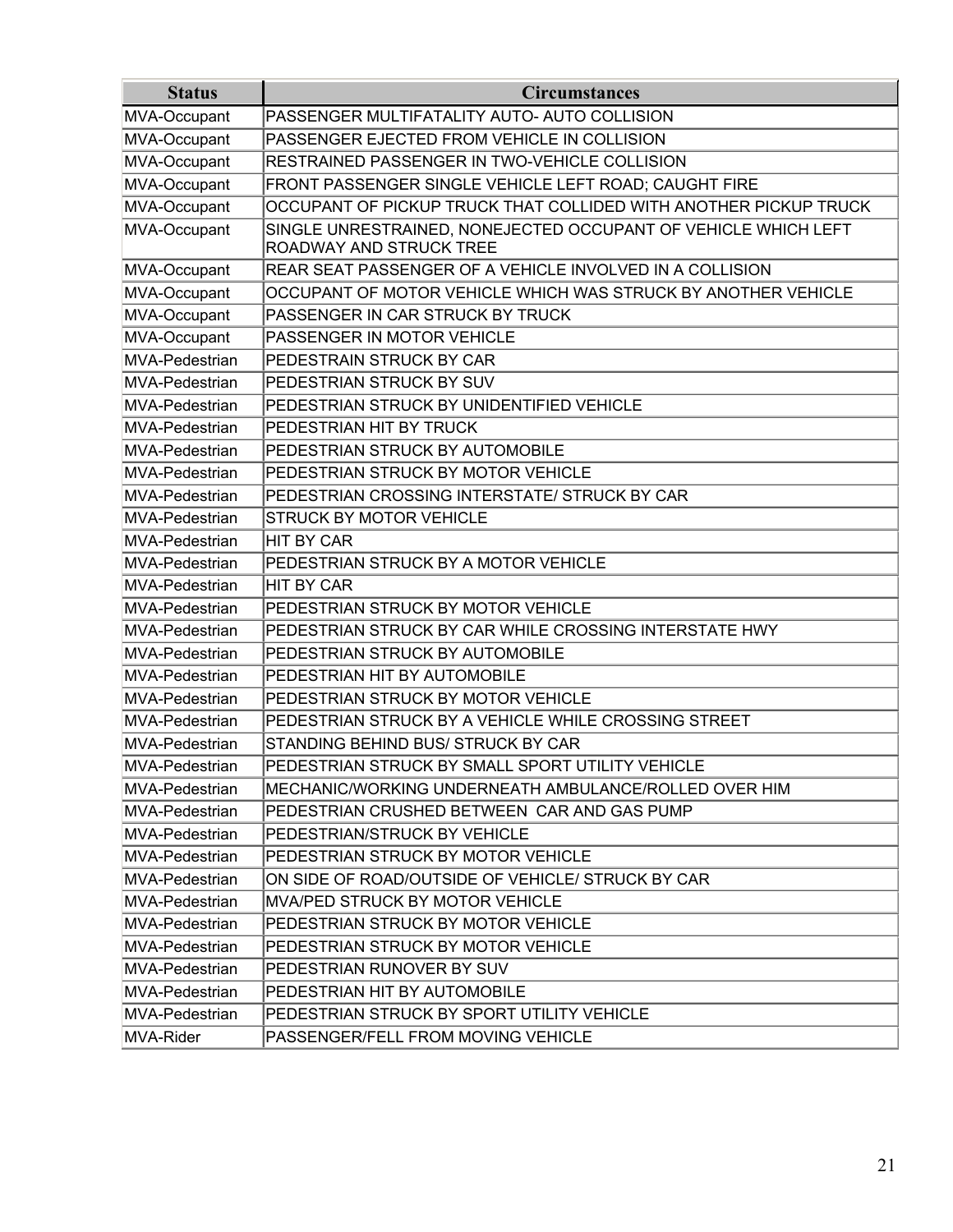## **General Location of Traffic Accident Fatalities**

|                   | Schef af Ebeauvil of Trafile Accident Falantic |
|-------------------|------------------------------------------------|
| <b>Status</b>     | <b>Approximate Address/Location</b>            |
| MVA-CycleDriver   | BEECHER ST SW & DONNELLY AVE, ATLANTA/FUL/GA   |
| MVA-CycleDriver   | 1411 CHATTAHOOCHEE AVE NW, ATLANTA/FULTON/GA   |
| MVA-CycleDriver   | 1022 WALDEN STREET, ATLANTA/FULTON/GA          |
| MVA-CycleDriver   | 3081 ELEANORE TERRACE, ATLANTA/FULTON/GA       |
| MVA-CycleDriver   | NORTH AVE & BOULEVARD NE, ATLANTA/FULTON/GA    |
| MVA-CycleDriver   | 1-20 W/B TO I-75/85 N/B, ATLANTA/FULTON/GA     |
| MVA-CycleDriver   | HWY 9 & DEVOE RD, ALPHARETTA/FULTON/GA         |
| MVA-CycleDriver   | 265 SOFTWOOD CIRCLE, ROSWELL/FULTON/GA         |
| MVA-Driver        | PONCE DE LEON, ATLANTA/FULTON/GA               |
| MVA-Driver        | 2497 LAKEWOOD AVE, ATLANTA/FULTON/GA           |
| MVA-Driver        | I-75 NORTHBOUND @ MT PARAN, ATLANTA/FULTON/GA  |
| MVA-Driver        | 873 CASCADE RD, ATLANTA/FULTON/GA              |
| MVA-Driver        | 1812 LADAWN LANE, ATLANTA/FULTON/GA            |
| MVA-Driver        | CASCADE RD SW @ WILLIS MILL RD SW, ATL/FUL/GA  |
| MVA-Driver        | NORTHSIDE DR @ I-75 SB, ATLANTA/FULTON/GA      |
| MVA-Driver        | JONESBORO RD @ OLD JONESBORO RD FC UNC/FUL/GA  |
| MVA-Driver        | WASHINGTON RD/ROOSEVELT HWY ATLANTA/FULTON/GA  |
| MVA-Driver        | 42 GROVE PARK PL NW, ATLANTA/FULTON/GA         |
| MVA-Driver        | LOOP RD @ AIRPORT, EAST POINT/FULTON/GA        |
| MVA-Driver        | CAMPBELLTON RD @ SOUTH FULTON PKY, ATL/FUL/GA  |
| MVA-Driver        | WEST PACES & RANDALL MILL ATLANTA/FULTON/GA    |
| MVA-Driver        | BELL RD @ MCGINNINS FERRY, FUL CO INC/FUL/GA   |
| MVA-Driver        | JONESBORO & BUFFINGTON RDS, UNION CITY/FUL/GA  |
| MVA-Driver        | OPELIKA, ALABAMA                               |
| MVA-Driver        | MLK DR 300 YARDS NORTH OF RIVER, ATL/FUL/GA    |
| MVA-Driver        | 285 W @ GA 400, ATLANTA/FULTON/GA              |
| MVA-Driver        | OLD NATIONAL HWY/WEST RD, COLLEGE PARK/FUL/GA  |
| MVA-Driver        | POWERS FERRY RD @ ROSWELL RD, ATLANTA/FUL/GA   |
| MVA-Driver        | 1005 LEE ST SW @ DONNELLY AVE SW, ATL/FUL/GA   |
| MVA-Driver        | STATE BRIDGE & MORGAN RD, ALPHARETTA/FUL/GA    |
| MVA-Driver        | METROPOLITAN PKWY & I-85, ATLANTA/FULTON/GA    |
| MVA-Driver        | PEACHTREE RD. & DELMONT ST./ATLANTA/FULTON/GA  |
| MVA-Driver        | I-285 W @ ROSWELL RD, ATLANTA/FULTON/GA        |
| MVA-Driver        | I-75 NB @ EDGEWOOD AVE, ATLANTA/FULTON/GA      |
| MVA-Driver        | ROOSEVELT HWY & LESLIE DR, ATLANTA/FUL/GA      |
| MVA-Driver        | JONESBORO RD @ BETHSAIDA RD, ATLANTA/FUL/GA    |
| MVA-Driver        | I-285 W/B @ JONESBORO RD SE, ATLANTA/FUL/GA    |
| MVA-Driver        | CHATTAHOOCHEE AVE & CARROLL ST, ATL/FUL/GA     |
| MVA-Driver        | NC STATE HWY 87 @ ELON COLLEGE, NC             |
| MVA-Driver        | I-285 SOUTHBOUND @ JONESBORO RD, ATL/FUL/GA    |
| MVA-Driver        | I-285 & JONESBORO RD, ATLANTA/FULTON/GA        |
| MVA-Driver        | 8370 HWY 92, FAIRBURN/FULTON/GA                |
| MVA-Driver        | HWY SR 1307 @ HAYESVILLE/HAYESVILLE, NC        |
| MVA-Driver        | MEMORIAL DR SE & STOVALL ST SE, ATL/FUL/GA     |
| <b>MVA-Driver</b> | GA 400 @ GLENRIDGE CONN, ATLANTA/FULTON/GA     |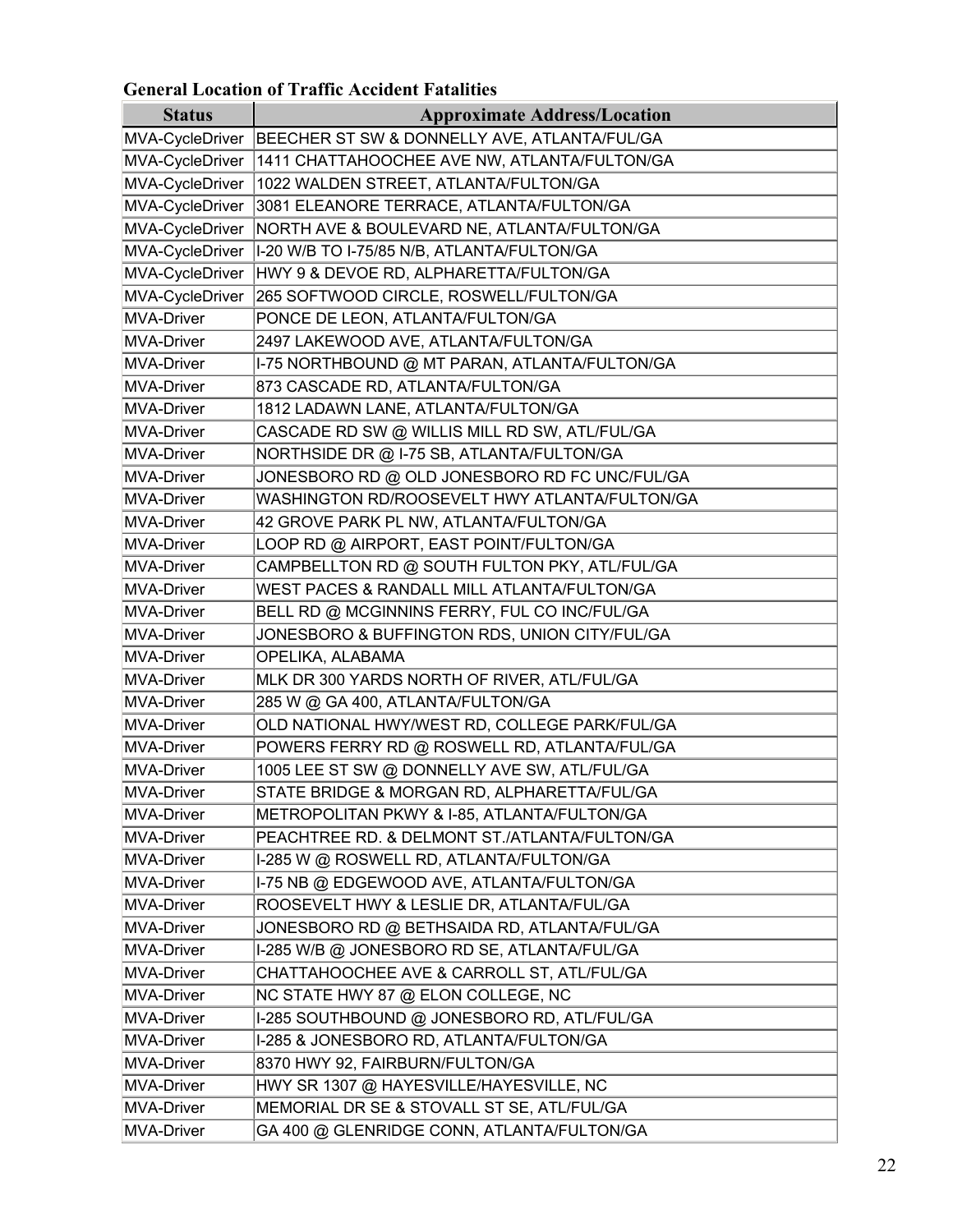| <b>Status</b> | <b>Approximate Address/Location</b>                  |
|---------------|------------------------------------------------------|
| MVA-Driver    | 75 NORTH AND CLEVELAND, ATLANTA/FULTON/GA            |
| MVA-Driver    | GA 400 S/B @ SIDNEY MARCUS, ATLANTA/FULTON/GA        |
| MVA-Driver    | MURPHY AVE & DILL AVE SW, ATLANTA/FULTON/GA          |
| MVA-Driver    | JOHNSON RD @ GULLATT RD, FC UNINCORP/FUL/GA          |
| MVA-Driver    | 79 MARTIN AVE, ATLANTA/FULTON/GA                     |
| MVA-Driver    | FOREST PARK RD @ HUTCHINSON RD SE, ATLANTA           |
| MVA-Driver    | I-75/85 NORTH AT 10TH ST, ATLANTA/FULTON/GA          |
| MVA-Driver    | NORTHSIDE DR @ 14TH ST, ATLANTA/FULTON/GA            |
| MVA-Driver    | 1617 LENOX RD NE, ATLANTA/FULTON/GA                  |
| MVA-Driver    | QUAIL HOLLOW DR & BELL RD, UNINCORP/FULTON/GA        |
| MVA-Driver    | HWY 154 @ 166, ATLANTA/FULTON/GA                     |
| MVA-Driver    | GA 400 SB @ GLENRIDGE CONN, ATLANTA/FUL/GA           |
| MVA-Driver    | CEDAR GROVE RD & HWY 154, UNINCORP/FULTON/GA         |
| MVA-Driver    | SOUTH FULTON PKWY @ HWY 154, UNINCORP/FUL/GA         |
| MVA-Driver    | BUFFINGTON RD @ FLAT SHOALS RD, ATL/FUL/GA           |
| MVA-Driver    | 1193 LEE ST SW, ATLANTA/FULTON/GA                    |
| MVA-Driver    | I-75/85 SOUTH OF CLEVELAND AVE, ATL/FUL/GA           |
| MVA-Driver    | 2191 MLK, ATLANTA/FULTON/GA                          |
| MVA-Driver    | 6780 ROSWELL RD SANDY SPRINGS/FULTON/GA              |
| MVA-Driver    | OLD NATIONAL HWY & FLAT SHOALS RD, ATL/FUL/GA        |
|               | MVA-GocartDriver 875 CONLEY RD SE, ATLANTA/FULTON/GA |
| MVA-Occupant  | 1996 BANKHEAD HWY NW, ATLANTA/FULTON/GA              |
| MVA-Occupant  | 1796 BANKHEAD HWY NW, ATLANTA/FULTON/GA              |
| MVA-Occupant  | I-285 W @ JONESBORO RD, ATLANTA/FULTON/GA            |
| MVA-Occupant  | I-285 E @ JONESBORO RD, ATLANTA/FULTON/GA            |
| MVA-Occupant  | I-285 W @ JONESBORO RD SE, ATLANTA/FULTON/GA         |
| MVA-Occupant  | 195 FAIRBURN RD NW, ATLANTA/FULTON/GA                |
| MVA-Occupant  | 15555 HOPEWELL RD, UNINCORP FC/FULTON/GA             |
| MVA-Occupant  | WEST PACES FERY @ REMBRANDT ST, ATL/FUL/GA           |
| MVA-Occupant  | JONESBORO RD @ I-285 WEST, ATLANTA/FULTON/GA         |
| MVA-Occupant  | DEERFIELD PARKWAY, ATLANTA/FULTON/GA                 |
| MVA-Occupant  | 1720 PEACHTREE ST, ATLANTA/FULTON/GA                 |
| MVA-Occupant  | WEST PAECS FERRY RD @ REMBRANDT, ATL/FUL/GA          |
| MVA-Occupant  | I-285 HWY WEST @ FORREST PARK RD, ATL/FUL/GA         |
| MVA-Occupant  | GA 400 NB MANSEL RD/HAYNES BDG RD ALPH/FUL/GA        |
| MVA-Occupant  | 615 JAMES P BRAWLEY AVE NW, ATLANTA/FULTON/GA        |
| MVA-Occupant  | 3170 GREENBRIAR PKWY, ATLANTA/FULTON/GA              |
| MVA-Occupant  | 6780 ROSWELL RD, SANDY SPRINGS/FULTON/GA             |
| MVA-Occupant  | JONESBORO RD @ OLD JONESBORO RD FC UNC/FUL/GA        |
| MVA-Occupant  | HWY 138 @ OLD JONESBORO RD FC UNINCORP/FUL/GA        |
| MVA-Occupant  | I-75 NORTH @ I-20, ATLANTA/FULTON/GA                 |
| MVA-Occupant  | WINDWARD PARKWAY, ALPHARETTA/FULTON/GA               |
| MVA-Occupant  | I 20 EAST & FULTON IND, ATLANTA/FULTON/GA            |
| MVA-Occupant  | S. FULTON PKWY @ CAMPBELLTON RD, ATL/FUL/GA          |
| MVA-Occupant  | HWY 154 SOUTH OF CEDAR GROVE, PALMETTO/FUL/GA        |
| MVA-Occupant  | 1720 PEACHTREE ST, ATLANTA/FULTON/GA                 |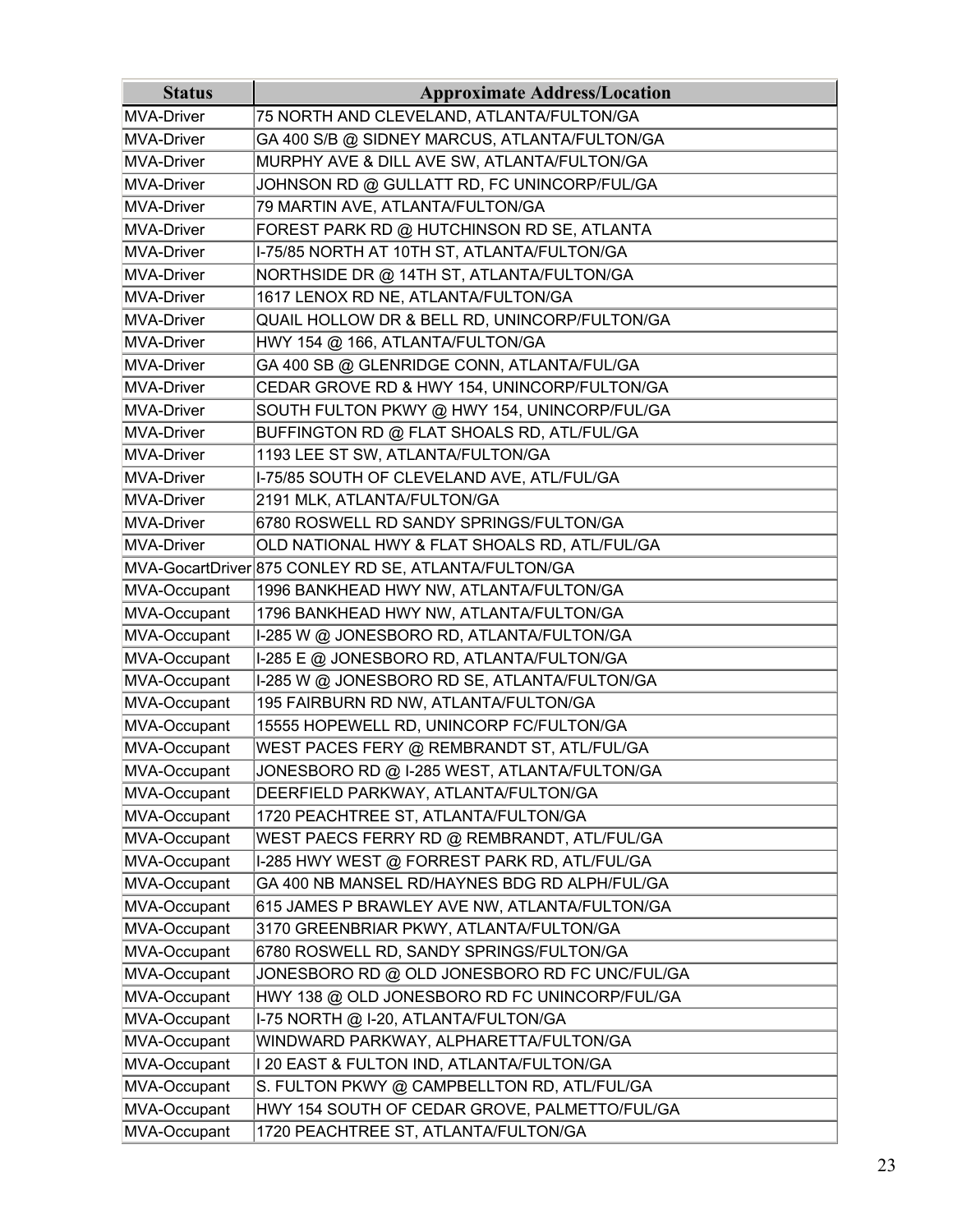| <b>Status</b>         | <b>Approximate Address/Location</b>           |  |  |  |  |  |  |  |
|-----------------------|-----------------------------------------------|--|--|--|--|--|--|--|
| MVA-Occupant          | S. FULTON PKWY & CAMPBELLTON RD, ATL/FUL/GA   |  |  |  |  |  |  |  |
| MVA-Occupant          | 873 CASCADE RD SW, ATLANTA/FULTON/GA          |  |  |  |  |  |  |  |
| MVA-Occupant          | SOMERSET/KENTUCKY                             |  |  |  |  |  |  |  |
| MVA-Pedestrian        | 718 LEXINGTON AVE, ATLANTA/FULTON/GA          |  |  |  |  |  |  |  |
| MVA-Pedestrian        | COURTLAND ST & INTERNATIONAL BLVD ATL/FUL/GA  |  |  |  |  |  |  |  |
| MVA-Pedestrian        | 973 NORTH CENTRAL AVE #D, HAPEVILLE/FULTON/GA |  |  |  |  |  |  |  |
| MVA-Pedestrian        | SIMPSON & JOSEPH LOWERY NW, ATLANTA/FULTON/GA |  |  |  |  |  |  |  |
| MVA-Pedestrian        | PIEDMONT AVE & LINDBERGH, ATLANTA/FULTON/GA   |  |  |  |  |  |  |  |
| MVA-Pedestrian        | I-285 NORTHBOUND @ HWY 166, ATLANTA/FUL/GA    |  |  |  |  |  |  |  |
| MVA-Pedestrian        | I-75/85 NB @ 10th ST./ATLANTA/FULTON/GA       |  |  |  |  |  |  |  |
| MVA-Pedestrian        | 4355 HERSCHEL ROAD, COLLEGE PARK/FULTON/GA    |  |  |  |  |  |  |  |
| lMVA-Pedestrian       | I-285 N @ CAMP CREEK PKWY, ATLANTA/FULTON/GA  |  |  |  |  |  |  |  |
| MVA-Pedestrian        | 1550 WARSAW RD, ROSWELL/FULTON/GA             |  |  |  |  |  |  |  |
| lMVA-Pedestrian       | I-285 N @ CAMP CREEK PKWY, EAST POINT/FUL/GA  |  |  |  |  |  |  |  |
| <b>MVA-Pedestrian</b> | 5TH ST NE & PEACHTREE ST NE, ATLANTA/FUL/GA   |  |  |  |  |  |  |  |
| MVA-Pedestrian        | 85 SOUTHBOUND @ BUTLER ST, ATLANTA/FULTON/GA  |  |  |  |  |  |  |  |
| MVA-Pedestrian        | 75/85 SOUTHBOUND @ NORTH AVE, ATLANTA/FUL/GA  |  |  |  |  |  |  |  |
| MVA-Pedestrian        | 1275 PEACHTREE ST, ATLANTA/FULTON/GA          |  |  |  |  |  |  |  |
| MVA-Pedestrian        | CLEVELAND AVE @ BLOUNT DR, EAST POINT/FUL/GA  |  |  |  |  |  |  |  |
| lMVA-Pedestrian       | PEACHTREE RD @ BOLLING WAY, ATLANTA/FULTON/GA |  |  |  |  |  |  |  |
| MVA-Pedestrian        | I-85 NB @ I-285, ATLANTA/FULTON/GA            |  |  |  |  |  |  |  |
| MVA-Pedestrian        | CLEVELAND AVE SW @ DEARWOOD DR SW, ATL/FUL/GA |  |  |  |  |  |  |  |
| MVA-Pedestrian        | 3566 ELM ST, ATLANTA/FULTON/GA                |  |  |  |  |  |  |  |
| MVA-Pedestrian        | PONCE DE LEON BLVD, ATLANTA/FULTON/GA         |  |  |  |  |  |  |  |
| MVA-Pedestrian        | 1241 METROPOLITAN PKWY, ATLANTA/FULTON/GA     |  |  |  |  |  |  |  |
| MVA-Pedestrian        | 890 METROLITAN AVE, ATLANTA/FULTON/GA         |  |  |  |  |  |  |  |
| MVA-Pedestrian        | I-85 AT STATE RD 138, UNION CITY/FULTON/GA    |  |  |  |  |  |  |  |
| MVA-Pedestrian        | I-285 EASTBOUND @ GA 400, ATLANTA/FULTON/GA   |  |  |  |  |  |  |  |
| lMVA-Pedestrian       | 65 DORIS RD, ALPHARETTA/FULTON/GA             |  |  |  |  |  |  |  |
| MVA-Pedestrian        | SIMPSON ST NW @ SUNSET AVE NW, ATLANTA/FUL/GA |  |  |  |  |  |  |  |
| MVA-Pedestrian        | BOLLING WAY, ATLANTA/FULTON/GA                |  |  |  |  |  |  |  |
| lMVA-Pedestrian       | 1332 BANKHEAD HWY, ATLANTA/FULTON/GA          |  |  |  |  |  |  |  |
| MVA-Pedestrian        | 2995 JONESBORO RD, ATLANTA/FULTON/GA          |  |  |  |  |  |  |  |
| MVA-Rider             | 1200 WHITE ST SW, ATLANTA/FULTON/GA           |  |  |  |  |  |  |  |

\* Note that several cases involved accidents that occurred outside of Fulton County, but these deaths were certified by FCME because death occurred in Fulton County and a certifier could not be located in the jurisdiction where the accident actually occurred.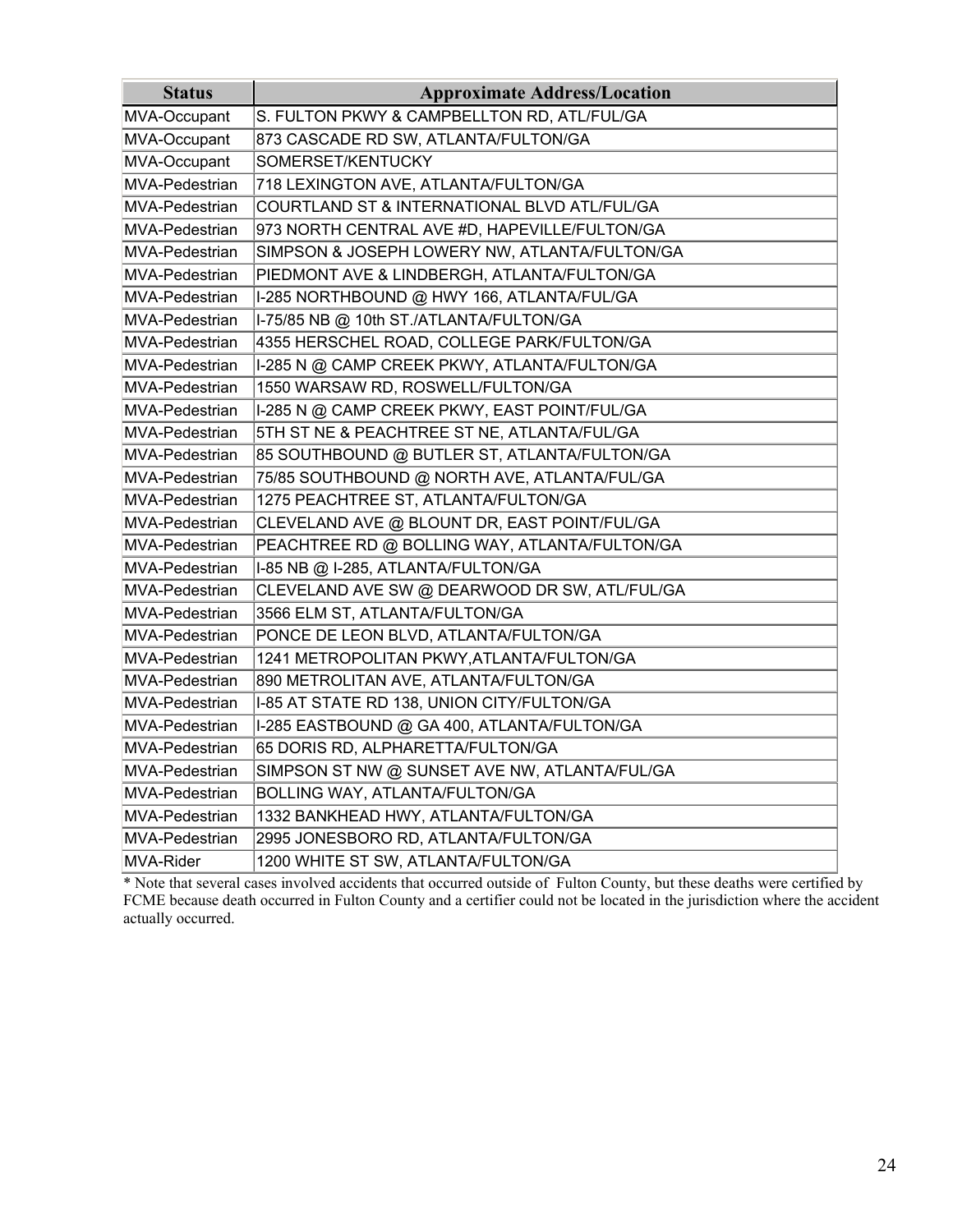## **Age Grouping of Traffic Fatality Victims by Status**

| Age Group >>>      | $0 - 20$ | 21-40 | $41 - 60$ | 61-80 | $80+$ | Infant | PreSchool | <b>Grand Total</b> |
|--------------------|----------|-------|-----------|-------|-------|--------|-----------|--------------------|
| MVA-CycleDriver    |          |       |           |       |       |        |           |                    |
| MVA-Driver         |          | 23    |           |       |       |        |           |                    |
| MVA-GocartDriver   |          |       |           |       |       |        |           |                    |
| MVA-Occupant       |          |       |           |       |       |        |           | 28                 |
| MVA-Pedestrian     |          | 12    | 10        |       |       |        |           | 30                 |
| MVA-Rider          |          |       |           |       |       |        |           |                    |
| <b>Grand Total</b> | 19       | 54    | 35        |       |       |        |           | 125                |

## **Traffic Fatality Victims by Age Group, Race, and Sex**

|             | <b>SEX</b>     | <b>RACE</b> |   |               |              |   |    |   |    |        |       |             |
|-------------|----------------|-------------|---|---------------|--------------|---|----|---|----|--------|-------|-------------|
|             |                |             |   |               | F            |   |    |   |    |        | M     |             |
|             | F              |             |   |               | Total        | M |    |   |    |        | Total | Grand Total |
| AgeGroup    | B              | Η           | W |               |              | A | B  | Н | NA | W      |       |             |
| $0 - 20$    |                |             |   |               | $\mathbf{r}$ |   | 7  |   |    | 4      | 12    | 19          |
| $21-40$     | 12             |             |   | 6             | 18           |   | 19 | 6 |    | 11     | 36    | 54          |
| $41 - 60$   |                |             |   | 5             | 10           |   | 11 |   |    | 12     | 25    | 35          |
| 61-80       | $\overline{2}$ |             |   | $\gamma$<br>∠ | 4            | 2 |    |   |    | ↑      |       | 9           |
| $80 +$      |                |             |   | 3             | 3            |   |    |   |    | ↑<br>∠ | 3     | 6           |
| Infant      |                |             |   |               |              |   |    |   |    |        |       |             |
| PreSch      |                |             |   |               |              |   |    |   |    |        |       |             |
| Grand Total | 25             |             |   | 17            | 43           | 2 | 38 | 9 |    | 32     | 82    | 125         |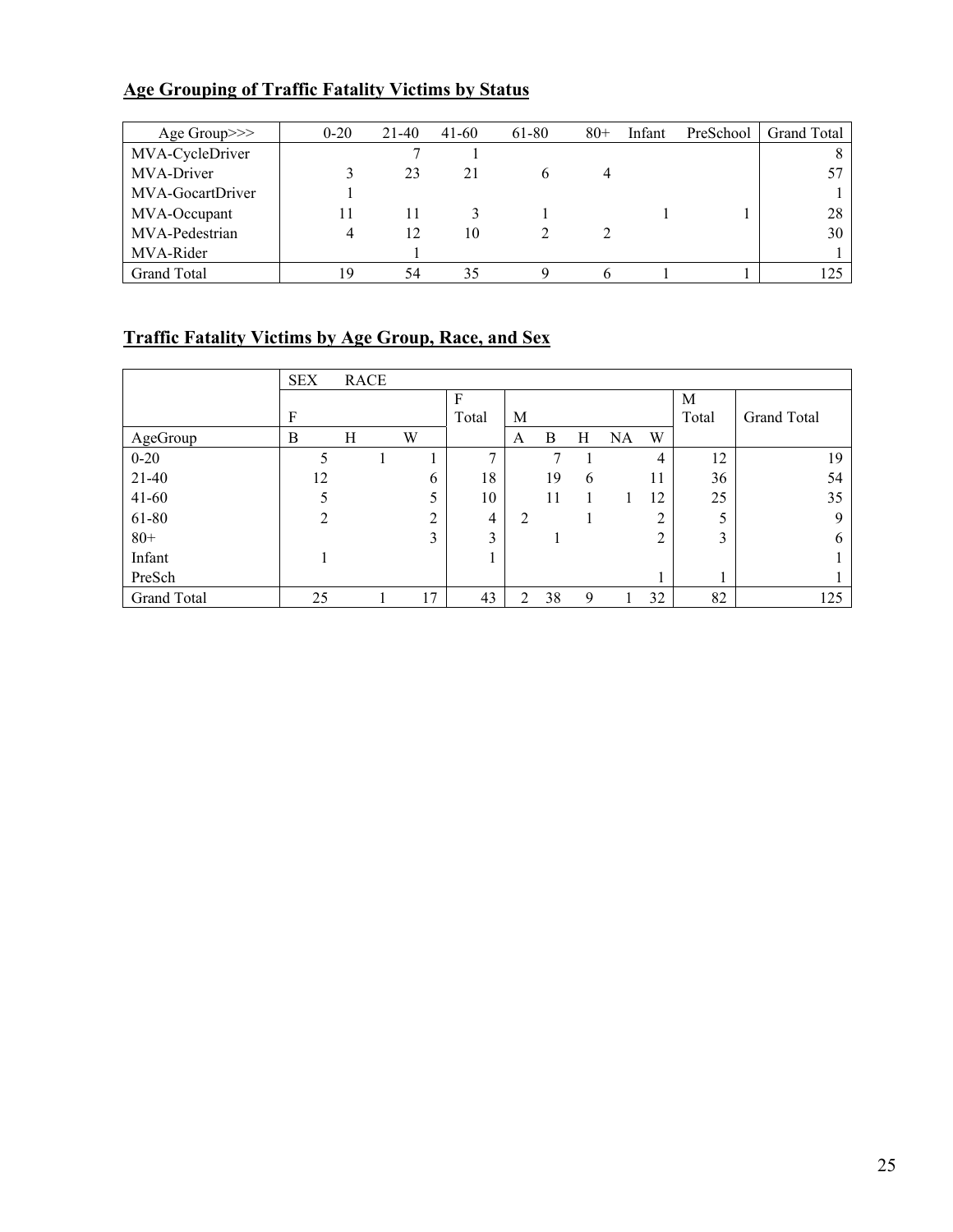## **NON-TRAFFIC, ACCIDENTAL (UNINTENTIONAL INJURY) DEATH DATA**

|                           |                |                | Female         |                |                |   |                |           |                    |
|---------------------------|----------------|----------------|----------------|----------------|----------------|---|----------------|-----------|--------------------|
|                           | $\mathbf{F}$   |                | Total          | M              |                |   |                | MaleTotal | <b>Grand Total</b> |
| Race>>>                   | B              | W              |                | $\mathbf{A}$   | $\overline{B}$ | H | W              |           |                    |
| Allergic Reaction         | 1              |                | 1              |                | 1              |   |                | 1         | 2                  |
| Asphyxia                  | $\overline{2}$ |                | 3              |                |                |   | 1              | 2         |                    |
| Asphyxia-Café Coronary    |                |                |                |                |                |   |                |           |                    |
| <b>Blunt Force</b>        |                | $\overline{2}$ | $\overline{2}$ |                | $\overline{2}$ |   | 5              | 8         | 10                 |
| Complication of Therapy   |                |                |                |                |                |   | 2              | 2         |                    |
| Crushed-Pinned            |                |                |                |                | 2              |   | 2              | 4         |                    |
| Drowning                  |                |                |                |                | $\overline{2}$ |   | $\overline{2}$ | 4         |                    |
| Drug Death-Adverse Effect |                |                |                |                |                |   |                |           |                    |
| Drug Death-Poisoning      | 11             | 13             | 24             |                | 46             |   | 31             | 77        | 101                |
| <b>Electrical Injury</b>  |                |                |                |                |                |   | 1              |           |                    |
| Fall                      | 2              | $\overline{2}$ | 4              |                | 1              |   | 3              | 4         | 8                  |
| Fall-Down Steps           | 4              |                | 5              |                | 2              | 1 | 1              | 4         | 9                  |
| Fall-From Height          |                |                |                |                | 2              |   | 7              | 10        | 10                 |
| Fall-From moving object   |                |                | 1              |                | 1              |   | 3              | 4         | 5                  |
| Fall-Standing Height      | 6              | 8              | 14             | $\mathfrak{D}$ | 3              |   | 10             | 15        | 29                 |
| Total Falls = $61$        |                |                |                |                |                |   |                |           |                    |
| Fire death                | 4              | 1              | 5              |                | 6              |   | $\overline{2}$ | 8         | 13                 |
| Gun-Handgun               |                |                |                |                |                |   |                |           |                    |
| Hyperthermia-Exogenous    |                |                |                |                |                |   |                |           |                    |
| Hypothermia-Exogenous     |                |                |                |                | 3              |   |                | 4         |                    |
| <b>MARTA-Train</b>        |                |                |                |                |                |   |                |           |                    |
| Poisoning-CO with no fire |                |                | 1              |                |                |   |                |           |                    |
| Sharp Force (Cuts)        |                |                |                |                |                |   |                |           |                    |
| Train-Commercial-Impact   |                |                |                |                | 2              |   |                | 3         |                    |
| <b>Grand Total</b>        | 34             | 31             | 65             | 2              | 78             | 4 | 72             | 156       | 221                |

## **Type of Injury Causing Accidental Death, Categorized by Race and Sex of Victim**

## **Accidental Deaths Categorized by Age Group, Race, and Sex**

| Count of           | <b>SEX</b> |                |      |                |       |              |                |                |              |                |                    |
|--------------------|------------|----------------|------|----------------|-------|--------------|----------------|----------------|--------------|----------------|--------------------|
| CASE_NUM           |            |                | RACE |                | F     |              |                |                |              | M              |                    |
|                    | F          |                |      |                | Total | М            |                |                |              | Total          | <b>Grand Total</b> |
| AgeGroup           | B          |                | W    |                |       | $\mathbf{A}$ | B              | H              | W            |                |                    |
| $0 - 20$           |            |                |      | $\overline{2}$ | 2     |              |                | $\overline{2}$ | 2            | 5              |                    |
| $21-40$            |            | $\overline{4}$ |      | 5              | 9     |              | 18             |                | 26           | 45             | 54                 |
| $41 - 60$          |            | 14             |      | 11             | 25    |              | 46             |                | 27           | 74             | 99                 |
| 61-80              |            | 8              |      | 5              | 13    | л.           | 9              |                | 9            | 19             | 32                 |
| $80 +$             |            |                |      | 8              | 13    |              |                |                | $\mathbf{r}$ | 9              | 22                 |
| Fetus              |            |                |      |                |       |              |                |                |              |                |                    |
| Infant             |            |                |      |                |       |              |                |                |              |                |                    |
| PreSch             |            |                |      |                |       |              | $\overline{2}$ |                |              | $\overline{2}$ |                    |
| Toddle             |            |                |      |                |       |              |                |                |              |                |                    |
| (blank)            |            |                |      |                |       |              |                |                |              |                |                    |
| <b>Grand Total</b> |            | 34             |      | 31             | 65    | 2            | 78             | 4              | 72           | 156            | 221                |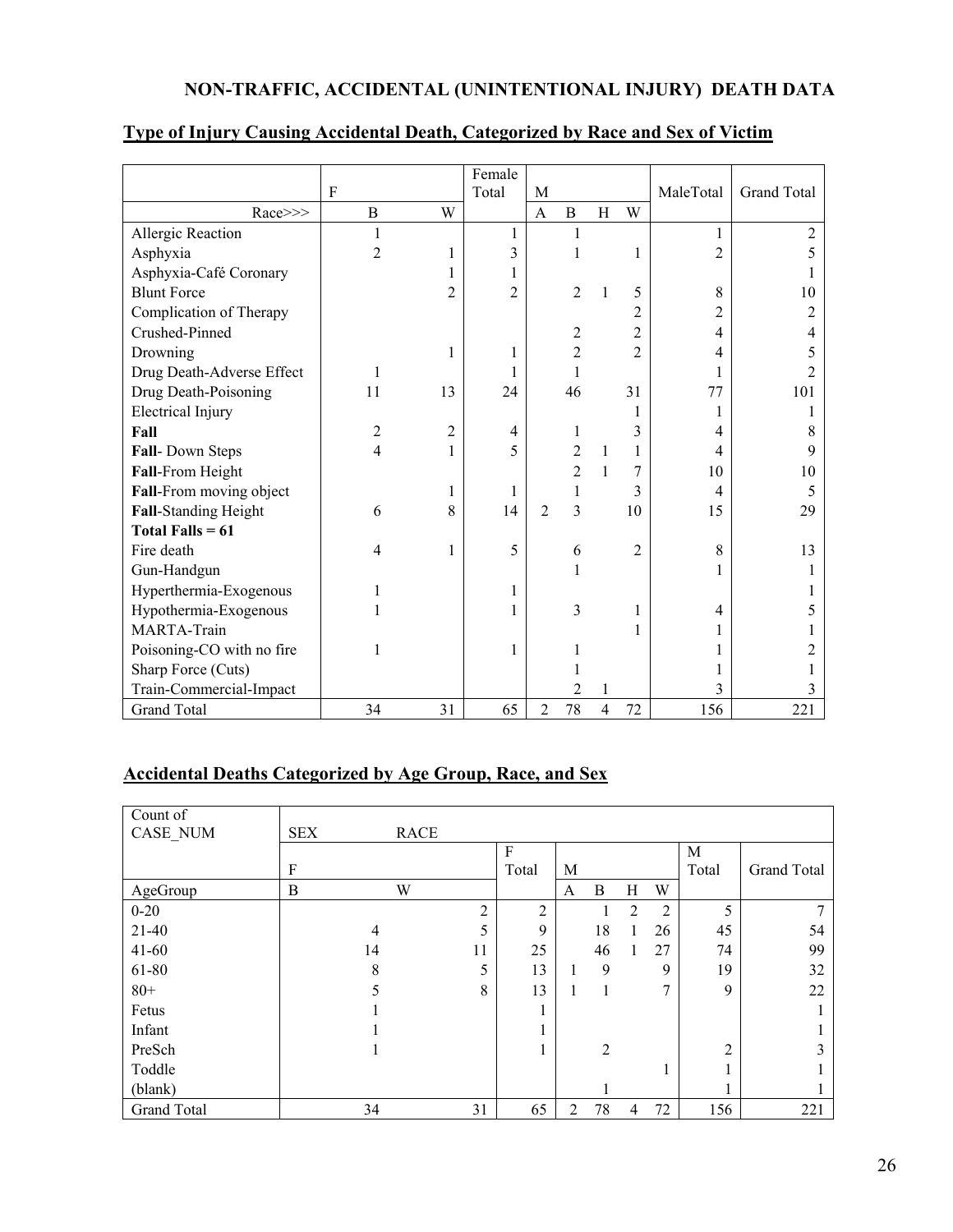| Age Group>>>              | $\overline{\mathcal{L}}$ | $0 - 20$ | $21 - 40$ | $41 - 60$      | 61-80 | $80+$ | <b>FETUS</b> | Infant | PreSch | Total |
|---------------------------|--------------------------|----------|-----------|----------------|-------|-------|--------------|--------|--------|-------|
| Allergic Reaction         |                          |          |           |                |       |       |              |        |        |       |
| Asphyxia                  |                          |          |           |                |       |       |              |        |        |       |
| Asphyxia-Café Coronary    |                          |          |           |                |       |       |              |        |        |       |
| <b>Blunt Force</b>        |                          |          |           | 5              |       |       |              |        |        | 10    |
| Complication of Therapy   |                          |          |           |                |       |       |              |        |        |       |
| Crushed-Pinned            |                          |          |           |                |       |       |              |        |        |       |
| Drowning                  |                          |          | 3         |                |       |       |              |        |        |       |
| Drug Death-Adverse Effect |                          |          |           |                |       |       |              |        |        |       |
| Drug Death-Poisoning      |                          | 2        | 33        | 59             |       |       |              |        |        | 101   |
| Electrical injury         |                          |          |           |                |       |       |              |        |        |       |
| Fall                      |                          |          |           |                |       | 2     |              |        |        |       |
| Fall-Down Steps           |                          |          |           |                |       |       |              |        |        |       |
| Fall-From Height          |                          |          |           |                |       |       |              |        |        | 10    |
| Fall-From moving object   |                          |          |           |                |       |       |              |        |        |       |
| Fall-Standing Height      |                          |          |           |                | 10    | 15    |              |        |        | 29    |
| Fire death                |                          |          | 1         | 6              | 1     | 3     |              |        |        | 13    |
| Gun-Handgun               |                          |          |           |                |       |       |              |        |        |       |
| Hyperthermia-Exogenous    |                          |          |           |                |       |       |              |        |        |       |
| Hypothermia-Exogenous     |                          |          |           | 5              |       |       |              |        |        |       |
| MARTA-Train impact        |                          |          |           |                |       |       |              |        |        |       |
| Poisoning-CO with no fire |                          |          |           | $\mathfrak{D}$ |       |       |              |        |        |       |
| Sharp Force (Cuts)        |                          |          |           |                |       |       |              |        |        |       |
| Train-Commercial-Impact   |                          |          |           |                |       |       |              |        |        |       |
| <b>Grand Total</b>        |                          | 7        | 54        | 99             | 32    | 22    |              |        | 4      | 221   |

## **Type of Injury Causing Accidental Death, Categorized by Age Group**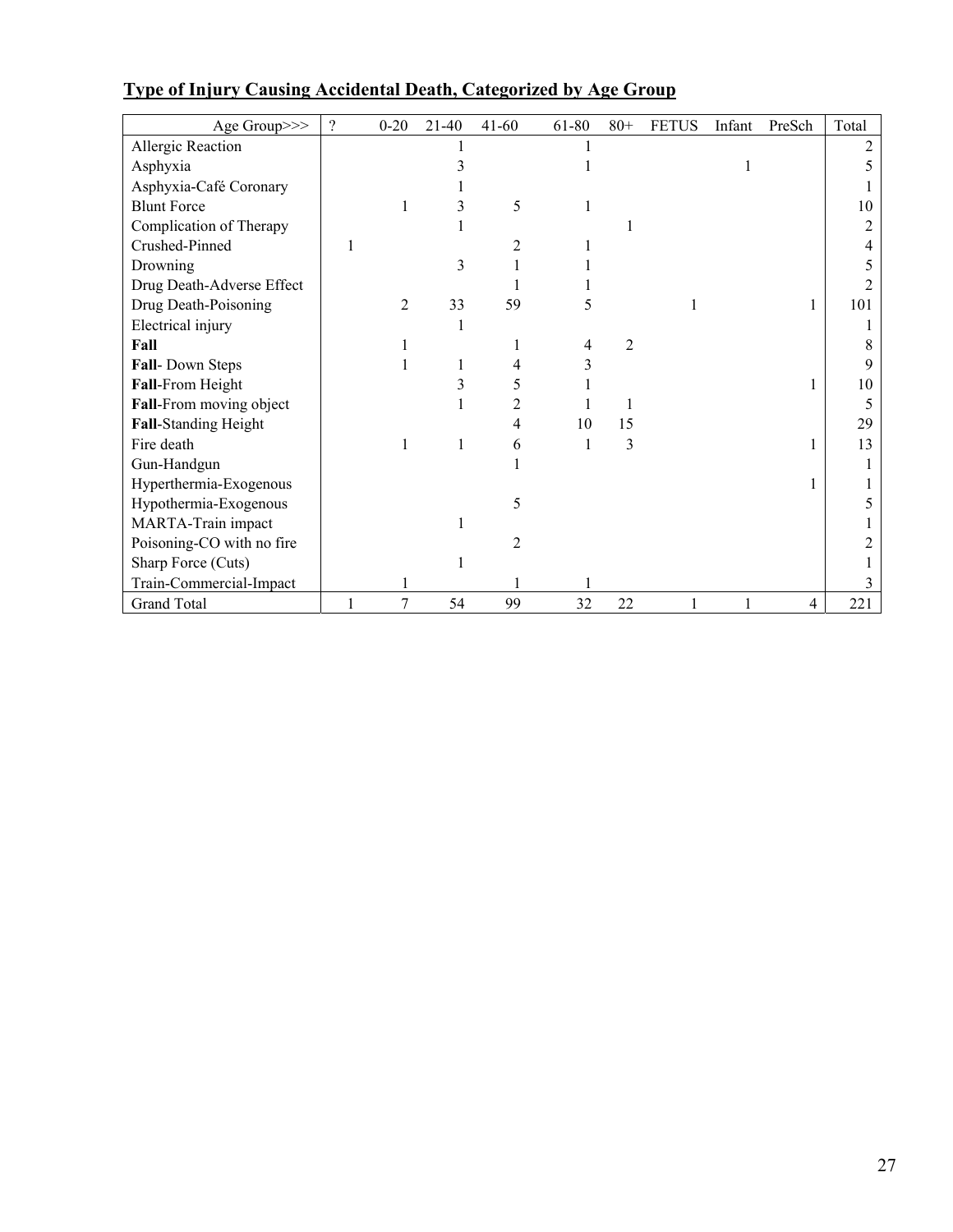## **DATA FOR DEATHS CLASSIFIED AS UNDETERMINED MANNER**

|                           |   |   | Female |   |    |   | Male  |         |         | (blank) |       |
|---------------------------|---|---|--------|---|----|---|-------|---------|---------|---------|-------|
|                           | F |   | Total  | M |    |   | Total | (blank) |         | Total   | Total |
| $Race \ge \ge$            | B | W |        | A | B  | W |       | B       | (blank) |         |       |
| <b>Blunt Force</b>        |   |   |        |   |    |   | ◠     |         |         |         |       |
| Drug Death-Poisoning      |   |   |        |   |    |   | ◠     |         |         |         |       |
| Fall-From moving object   |   |   |        |   |    |   |       |         |         |         |       |
| Fire death                |   |   |        |   |    |   |       |         |         |         |       |
| Nervous System            |   |   |        |   |    |   |       |         |         |         |       |
| Poisoning-CO with no fire |   |   |        |   |    |   |       |         |         |         |       |
| Seizure Disorder          |   |   |        |   |    |   |       |         |         |         |       |
| SIDSOID*                  |   |   | 5      |   | 13 |   | 14    |         |         |         | 19    |
| Undetermined              | 4 |   | 4      |   | 3  | 4 | Η     |         | ↑       | 3       | 14    |
| Grand Total               | 8 | C | 10     |   | 20 | 8 | 29    |         | ◠       | 3       | 42    |

#### **Undetermined Manner Cases Categorized by Race and Sex**

\* SIDSOID refers to deaths that present as "Sudden Infant Death Syndrome" and related scenarios.

#### **Undetermined Manner Cases Categorized by Age Group**

| Age Group >>>>            | 21-40 | $41-60$ | 61-80 | <b>FETUS</b> | Infant | Toddler | Total |
|---------------------------|-------|---------|-------|--------------|--------|---------|-------|
| <b>Blunt Force</b>        |       |         |       |              |        |         |       |
| Drug Death-Poisoning      |       |         |       |              |        |         |       |
| Fall-From moving object   |       |         |       |              |        |         |       |
| Fire death                |       |         |       |              |        |         |       |
| Nervous System            |       |         |       |              |        |         |       |
| Poisoning-CO with no fire |       |         |       |              |        |         |       |
| Seizure Disorder          |       |         |       |              |        |         |       |
| <b>SIDSOID</b>            |       |         |       |              | 19     |         | 19    |
| Undetermined              | 6     |         |       |              |        |         | 14    |
| Grand Total               |       |         | 3     |              | 20     | ↑       | 42    |

#### **Undetermined Manner Deaths by Age Group, Race, and Sex**

|                    | <b>SEX</b> | <b>RACE</b> |        |   |    |                |                |         |                |         |       |
|--------------------|------------|-------------|--------|---|----|----------------|----------------|---------|----------------|---------|-------|
|                    |            |             | Female |   |    |                | Male           |         |                | (blank) | Grand |
|                    | Female     |             | Total  | M |    |                | Total          | (blank) |                | Total   | Total |
| AgeGroup           | B          | W           |        | A | B  | W              |                | B       | (blank)        |         |       |
| $21-40$            |            |             | 3      |   | 3  | $\overline{2}$ | 5              |         |                |         | 8     |
| $41 - 60$          |            |             | ↑      |   |    | 2              | 5              |         |                |         |       |
| 61-80              |            |             |        |   |    | 3              | 3              |         |                |         |       |
| Fetus              |            |             |        |   |    |                |                |         |                |         |       |
| Infant             | 4          |             | 5      |   | 13 |                | 14             |         |                |         | 20    |
| Toddle             |            |             |        |   |    |                | $\overline{2}$ |         |                |         |       |
| (blank)            |            |             |        |   |    |                |                |         |                |         |       |
| <b>Grand Total</b> | 8          | ◠           | 10     |   | 20 | 8              | 29             |         | $\overline{2}$ | 3       | 42    |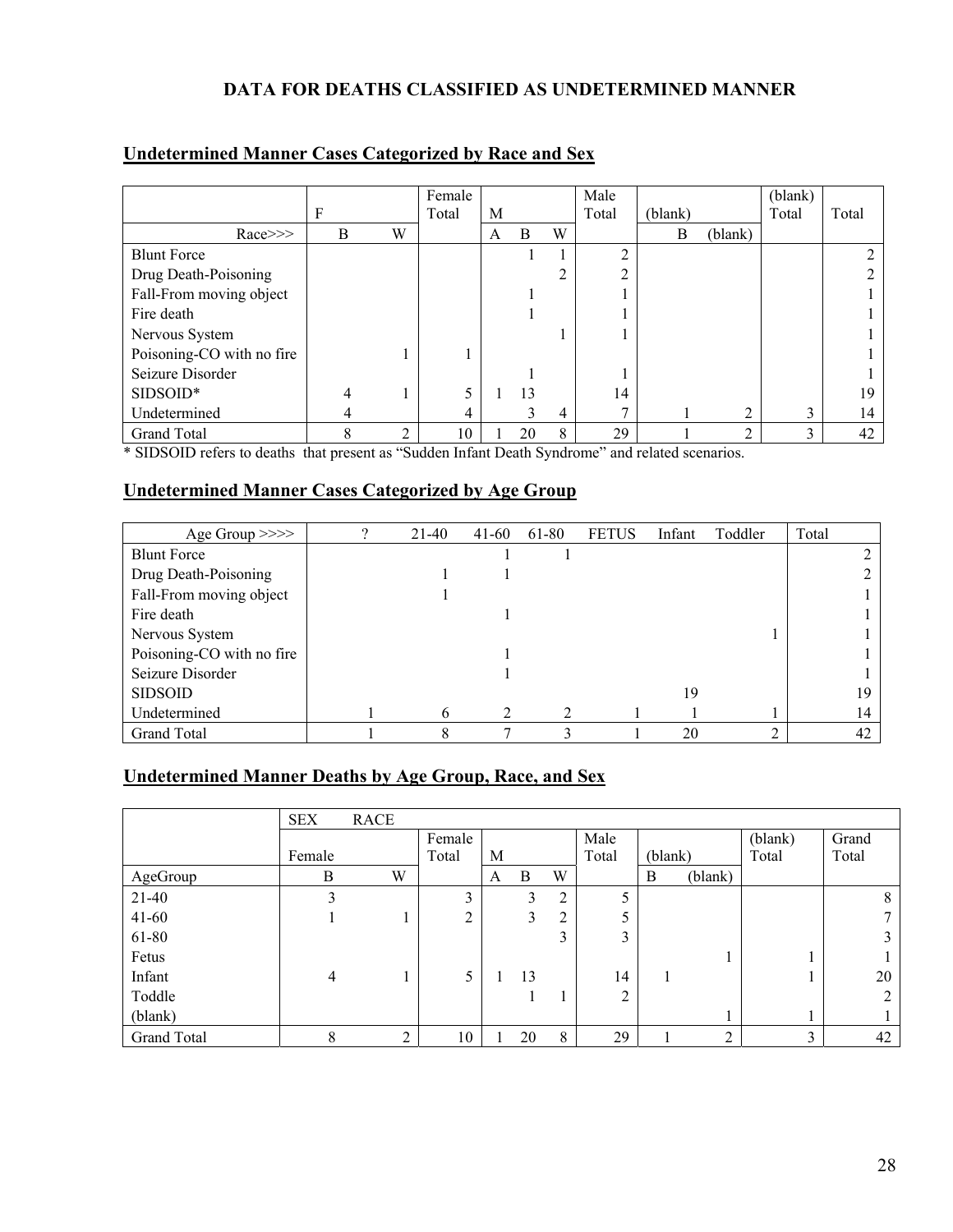## **Details for Cases Classified as Undetermined Manner**

| <b>Cause</b>                 |                    | AGERACESEX |   | <b>Possible Contributing Factors</b>                         | <b>Nature of Injury</b>                                                         |
|------------------------------|--------------------|------------|---|--------------------------------------------------------------|---------------------------------------------------------------------------------|
| <b>Blunt Force</b>           | 64                 | lw         | M |                                                              | <b>UNKNOWN HOW EXTERNAL</b><br>CAUSES CONTRIBUTED TO<br><b>DEATH</b>            |
| <b>Blunt Force</b>           | 49                 | ΙB         | M | <b>SCHIZOPHRENIA</b>                                         | JUMPED OR FELL FROM<br><b>BRIDGE ON TO I-75</b>                                 |
| Poisoning                    | 57                 | lw         | M |                                                              | <b>INGESTED TOXIC SUBSTANCE</b>                                                 |
| Drug Death-<br>Poisoning     | 36                 | lw         | M | OBSESSIVE/COMPULSIVE<br>PERSONALITY                          | <b>INGESTION EXCESSIVE</b><br>THERAPAUTIC MEDICATION                            |
| Fall-From<br>moving object   | 32                 | ΙB         | M |                                                              | LEFT MOVING VEHICLE WHILE<br><b>TRAVELING DOWN INTERSTATE</b><br><b>HIGHWAY</b> |
| Fire death                   | 29                 | lB.        | M |                                                              | <b>APARTMENT FIRE</b>                                                           |
| Nervous System 26M W         |                    |            | M | <b>HEALING LEFT RIB FRACTURE</b>                             | <b>UNKNOWN</b>                                                                  |
| Poisoning-CO<br>with no fire | 52                 | lw         | F |                                                              | <b>EXPOSURE TO CARBON</b><br><b>MONOXIDE</b>                                    |
| Seizure Disorder 46          |                    | lB.        | M | SCHIZOPHRENIA, ETHANOL ABUSE,<br><b>REMOTE GUNSHOT WOUND</b> | SHOT IN HEAD 15 YEARS AGO                                                       |
| <b>SIDSOID</b>               | 10M $ B $          |            | F | <b>BED SHARING</b>                                           | <b>UNKNOWN IF EXTERNAL</b><br><b>CAUSES CONTRIBUTED TO</b><br><b>DEATH</b>      |
| <b>SIDSOID</b>               | 1MO <sub>B</sub>   |            | M |                                                              | <b>UNKNOWN IF EXTERNAL</b><br>CAUSE CONTRIBUTED TO<br><b>DEATH</b>              |
| <b>SIDSOID</b>               | 4MO  B             |            | M | <b>BEDSHARING WITH ADULTS; FACE</b><br>DOWN, MILD BRONCHITIS | UNDETERMINED IF EXTERNAL<br><b>CAUSES CONTRIBUTED TO</b><br><b>DEATH</b>        |
| <b>SIDSOID</b>               | 2M                 | lB.        | M | <b>PRONE SLEEPING POSITION</b>                               | <b>UNKNOWN IF EXTERNAL</b><br><b>FACTORS CONTRIBUTED TO</b><br><b>DEATH</b>     |
| <b>SIDSOID</b>               | $3MO$ <sub>B</sub> |            | M | <b>CO-SLEEPING; ADRENAL</b><br><b>HYPOPLASIA</b>             | <b>UNKNOWN IF EXTERNAL</b><br><b>CAUSE CONTRIBUTED TO</b><br><b>DEATH</b>       |
| <b>SIDSOID</b>               | 3W                 | <b>B</b>   | M |                                                              | <b>UNKNOWN IF EXTERNAL</b><br>CAUSE INVOLVED                                    |
| <b>SIDSOID</b>               | $2MO$ <sub>B</sub> |            | М |                                                              | UNKNOWN IF EXTERNAL<br><b>CAUSE CONTRIBUTED TO</b><br><b>DEATH</b>              |
| <b>SIDSOID</b>               | $1MO$ <sub>B</sub> |            | F | <b>BED SHARING IN ADULT BED</b>                              | UNKNOWN IF EXTERNAL<br>CAUSES CONTRIBUTED TO<br><b>DEATH</b>                    |
| <b>SIDSOID</b>               | 6MO W              |            | F | HYPERPYREXIA, HEAD AND TORSO<br><b>COVERED BY BLANKET</b>    | UNKNOWN IF EXTERNAL<br>CAUSES CONTRIBUTED TO<br><b>DEATH</b>                    |
| <b>SIDSOID</b>               | 1MO B              |            | М | <b>BED SHARING WITH ADULTS,</b><br>PHENYLKETONURIA           | UNKNOWN HOW OR IF<br><b>EXTERNAL CAUSES</b><br>CONTRIBUTED TO DEATH             |
| <b>SIDSOID</b>               | 6MO B              |            | М | <b>BED SHARING WITH OTHERS,</b><br>MULTIPLE GESTATION, URI   | <b>UNKNOWN</b>                                                                  |
| <b>SIDSOID</b>               | 6MO∣B              |            | М | <b>PRONE SLEEPING POSITION</b>                               | UNKNOWN IF EXTERNAL<br><b>CAUSE CONTRIBUTED</b>                                 |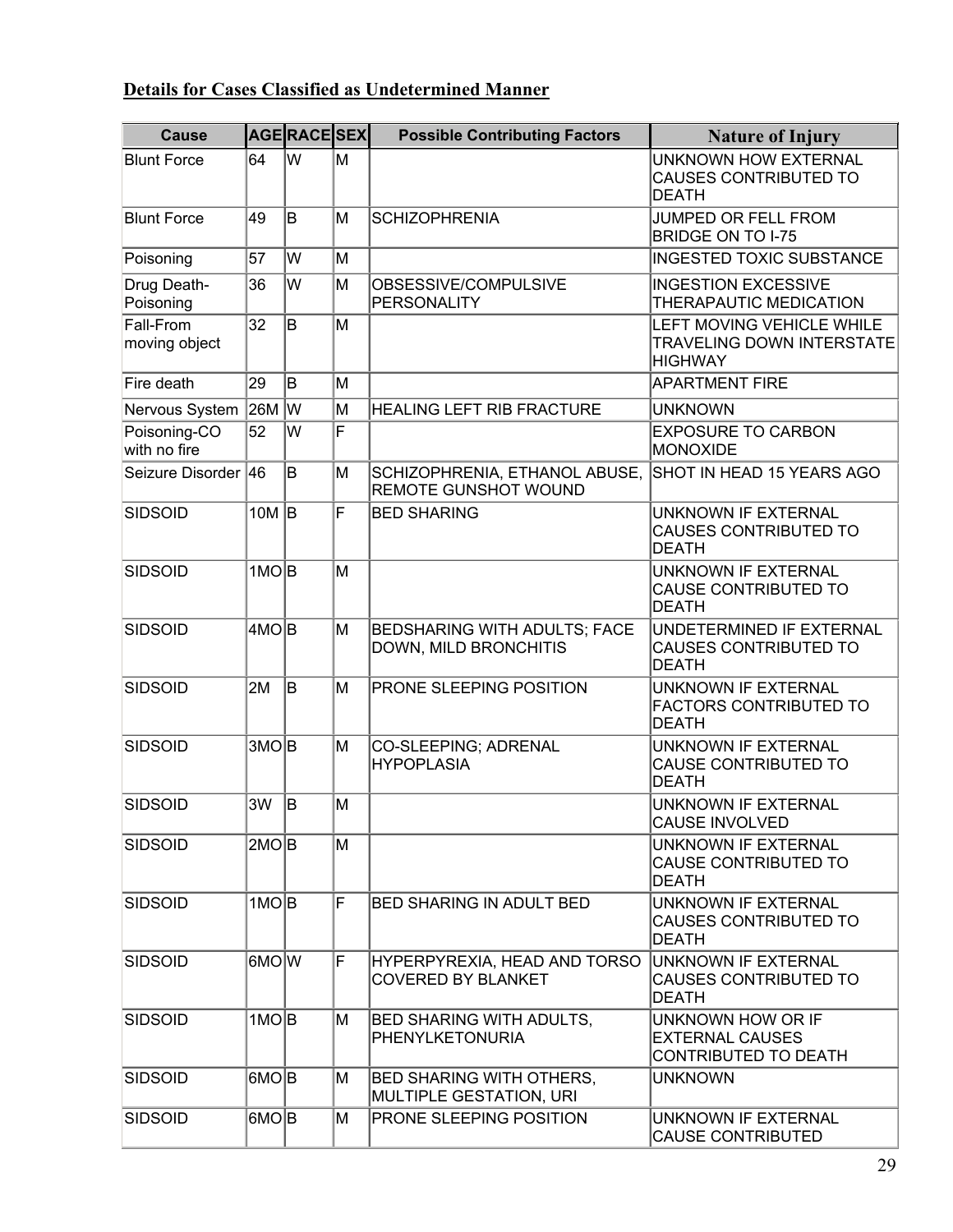| <b>Cause</b>   |                    | <b>AGERACESEX</b> |   | <b>Possible Contributing Factors</b>                        | <b>Nature of Injury</b>                                                    |  |  |
|----------------|--------------------|-------------------|---|-------------------------------------------------------------|----------------------------------------------------------------------------|--|--|
| <b>SIDSOID</b> | $2MO$ <sub>B</sub> |                   | M | CO-SLEEPING IN ADULT BED                                    | UNKNOWN HOW OR IF INJURY<br><b>OCCURRED</b>                                |  |  |
| <b>SIDSOID</b> | 8MO <sub>B</sub>   |                   | M | <b>PRONE SLEEPING POSITION ON</b><br><b>ADULT BEDDING</b>   | UNKNOWN IF EXTERNAL<br><b>CAUSES CONTRIBUTED TO</b><br><b>DEATH</b>        |  |  |
| <b>SIDSOID</b> | $1MO$ <sub>B</sub> |                   | F | PRONE SLEEPING POSITION ON<br><b>SOFT BEDDING</b>           | <b>UNKNOWN IF EXTERNAL</b><br><b>CAUSES CONTRIBUTED TO</b><br><b>DEATH</b> |  |  |
| <b>SIDSOID</b> | 13D $ B $          |                   | F | <b>BEDSHARING WITH ADULT</b>                                | UNDETERMINED IF EXTERNAL<br>CAUSE WAS INVOLVED                             |  |  |
| <b>SIDSOID</b> | $6MO$ <sub>B</sub> |                   | M |                                                             | <b>UNKNOWN IF EXTERNAL</b><br><b>CAUSE CONTRIBUTED TO</b><br><b>DEATH</b>  |  |  |
| <b>SIDSOID</b> | 3MO <sub>B</sub>   |                   | M |                                                             | UNKNOWN IF EXTERNAL<br><b>CAUSE CONTRIBUTED TO</b><br><b>DEATH</b>         |  |  |
| <b>SIDSOID</b> | 7WK A              |                   | M | <b>PRONE WITH HEAD ON SOFT</b><br>PILLOW                    | UNDETERMINED IF EXTERNAL<br><b>CAUSE INVOLVED</b>                          |  |  |
| Undetermined   | 20M B              |                   | M | <b>FAILURE TO THRIVE, CO-SLEEPING</b><br><b>WITH ADULTS</b> | UNKNOWN IF OR WHEN INJURY<br><b>OCCURED</b>                                |  |  |
| Undetermined   | 27                 | lB.               | M |                                                             | <b>UNKNOWN</b>                                                             |  |  |
| Undetermined   | 39                 | lB.               | F | <b>RENAL FAILURE</b>                                        | UNKNOWN HOW OR IF INJURY<br><b>OCCURRED</b>                                |  |  |
| Undetermined   | 36                 | W                 | M | DIABETES MELLITUS (NIDDM),<br><b>MENTAL RETARDATION</b>     | UNKNOWN IF EXTERNAL<br><b>CAUSES INVOLVED</b>                              |  |  |
| Undetermined   | 22                 | lB.               | F | <b>HYPERTHYROIDISM, POSSIBLE</b><br><b>DRUG OVERDOSE</b>    | UNKNOWN IF INJURED BY<br><b>INGESTING</b>                                  |  |  |
| Undetermined   |                    |                   |   |                                                             | <b>UNDETERMINED</b>                                                        |  |  |
| Undetermined   | 27W B              |                   |   | <b>MATERNAL COCAINE ABUSE</b>                               | <b>UNKNOWN</b>                                                             |  |  |
| Undetermined   | 43                 | lB.               | F | RECENT COCAINE AND ETHANOL<br><b>USE</b>                    | <b>UNKNOWN</b>                                                             |  |  |
| Undetermined   | 52                 | lw                | M |                                                             | POSSIBLE SUICIDAL DRUG<br><b>OVERDOSE; UNPROVEN</b>                        |  |  |
| Undetermined   | 49                 | W                 | M |                                                             | UNKNOWN IF INJURED                                                         |  |  |
| Undetermined   | 22                 | ΙB.               | M |                                                             | <b>UNKNOWN</b>                                                             |  |  |
| Undetermined   | 39                 | ΙB                | F |                                                             | UNKNOWN HOW OR IF INJURY<br><b>OCCURRED</b>                                |  |  |
| Undetermined   |                    |                   |   |                                                             | <b>UNKNOWN</b>                                                             |  |  |
| Undetermined   | 66                 | W                 | M |                                                             | UNKNOWN IF INJURED                                                         |  |  |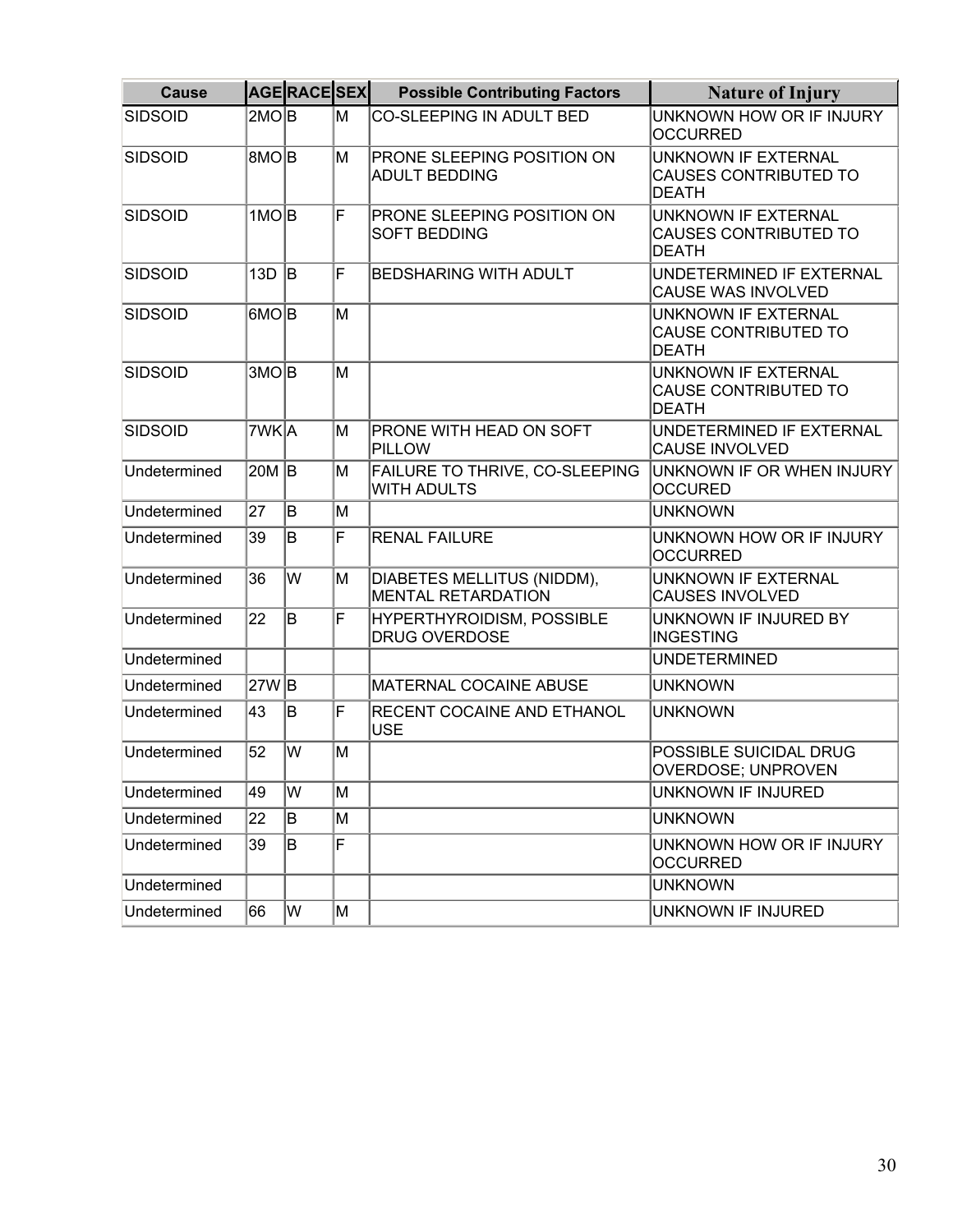#### **TOXICOLOGY DATA AND DRUG OR POISONING DEATHS**

|              | <b>ETOH Tests</b> | Positive   | <b>Cocaine Tests</b> | Positive    | <b>Opiate Tests</b> | Positive |
|--------------|-------------------|------------|----------------------|-------------|---------------------|----------|
| Homicide     | 172               | 46(27%)    | 171                  | 41 $(24%)$  | 59                  | 2(3%)    |
| Suicide      | 74                | 23(31%)    | 73                   | $7(10\%)$   | 37                  | 3(8%)    |
| Accident     | 157               | 44 (28%)   | 158                  | 62 $(40\%)$ | 129                 | 28(22%)  |
| Undetermined | 31                | $3(10\%)$  | 38                   | 2(5%)       | 34                  | $0(0\%)$ |
| Natural      | 348               | 61(18%)    | 345                  | 7(2%)       | 193                 | 10(5%)   |
| Traffic      | 106               | 31 $(29%)$ | 105                  | $8(8\%)$    | 86                  | $(1\%)$  |
| <b>TOTAL</b> | 888               | 208 (23%)  | 890                  | 127(14%)    | 538                 | 44 (8%)  |

#### **Drug Testing and Positive Tests by Manner of Death**

#### **Toxicology Results for Vehicle Operators and Pedestrians**

|                              | Drivers/Operators (66) | Pedestrians (30) |
|------------------------------|------------------------|------------------|
| <b>Ethanol Tested</b>        | 53                     | 27               |
| <b>Ethanol Positive</b>      | 18                     |                  |
| <b>THC Tested</b>            | 49                     | 24               |
| <b>THC Positive</b>          |                        |                  |
| Benzodiazepines Tested       | 50                     | 25               |
| Benzodiazepines Positive     |                        |                  |
| Cocaine/BZE Tested           | 52                     | 27               |
| Cocaine/BZE Positive         | 4                      |                  |
| Amphetamines Tested          | 51                     | 25               |
| <b>Amphetamines Positive</b> | າ                      |                  |

Of Drivers, 16 had one or more of the non-alcohol substances. Of Pedestrians, 5 had one or more of the non-alcohol substances. Because some of these victims survived in the hospital for various periods of time, these figures probably underestimate that actual frequency of positive alcohol or drug tests.

#### **Circumstances of 10 Poisoning Deaths NOT involving Prescription or Illicit Drugs**

|    | <b>AGE RACE SEX</b> |    | <b>MANNER</b>   | <b>HOW INJURY OCCURRED</b>                          |
|----|---------------------|----|-----------------|-----------------------------------------------------|
| 49 | lB.                 | F  | <b>ACCIDENT</b> | BURNED CHARCOAL IN CARGO TRAILER FOR HEAT           |
| 51 | ΙB                  | ΙM | ACCIDENT        | EXPOSURE TO CARBON MONOXIDE WHILE SLEEPING          |
| 57 | lW                  | ιF | <b>SUICIDE</b>  | BURNED CHARCOAL WITHIN A CLOSED VEHICLE             |
| 37 | lW                  | ΙM | <b>SUICIDE</b>  | ENCLOSED SELF IN GARAGE WITH RUNNING VEHICLE        |
| 38 | lW                  | ΙM | <b>SUICIDE</b>  | GARDEN HOSE RUN FROM EXHAUST PIPE TO TRUCK WINDOW   |
| 30 | lW                  | ΙM | <b>SUICIDE</b>  | BREATHED FUMES OF CHARCOAL GRILL IN SEALED BATHROOM |
| 44 | lW                  | ΙM | <b>SUICIDE</b>  | LOCKED SELF IN BATHROOM WITH BURNING CHARCOAL GRILL |
| 37 | lW                  | ΙF | <b>SUICIDE</b>  | <b>INGESTION OF POTASSIUM CYANIDE</b>               |
| 52 | lW                  | F  |                 | UNDETERMINED EXPOSURE TO CARBON MONOXIDE            |
| 57 | lW                  | ΙM |                 | UNDETERMINED ETHYLENE GLYCOL INGESTION              |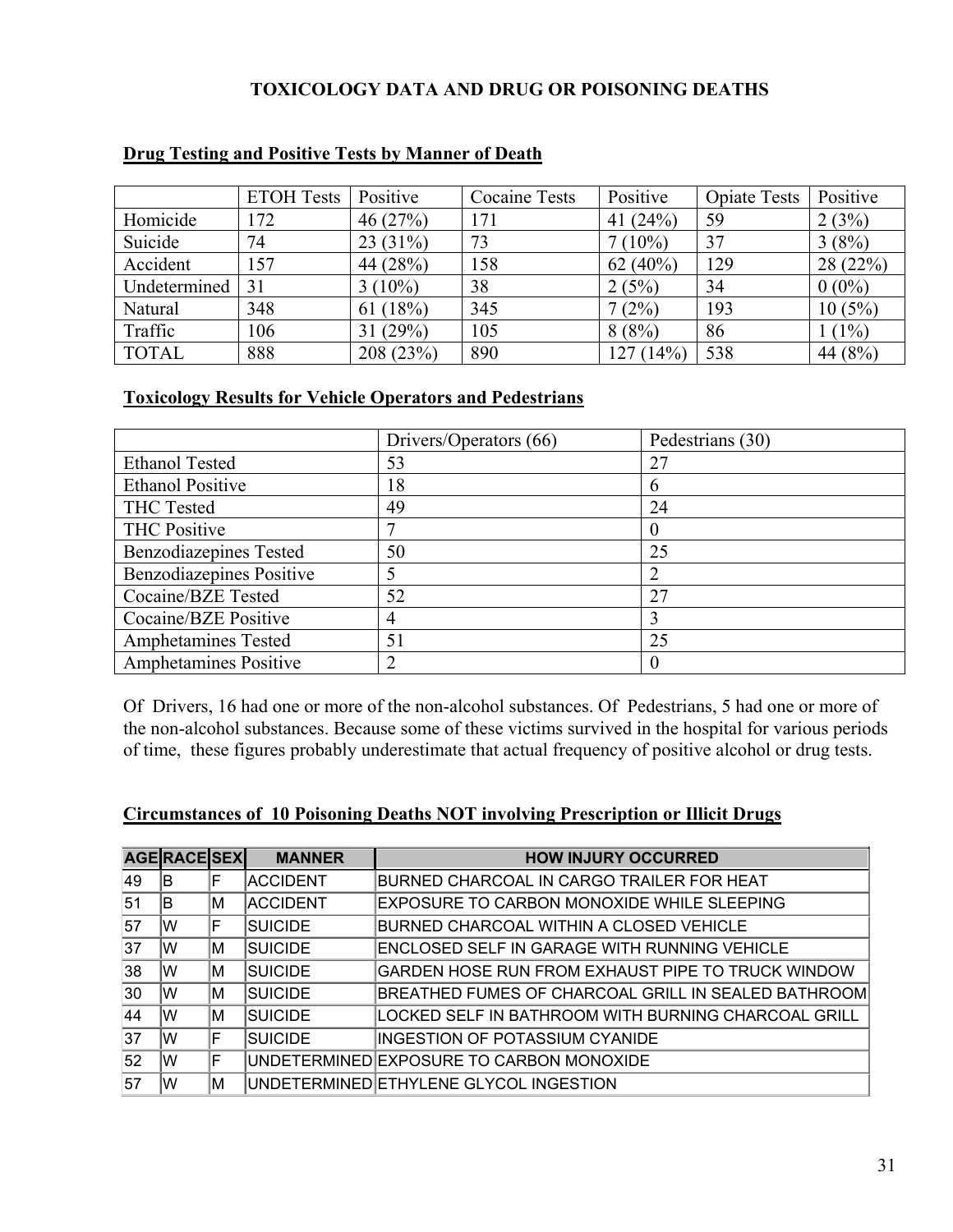## **Drugs Causing Accidental Death, Categorized by Victim Age**

| Drug(s) Involved                                    | $0 - 20$   | $21-40$ | 41-60 | 61-80 | <b>FETUS</b> | PreSch | Total |
|-----------------------------------------------------|------------|---------|-------|-------|--------------|--------|-------|
| Alprazolam, carisoprodol, meprobamate               |            |         |       |       |              |        |       |
| Amitriptylene                                       |            |         |       |       |              |        |       |
| Cocaine                                             |            | 4       | 4     | 1     |              |        | 10    |
| Cocaine and ethanol                                 |            |         | 2     |       |              |        | 2     |
| Cocaine and methamphetamines                        |            |         |       |       |              |        |       |
| Cocaine and Opiates                                 |            | 5       |       |       |              |        | 6     |
| Cocaine and Opiates and Ethanol                     |            | 4       |       |       |              |        | 6     |
| Cocaine and Opiates and Ethanol and benzodiazepines |            |         |       |       |              |        |       |
| Cocaine and Opiates and methadone                   |            |         |       |       |              |        |       |
| Cocaine and Opiates and Phenobarbital               |            | 1       |       |       |              |        |       |
| Cocaine and Opiates complicating disease            |            |         |       |       |              |        |       |
| Cocaine causing adverse event                       |            | 4       | 4     |       |              |        | 8     |
| Cocaine complicating disease                        |            | 4       | 18    |       |              |        | 22    |
| Cocaine, Ethanol                                    |            |         | 1     |       |              |        | 1     |
| Ethanol                                             |            |         | 5     | 2     |              |        | 7     |
| Ethanol and hydromorpone                            |            |         |       |       |              |        |       |
| Ethanol and methadone and meperidine                |            |         |       |       |              |        |       |
| Ethanol and opiates                                 |            |         |       |       |              |        |       |
| Fentanyl                                            |            | 1       |       |       |              |        |       |
| Fluoxetine                                          |            |         |       |       |              |        |       |
| Fluoxetine and flurazepam                           |            |         |       |       |              |        |       |
| GHB, benzodiazepines                                |            | 1       |       |       |              |        |       |
| Hydrocodone, morphine, meprobamate, propoxyphene    |            |         |       |       |              |        |       |
| Inhalants and controlled drugs                      | 1          |         |       |       |              |        |       |
| Meprobamate, Carisoprodol, Opiates                  | 1          |         |       |       |              |        |       |
| Methadone                                           |            |         |       |       |              |        |       |
| Methadone, amitriptylene, sertaline                 |            |         |       |       |              |        |       |
| Methamphetamine                                     |            |         |       |       |              |        |       |
| Olanzepine complicating disease                     |            |         |       |       |              |        |       |
| Opiates-Not otherwise specified                     |            | 3       |       |       |              |        |       |
| Opiates (Heroin)                                    |            | 1       |       |       |              |        |       |
| Opiates (Morphine)                                  |            |         |       |       |              | 1      |       |
| Opiates (Morphine) and amitriptylene                |            |         |       |       |              |        |       |
| Opiates and alprazolam                              |            | 1       |       |       |              |        |       |
| Opiates and ethanol                                 |            |         |       |       |              |        |       |
| Opiates complicating disease                        |            | 3       |       |       |              |        | 3     |
| Opiates, benzodiazepines, ethanol                   |            | 1       |       |       |              |        |       |
| Oxycodone, meprobamate, carisoprodol, diazepam      |            |         |       |       |              |        |       |
| Tramadol                                            |            |         |       |       |              |        |       |
| Tramadol and citalopram complicating disease        |            |         |       |       |              |        |       |
| Unspecified                                         |            |         |       |       |              |        |       |
| Verapamil complicating disease                      |            |         |       |       |              |        |       |
| <b>Grand Total</b>                                  | $\sqrt{2}$ | 33      | 59    | 4     | 1            | 1      | 100   |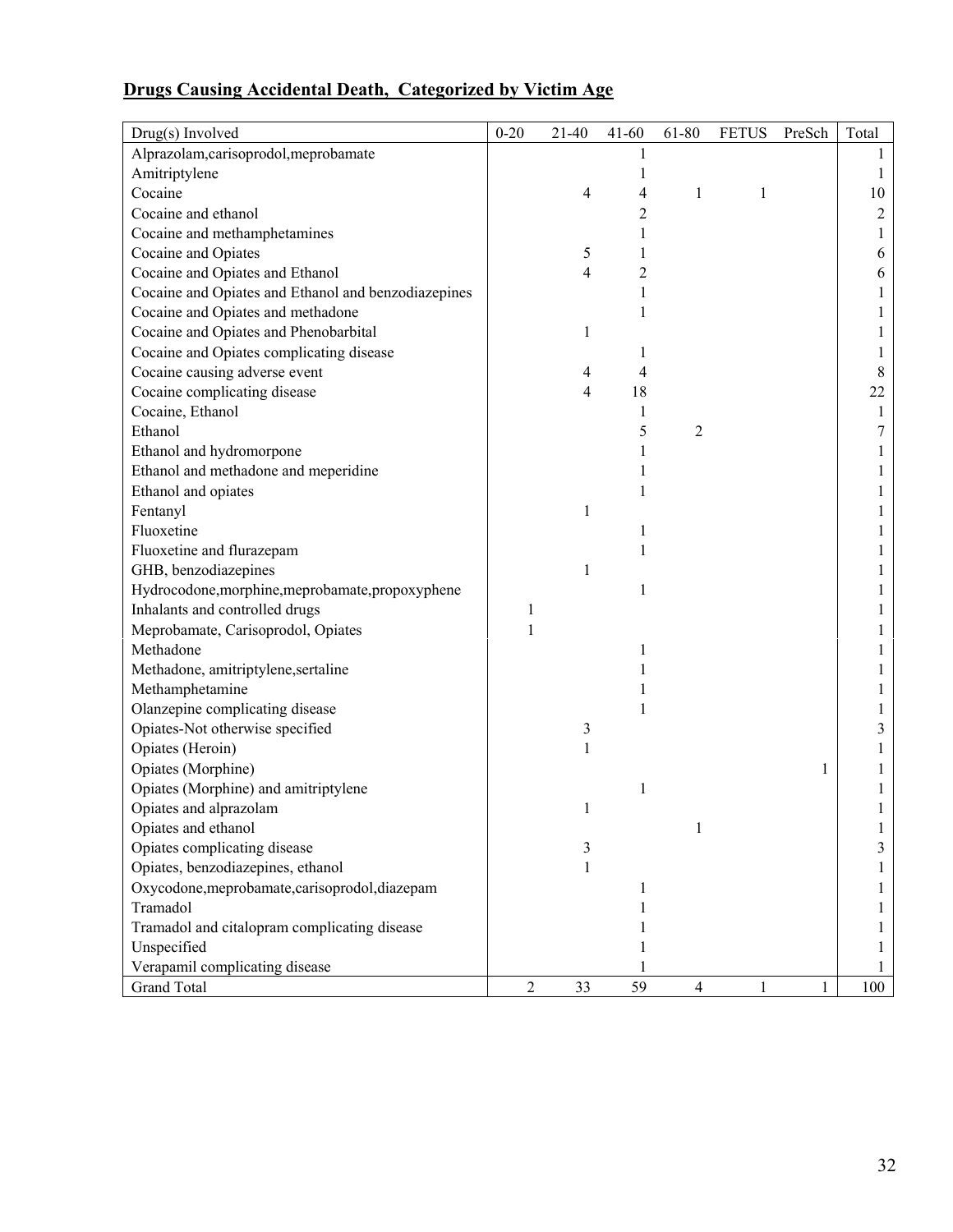#### **Drug-Caused Accidental Deaths by Victim Age Group, Race, and Sex**

| Count of    |            |             |       |    |    |       |             |
|-------------|------------|-------------|-------|----|----|-------|-------------|
| CASE_NUM    | <b>SEX</b> | <b>RACE</b> |       |    |    |       |             |
|             |            |             | F     |    |    | M     |             |
|             | F          |             | Total | M  |    | Total | Grand Total |
| AgeGroup    | B          | W           |       | B  | W  |       |             |
| $0-20*$     |            | ◠           | C     |    |    |       | 2           |
| $21-40$     | ∍          | 4           | 6     | 11 | 16 | 27    | 33          |
| $41 - 60$   | 8          | ⇁           | 15    | 30 | 13 | 43    | 58          |
| 61-80       |            |             |       | 4  |    |       |             |
| Fetus       |            |             |       |    |    |       |             |
| PreSchool** |            |             |       |    |    |       |             |
| Grand Total | 11         | 13          | 24    | 46 | 30 | 76    | 100         |

\*The youngest in this group was age 17 years

\*\* 4 years of age. Excessive morphine administration after surgery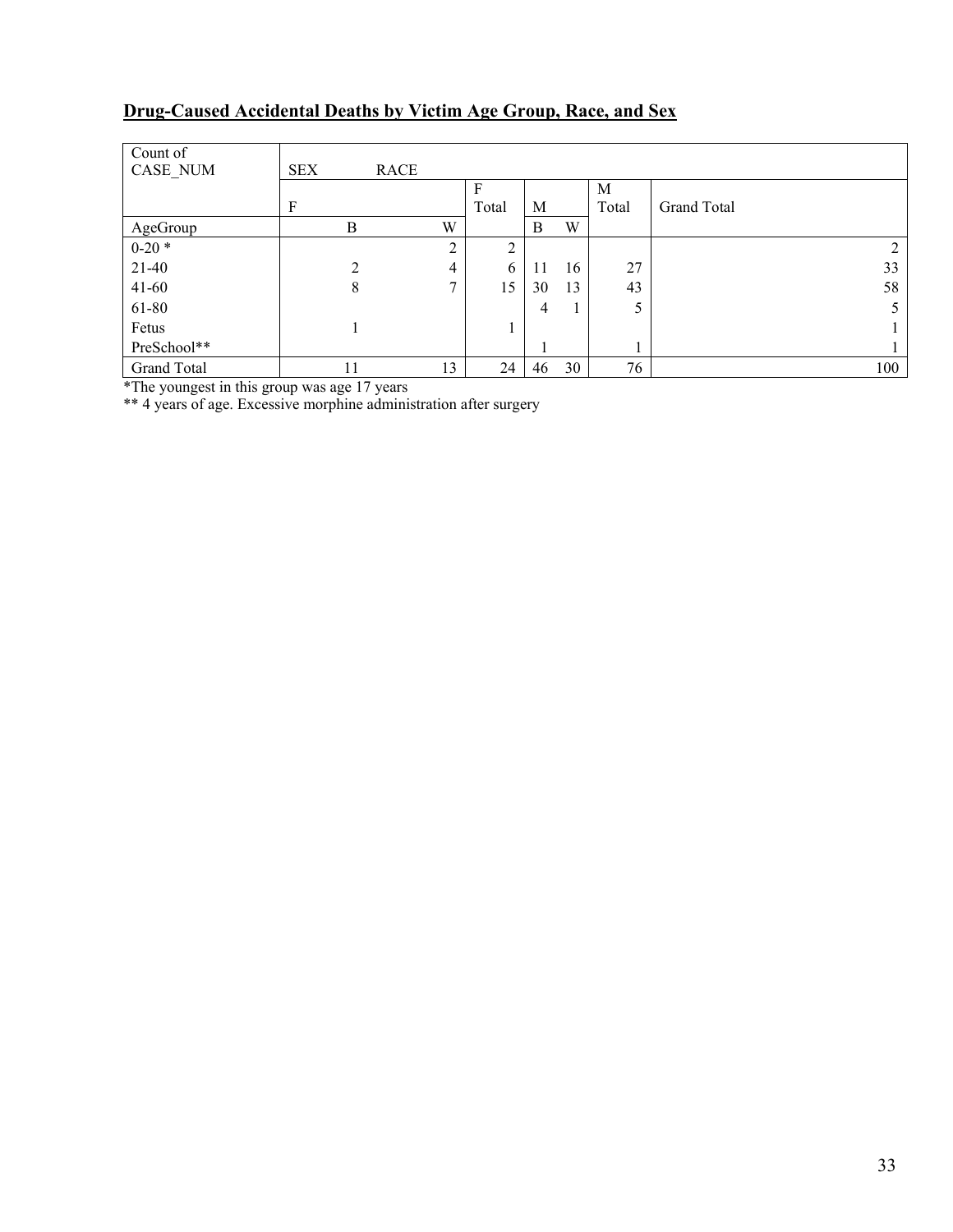## **DATA FOR NATURAL DEATHS CERTIFIED BY THE MEDICAL EXAMINER**

## **Cause of Death Categorized by Race and Sex**

|                                | $\rm F$        |                |              |              | F Total        | M              |                         |                |                |              | MTotal         | Total                    |
|--------------------------------|----------------|----------------|--------------|--------------|----------------|----------------|-------------------------|----------------|----------------|--------------|----------------|--------------------------|
| Race>>>                        | $\mathbf{A}$   | $\, {\bf B}$   | H            | W            |                | AI             | $\mathbf B$             | H              | W              | (blank)      |                |                          |
| Aneurysm Rupture               |                | $\overline{4}$ |              | $\mathbf{1}$ | 5              |                | $\overline{2}$          |                |                |              | $\overline{2}$ | 7                        |
| Aortic Disease-NonASCVD        |                |                |              |              |                |                | 1                       |                | 1              |              | $\overline{2}$ | $\overline{2}$           |
| Cardiac-Not specified          |                | 18             |              | 4            | 22             |                | 21                      | $\mathbf{1}$   | 9              |              | 31             | 53                       |
| Cardiac-Anomaly                |                | $\overline{2}$ |              |              | $\overline{2}$ |                | $\overline{2}$          |                |                | 1            | 3              | 5                        |
| Cardiac-ASCVD-IHD              |                | 30             | $\mathbf{1}$ | 18           | 49             | $\overline{2}$ | 69                      | 3              | 62             |              | 136            | 185                      |
| Cardiac-Cardiomyopathy         |                | 3              |              |              | 3              |                | 7                       | $\mathbf{1}$   | 3              |              | 11             | 14                       |
| Cardiac-Endocarditis           |                | 1              |              |              | 1              |                |                         |                |                |              |                | 1                        |
| Cardiac-Hypertension           | 1              | 46             |              | 5            | 52             | $\mathbf{1}$   | 51                      |                | 13             |              | 65             | 117                      |
| Cardiac-Myocarditis            |                |                |              | 1            | 1              |                | 1                       |                |                |              | 1              | $\overline{2}$           |
| Cardiac-ValveAnomaly           |                | 3              |              |              | 3              |                |                         | 1              |                |              | 1              | $\overline{\mathcal{A}}$ |
| Dementia-Not specified         |                | $\overline{2}$ |              | 1            | 3              |                |                         |                |                |              |                | 3                        |
| Dementia-Alzeheimers           |                | 1              |              |              | 1              |                |                         |                |                |              |                |                          |
| Diabetes- Not specified        |                | 7              |              |              | $\overline{7}$ |                | 5                       |                | $\overline{c}$ |              | 7              | 14                       |
| Diabetes-IDDM                  |                | 3              |              |              | 3              |                | 3                       |                | $\mathbf{1}$   |              | 4              | $\boldsymbol{7}$         |
| Diabetes-Ketoacidosis          |                | 5              |              | 1            | 6              |                | $\overline{c}$          |                |                |              | $\overline{2}$ | 8                        |
| Diabetes-NIDDM                 |                | 1              |              |              | 1              |                |                         |                |                |              |                | 1                        |
| <b>Digestive Tract Dsiease</b> |                |                |              |              |                |                | 7                       | 1              | 1              |              | 9              | 9                        |
| Drug-Death-Chronic Abuse       |                | 8              |              | 5            | 13             |                | 20                      | $\overline{2}$ | 10             |              | 32             | 45                       |
| <b>Endocrine Disorder</b>      |                |                |              |              | 1              |                |                         |                |                |              |                | 1                        |
| Hematologic System             |                |                |              |              | 1              |                |                         |                |                |              |                |                          |
| Hepatobiliary Disease          |                |                |              |              | 4              |                | $\overline{c}$          |                | 1              |              | $\mathfrak{Z}$ | 7                        |
| Heritable-Genetic-Congenital   |                |                |              |              | 4              |                | $\overline{\mathbf{3}}$ |                |                |              | 3              | 7                        |
| Infection-Not specified        |                | $\overline{c}$ |              | 1            | 3              |                |                         |                | $\overline{2}$ |              | $\overline{2}$ | 5                        |
| Infection-Genitourinary        |                | 1              |              |              | 1              |                |                         |                |                |              |                | 1                        |
| Infection-HIV-AIDS             |                |                |              |              |                |                | 6                       |                | 3              |              | 9              | 9                        |
| Infection-Lung                 |                | 5              |              | 3            | 8              |                | 6                       |                | 3              |              | 9              | 17                       |
| Infection-TB                   |                | $\overline{c}$ |              |              | $\overline{c}$ |                | $\overline{2}$          |                | 1              |              | 3              | 5                        |
| Multisystem Disease            |                |                |              |              | 1              |                |                         |                |                |              |                |                          |
| Neoplasm                       | $\mathbf{1}$   | 9              |              | 1            | 11             |                | 11                      |                | $\overline{c}$ |              | 13             | 24                       |
| Nervous System Disease         |                | 3              |              | 1            | 4              |                | $\overline{c}$          |                | 3              |              | 5              | 9                        |
| Nervous System-Stroke          |                |                |              |              | $\overline{c}$ |                | 4                       | $\mathbf{1}$   | $\overline{c}$ |              | 7              | 9                        |
| Nervous System-Hemorrhage      |                | 2              |              | 1            | 3              |                | $\overline{c}$          |                | 4              |              | 6              | 9                        |
| Nonspecific Natural Processes  |                | 13             |              | 5            | 18             |                | 3                       |                |                |              | 3              | 21                       |
| Peripheral Vascular Disease    |                |                |              | 1            | 1              |                |                         |                |                |              | 1              | 2                        |
| Prematurity                    |                | $\mathbf{1}$   |              |              | $\mathbf{1}$   |                | 1                       |                |                |              | 1              | $\overline{2}$           |
| Pulmonary Disease Unspecified  |                |                |              |              |                |                | 1                       |                |                |              | 1              |                          |
| Pulmonary-Asthma               |                |                |              |              |                |                | 3                       |                | 1              |              | 4              | $\overline{4}$           |
| Pulmonary-COPD                 |                | $\overline{c}$ |              |              | $\overline{c}$ |                | 3                       |                | 4              |              | 7              | 9                        |
| <b>Renal Disease</b>           |                | $\overline{2}$ |              |              | $\overline{2}$ |                |                         |                | 1              |              | $\overline{2}$ | 4                        |
| Sarcoidosis                    |                |                |              |              |                |                |                         |                |                |              | 1              | 1                        |
| Scleroderma                    |                |                |              |              |                |                |                         |                |                |              | 1              | 1                        |
| Seizure Disorder-Not specified |                |                |              | 1            | 1              |                | 3                       |                |                |              | 3              | 4                        |
| Seizure Disorder-Idiopathic    |                | 1              |              |              | 1              |                | 3                       |                | 3              |              | 6              | 7                        |
| Therapy Complication           |                | 1              |              |              | 1              |                |                         |                |                |              |                |                          |
| Thromboemboli                  |                | 3              |              | 1            | 4              |                | $\mathfrak{2}$          |                | 1              |              | 3              | 7                        |
| Vasculitis                     |                |                |              |              |                |                |                         | $\mathbf{1}$   | 1              |              | 3              | $\mathfrak{Z}$           |
| Grand Total (Includes 2 UID)   | $\overline{2}$ | 193            |              | 52           | 248            | $\overline{3}$ | 252                     | 11             | 135            | $\mathbf{1}$ | 402            | 652                      |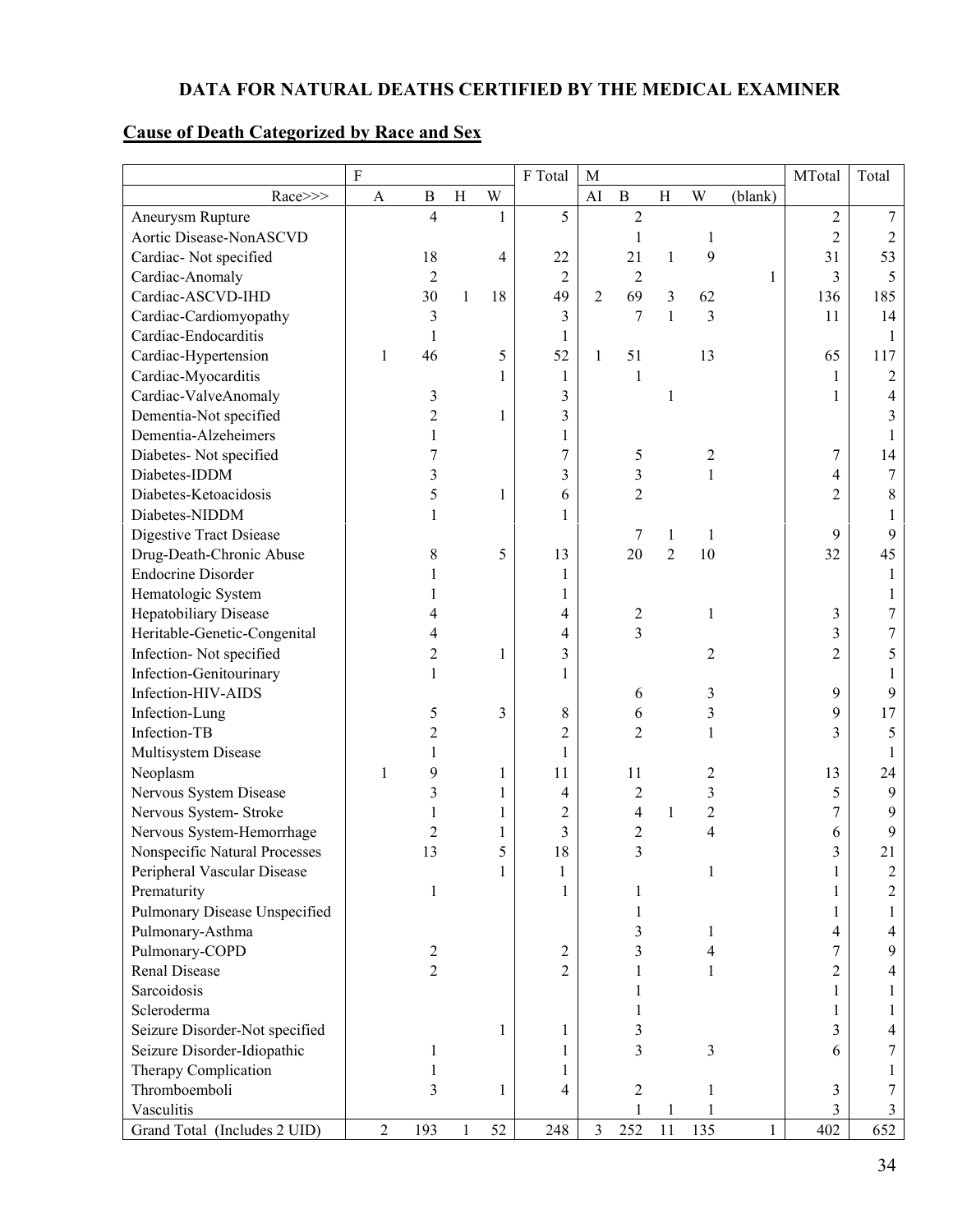|                                                                                   | Grand Total |
|-----------------------------------------------------------------------------------|-------------|
| Aneurysm Rupture<br>5<br>1<br>1                                                   | 7           |
| Aortic Disease-NonASCVD<br>$\overline{c}$                                         | 2           |
| Cardiac-Not specified<br>9<br>$\mathbf{1}$<br>$\overline{4}$<br>25<br>14          | 53          |
| $\overline{2}$<br>Cardiac-Anomaly<br>1<br>$\mathbf{1}$<br>1                       | 5           |
| Cardiac-ASCVD-IHD<br>14<br>78<br>23<br>70                                         | 185         |
| Cardiac-Cardiomyopathy<br>8<br>$\overline{2}$<br>$\overline{2}$<br>$\overline{2}$ | 14          |
| Cardiac-Endocarditis<br>1                                                         | 1           |
| Cardiac-Hypertension<br>57<br>11<br>5<br>44                                       | 117         |
| Cardiac-Myocarditis<br>1<br>1                                                     | 2           |
| Cardiac-ValveAnomaly<br>$\overline{2}$<br>$\overline{2}$                          | 4           |
| Dementia-Not specified<br>$\mathfrak{Z}$                                          | 3           |
| Dementia-Alzeheimers<br>1                                                         | 1           |
| 3<br>Diabetes-Not specified<br>$\overline{4}$<br>6<br>1                           | 14          |
| Diabetes-IDDM<br>$\mathbf{1}$<br>3<br>3                                           | 7           |
| $\overline{2}$<br>$\overline{2}$<br>Diabetes-Ketoacidosis<br>4                    | 8           |
| Diabetes-NIDDM<br>1                                                               |             |
| 5<br>Digestive Tract Disease<br>$\overline{2}$<br>1<br>1                          | 9           |
| 5<br>13<br>Drug-Death-Chronic Abuse*<br>26<br>$\mathbf{1}$                        | 45          |
| <b>Endocrine Disorder</b><br>$\mathbf{1}$                                         | 1           |
| Hematologic System Dsiease<br>1                                                   |             |
| 5<br>Hepatobiliary Disease<br>$\overline{2}$                                      | 7           |
| Heritable-Genetic-Congenital<br>$\overline{2}$<br>4<br>1                          | 7           |
| Infection-Not specified<br>$\overline{2}$<br>1<br>1<br>1                          | 5           |
| Infection-Genitourinary<br>1                                                      |             |
| Infection-HIV-AIDS<br>3<br>5<br>$\mathbf{1}$                                      | 9           |
| Infection-Lung<br>$\overline{2}$<br>3<br>5<br>6<br>1                              | 17          |
| Infection-TB<br>$\mathbf{1}$<br>4                                                 | 5           |
| Multisystem Disease<br>1                                                          | 1           |
| Neoplasm<br>11<br>$\,8\,$<br>1<br>4                                               | 24          |
| Nervous System Disease<br>3<br>3<br>3                                             | 9           |
| 3<br>3<br>$\overline{2}$<br>Nervous System-Stroke<br>1                            | 9           |
| Nervous System-Hemorrhage<br>3<br>4<br>1<br>1                                     | 9           |
| 9<br>Nonspecific Natural Processes<br>$\overline{2}$<br>3<br>6<br>1               | 21          |
| $\overline{2}$<br>Peripheral Vascular Disease                                     | 2           |
| $\overline{2}$<br>Prematurity                                                     | 2           |
| Pulmonary Disease Unspecified<br>1                                                | 1           |
| Pulmonary-Asthma<br>$\overline{2}$<br>$\mathbf{1}$<br>1                           | 4           |
| Pulmonary-COPD<br>3<br>5<br>$\mathbf{1}$                                          | 9           |
| Renal Disease<br>4                                                                | 4           |
| Sarcoidosis<br>1                                                                  |             |
| Scleroderma<br>1                                                                  | 1           |
| Seizure Disorder-Not specified<br>1<br>$\overline{2}$<br>1                        | 4           |
| 5<br>Seizure Disorder-Idiopathic<br>$\mathbf{1}$<br>$\mathbf{1}$                  | 7           |
| Therapy Complication<br>1                                                         |             |
| Thromboemboli<br>5<br>1<br>1                                                      |             |
| Vasculitis<br>$\overline{2}$<br>1                                                 | 3           |
| 5<br>Grand Total (Includes 2 UID)<br>14<br>73<br>250<br>228<br>80                 | 652         |

## **Cause of Death Categorized by Age Group**

\*43 of these involved chronic alcoholism and 2 involved chronic intravenous substance abuse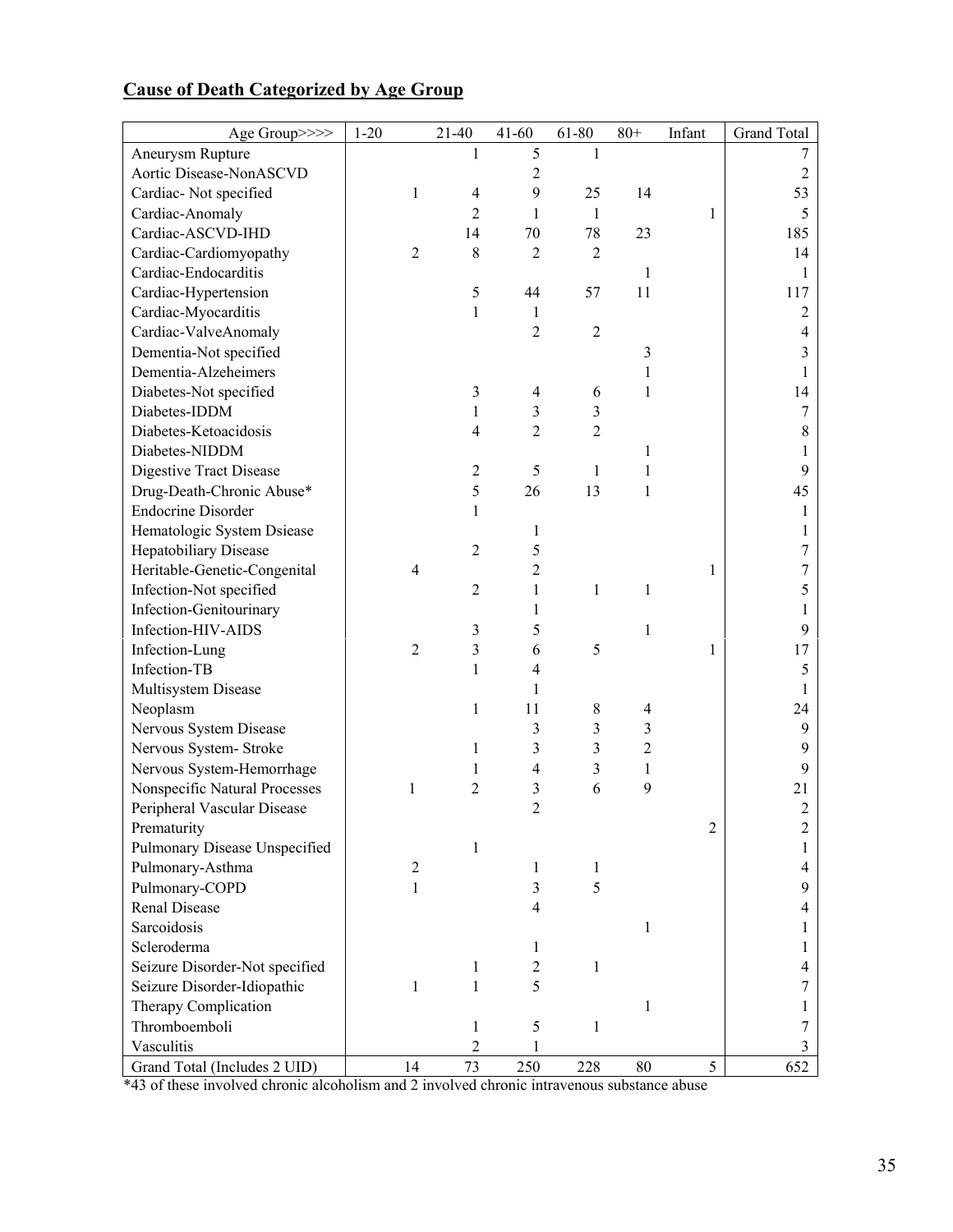## **DEATHS OF CHILDREN AGE 17 YEARS AND YOUNGER**

| Race>>>                      |                           |                | B              |                |             | H              |             | $\mathbf{A}$ |                |                | W              |       |
|------------------------------|---------------------------|----------------|----------------|----------------|-------------|----------------|-------------|--------------|----------------|----------------|----------------|-------|
|                              | B                         |                | Total          | $\,$ H         |             | Total          | A           | Total        | W              |                | Total          | Total |
| $Sex \gg \gg$                | $\boldsymbol{\mathrm{F}}$ | M              |                | $\overline{F}$ | $\mathbf M$ |                | $\mathbf M$ |              | $\rm F$        | $\mathbf{M}$   |                |       |
| Asphyxia                     |                           |                |                |                |             |                |             |              |                |                |                |       |
| Asphyxia-Hanging             |                           |                |                |                |             |                |             |              |                |                |                |       |
| <b>Blunt Force</b>           |                           |                | $\overline{2}$ |                |             |                |             |              |                |                |                |       |
| Drowning                     |                           |                |                |                |             |                |             |              |                |                |                |       |
| Drug Death-Poisoning         |                           |                |                |                |             |                |             |              |                |                |                |       |
| Fall-From Height             |                           |                |                |                |             |                |             |              |                |                |                |       |
| Fire death                   |                           |                | 1              |                |             |                |             |              |                |                |                |       |
| Gun                          |                           | 5              | 5              |                |             |                |             |              |                |                |                |       |
| Gun-Handgun                  |                           |                | $\overline{c}$ |                | 1           |                |             |              |                |                |                |       |
| Gun-Pistol                   |                           |                |                |                |             |                |             |              |                |                |                |       |
| Heritable-Genetic-Congenital | 2                         | $\overline{2}$ | 4              |                |             |                |             |              |                |                |                |       |
| Hyperthermia-Exogenous       |                           |                |                |                |             |                |             |              |                |                |                |       |
| Infection-Lung               |                           | 3              | 4              |                |             |                |             |              |                |                |                |       |
| Maternal Death/Prematurity   |                           |                |                |                |             |                |             |              |                |                |                |       |
| MVA-Driver                   |                           |                |                |                |             |                |             |              |                |                |                |       |
| MVA-Occupant                 | $\overline{2}$            | 2              | 4              |                |             |                |             |              |                | $\overline{2}$ | $\overline{2}$ | n     |
| MVA-Pedestrian               |                           |                |                |                |             |                |             |              |                |                |                |       |
| MVA-Rider                    |                           |                |                |                |             |                |             |              |                |                |                |       |
| Pulmonary-Asthma             |                           | 2              | $\overline{2}$ |                |             |                |             |              |                |                |                |       |
| Seizure Disorder-Idiopathic  |                           |                |                |                |             |                |             |              |                |                |                |       |
| Sharp Instrument-Knife       |                           |                |                |                |             |                |             |              |                |                |                |       |
| SIDSOID*                     | 5                         | 13             | 18             |                |             |                | 1           |              |                |                |                | 20    |
| Undetermined                 |                           |                |                |                |             |                |             |              |                |                |                |       |
| <b>Grand Total</b>           | 17                        | 39             | 56             |                |             | $\overline{2}$ |             |              | $\overline{2}$ | 6              | $8\,$          | 67    |

#### **Cause of Death or Fatal Agent for Deaths of Children age 17 and Younger**

\* SIDSOID = Sudden Infant Death Syndrome-like circumstances

#### **Manner of Death Categorized by Age Group for Decedents Age 17 Years and Younger**

|                     | $01-5$ | $06-10$ | $11 - 15$ | $16-17$ | Infant | <b>Grand Total</b> |
|---------------------|--------|---------|-----------|---------|--------|--------------------|
| <b>ACCIDENT</b>     | 4      |         |           |         |        |                    |
| <b>ACCIDENT</b> (T) |        |         |           |         |        |                    |
| <b>HOMICIDE</b>     |        |         |           | h       |        |                    |
| Natural             |        |         | 4         |         |        | 14                 |
| <b>SUICIDE</b>      |        |         |           |         |        |                    |
| <b>UNDETERMINED</b> |        |         |           |         | 20     | 22                 |
| <b>Grand Total</b>  |        |         | 13        |         | 28     |                    |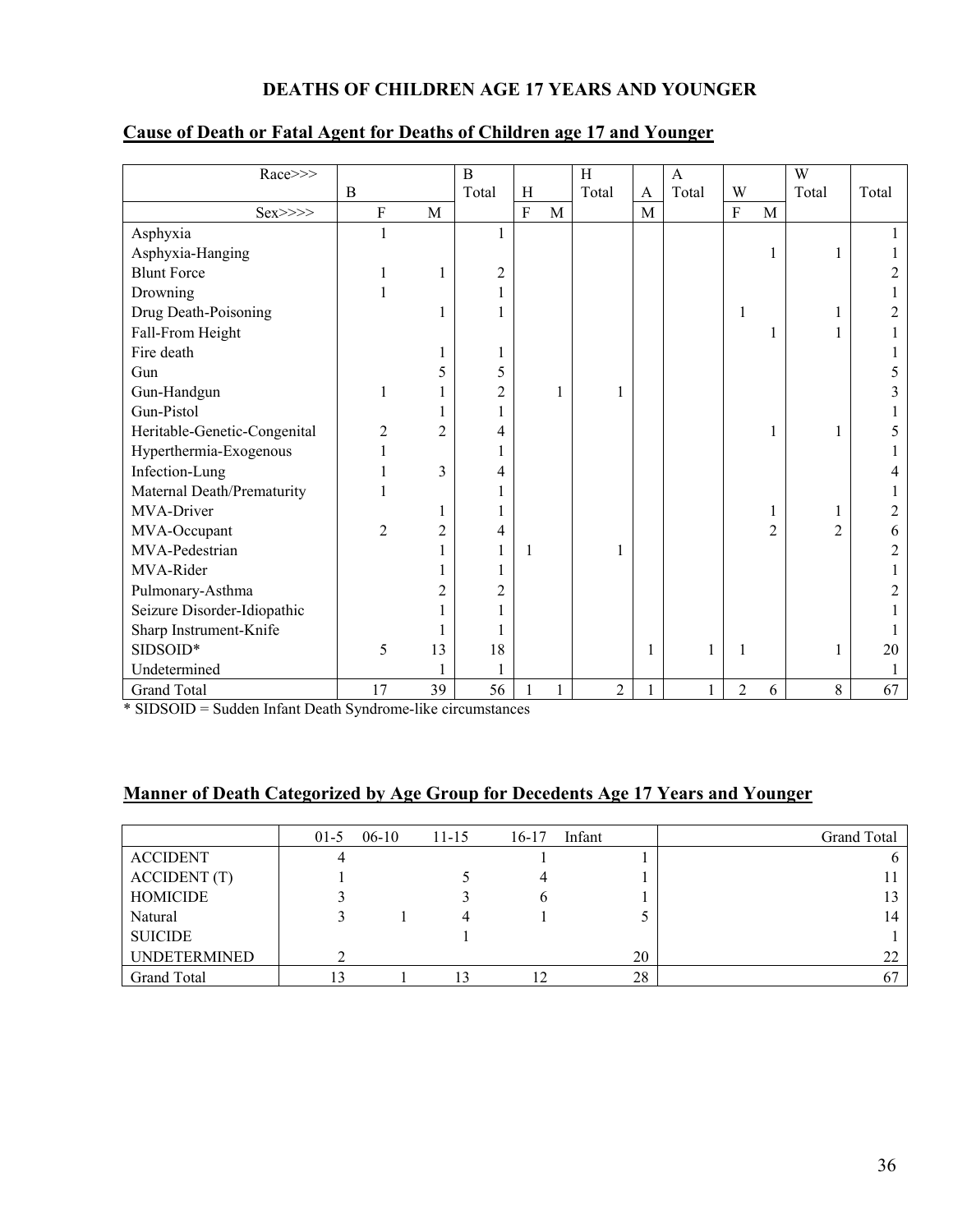| Age Group>>>                 | $01-5$ | $06-10$ | $11 - 15$ | $16 - 17$      | Infant | <b>Grand Total</b> |
|------------------------------|--------|---------|-----------|----------------|--------|--------------------|
| Asphyxia                     |        |         |           |                |        |                    |
| Asphyxia-Hanging             |        |         |           |                |        |                    |
| <b>Blunt Force</b>           |        |         |           |                |        |                    |
| Drowning                     |        |         |           |                |        |                    |
| Drug Death-Poisoning         |        |         |           |                |        |                    |
| Fall-From Height             |        |         |           |                |        |                    |
| Fire death                   |        |         |           |                |        |                    |
| Gun                          |        |         |           | 3              |        |                    |
| Gun-Handgun                  |        |         |           | 2              |        |                    |
| Gun-Pistol                   |        |         |           |                |        |                    |
| Heritable-Genetic-Congenital | 2      |         | 3         |                |        |                    |
| Hyperthermia-Exogenous       |        |         |           |                |        |                    |
| Infection-Lung               | 3      |         |           |                |        |                    |
| Maternal Death/Prematurity   |        |         |           |                |        |                    |
| Maternal Drug Use            |        |         |           |                |        |                    |
| MVA-Driver                   |        |         |           | 2              |        |                    |
| MVA-Occupant                 |        |         | 2         | $\overline{2}$ |        |                    |
| MVA-Pedestrian               |        |         |           |                |        |                    |
| MVA-Rider                    |        |         |           |                |        |                    |
| Pulmonary-Asthma             |        |         |           |                |        |                    |
| Seizure Disorder-Idiopathic  |        |         |           |                |        |                    |
| Sharp Instrument-Knife       |        |         |           |                |        |                    |
| <b>SIDSOID</b>               |        |         |           |                | $20\,$ | 20                 |
| Undetermined                 |        |         |           |                |        |                    |
| <b>Grand Total</b>           | 13     |         | 13        | 12             | $28\,$ | 67                 |

## **Cause of Death Categorized by Age Group for those 17 years of age and Younger**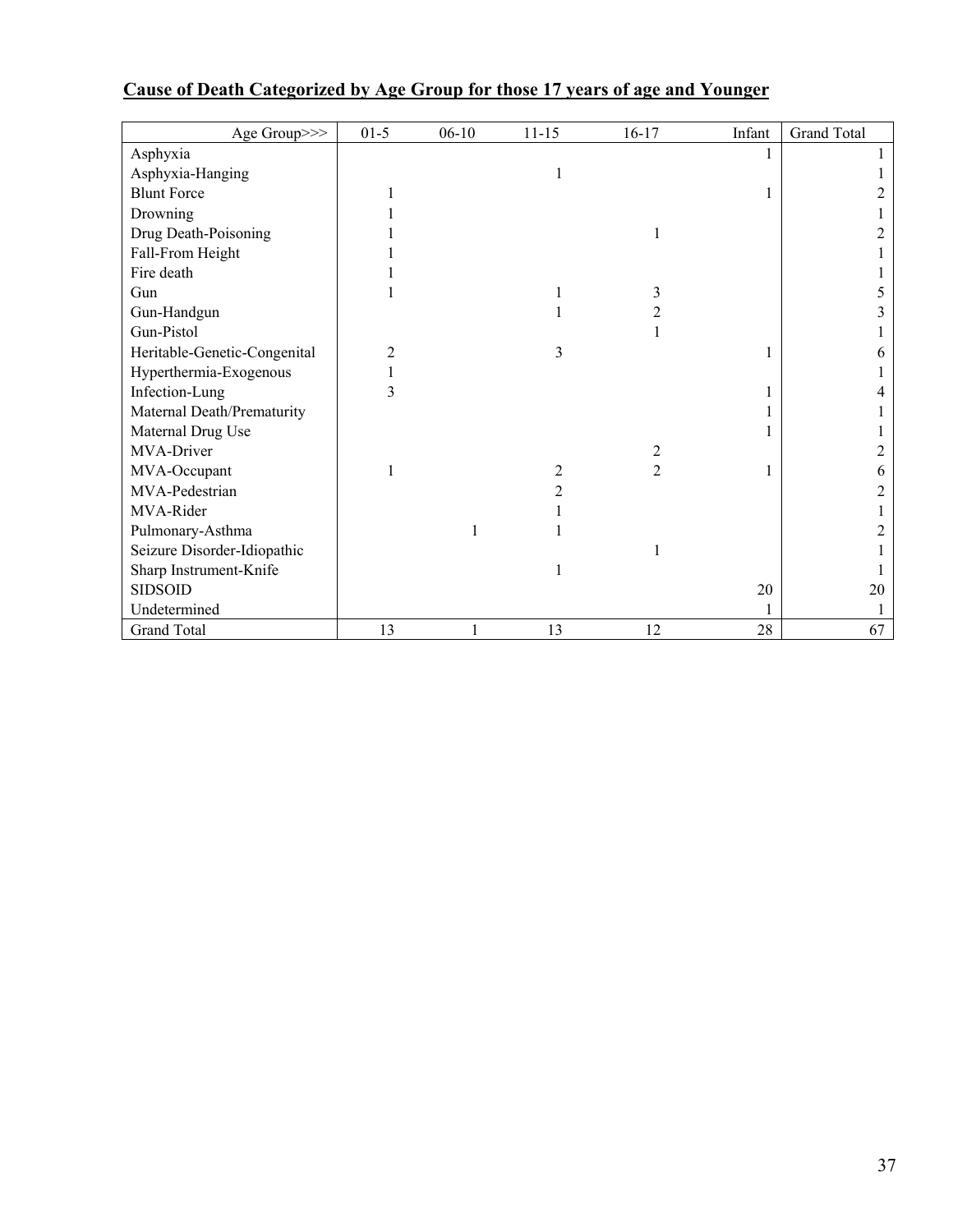## **Circumstances for Death of Children Age 17 and Younger**

|                       | AGERACESEX                |    | <b>MANNER</b>       | <b>Circumstances</b>                                                            |
|-----------------------|---------------------------|----|---------------------|---------------------------------------------------------------------------------|
| 3                     | ΙB.                       | F  | <b>ACCIDENT</b>     | LEFT UNATTENDED/IN CAR ON TOP OF PARKING DECK                                   |
| 4                     | ΙB.                       | ΙM | <b>ACCIDENT</b>     | <b>EXCESSIVE MORPHINE GIVEN</b>                                                 |
| 17                    | lw                        | F  | <b>ACCIDENT</b>     | USE OF INHALANTS AND CONTROLLED DRUGS                                           |
| $19M$ $\vert W \vert$ |                           | M  | <b>ACCIDENT</b>     | FELL FROM BALCONY 70' HEIGHT                                                    |
| $ 2\rangle$           | İΒ.                       | ΙM | <b>ACCIDENT</b>     | HOUSE FIRE, SMOKE INHALATION                                                    |
| 4MO B                 |                           | F  | <b>ACCIDENT</b>     | BODY FOUND BETWEEN MATTRESS AND WALL                                            |
| 15                    | lB.                       | M  | <b>ACCIDENT (T)</b> | JUMPED OUT REAR OF MOVING SCHOOL BUS                                            |
| 12                    | ΙB.                       | lм | <b>ACCIDENT (T)</b> | PEDESTRIAN STRUCK BY MOTOR VEHICLE                                              |
| 16                    | lw                        | ΙM | <b>ACCIDENT (T)</b> | RESTRAINED DRIVER OF CAR/LOST CONTROL/ CROSSED CENTER<br>LINE/COLLIDED WITH CAR |
| 3                     | W                         | M  | ACCIDENT (T)        | PASSENGER IN MOTOR VEHICLE                                                      |
| 17                    | ΙB.                       | M  | <b>ACCIDENT (T)</b> | DRIVER IN GO-CART/PICKUP TRUCK HEAD-ON COLLISION                                |
| 12                    | H                         | F  | <b>ACCIDENT (T)</b> | PEDESTRIAN STRUCK BY MOTOR VEHICLE                                              |
| 17                    | lW                        | M  | <b>ACCIDENT (T)</b> | REAR SEAT PASSENGER OF A VEHICLE INVOLVED IN A COLLISION                        |
| 17                    | ΙB.                       | M  | <b>ACCIDENT (T)</b> | PASSENGER IN SINGLE VEHICLE COLLISION WITH UTILITY POLE                         |
| 15                    | ΙB.                       | M  | <b>ACCIDENT (T)</b> | OCCUPANT OF PICKUP TRUCK THAT COLLIDED WITH ANOTHER<br>PICKUP TRUCK             |
| 9                     | ΙB                        | F  | <b>ACCIDENT (T)</b> | PASSENGER IN TWO-VEHICLE COLLISION                                              |
| 7W                    | lв                        | F  | ACCIDENT (T)        | REAR PASSENGER IN SINGLE VEHICLE COLLISION WITH FIXED<br><b>OBJECT</b>          |
| 16                    | lH                        | ΙM | <b>HOMICIDE</b>     | SHOT BY OTHER(S)                                                                |
| 15                    | ΙB.                       | M  | <b>HOMICIDE</b>     | SHOT BY ANOTHER-HANDGUN                                                         |
| $10M$ B               |                           | F  | <b>HOMICIDE</b>     | <b>CHILD ABUSE</b>                                                              |
| 3                     | ΙB                        | F  | <b>HOMICIDE</b>     | <b>IMMERSION AND HEAD INJURY</b>                                                |
| 17                    | lB.                       | M  | <b>HOMICIDE</b>     | SHOT BY OTHER(S)                                                                |
| 17                    | ΙB.                       | ΙM | <b>HOMICIDE</b>     | <b>SHOT BY OTHER</b>                                                            |
| 2                     | ΙB                        | ΙM | <b>HOMICIDE</b>     | <b>SHOT BY OTHER</b>                                                            |
| 12                    | ΙB.                       | ΙM | <b>HOMICIDE</b>     | STABBED BY OTHER(S)                                                             |
| 3                     | B                         | ΙM | <b>HOMICIDE</b>     | ASSAULTED BY ANOTHER                                                            |
| 17                    | B                         | M  | <b>HOMICIDE</b>     | SHOT BY ANOTHER                                                                 |
| 15                    | $\overline{ \mathsf{B} }$ | M  | <b>HOMICIDE</b>     | SHOT BY OTHER(S)                                                                |
| 17                    | ΙB.                       | M  | <b>HOMICIDE</b>     | <b>SHOT BY ANOTHER</b>                                                          |
| 17                    | lB.                       | F  | <b>HOMICIDE</b>     | <b>SHOT BY OTHER</b>                                                            |
| 22M B                 |                           | F  | Natural             | <b>CEREBRAL PALSY</b>                                                           |
| $19M$ B               |                           | F  | Natural             | <b>ACUTE EPIGLOTTITIS</b>                                                       |
| 15                    | Β                         | M  | Natural             | ASTHMA                                                                          |
| 6                     | İΒ.                       | M  | Natural             | <b>ASTHMA</b>                                                                   |
| 5MO B                 |                           | ΙM | Natural             | <b>BRONCHOPNEUMONIA</b>                                                         |
| 14 $M \vert B$        |                           | ΙM | Natural             | <b>TRACEHOBRONCHITIS</b>                                                        |
| 26WB                  |                           | F  | Natural             | <b>PREMATURITY</b>                                                              |
| 3W                    | B.                        | F  | Natural             | PATENT DUCTUS                                                                   |
| 11                    | Β                         | F  | Natural             | MICROCEPHALY WITH HYDROCEPHALUS                                                 |
| 11                    | ΙB                        | M  | Natural             | CEREBRAL PALSY FOLLOWING CONGENITAL INFECTION                                   |
| 1D                    |                           | M  | Natural             | CONGENITAL HEART ANOMALY                                                        |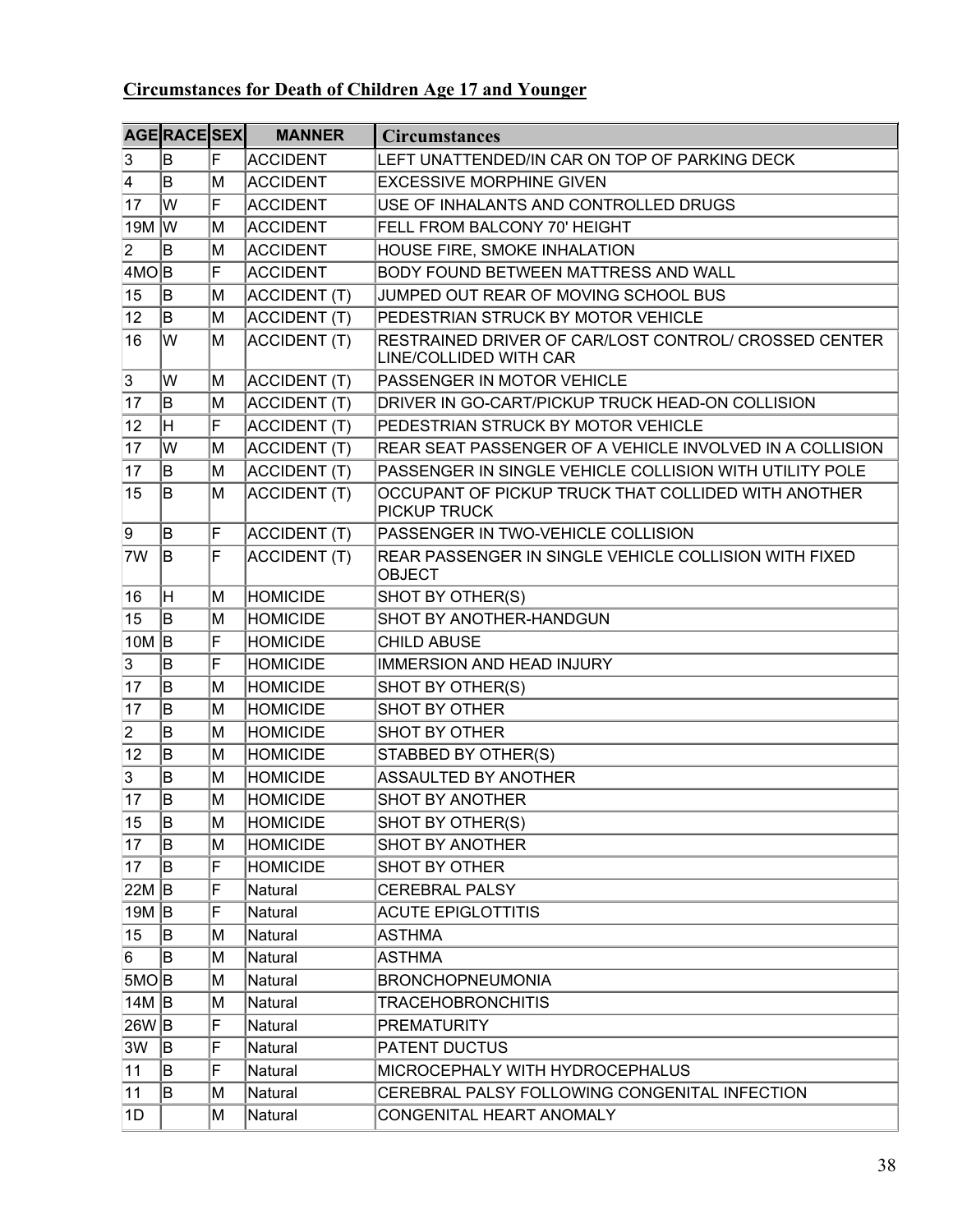|                    | AGERACESEX   |     | <b>MANNER</b>        | <b>Circumstances</b>                                              |
|--------------------|--------------|-----|----------------------|-------------------------------------------------------------------|
| 17                 | ΙB.          | M   | Natural              | <b>IDIOPATHIC SEIZURE DISORDER</b>                                |
| 12                 | ΙB.          | M   | Natural              | MULTIPE CONGENITAL ANOMALIES                                      |
| 11D                | <sup>B</sup> | ΙM  | Natural              | PULMONARY IMMATURITY                                              |
| 15                 | lw           | M   | <b>SUICIDE</b>       | HANGED SELF WITH ROPE                                             |
| βMO B              |              | M   |                      | UNDETERMINED UNKNOWN IF EXTERNAL CAUSE CONTRIBUTED TO DEATH       |
| 6MO B              |              | ΙM  |                      | UNDETERMINED UNKNOWN IF EXTERNAL CAUSE CONTRIBUTED TO DEATH       |
| 7WKO               |              | M   |                      | UNDETERMINED UNDETERMINED IF EXTERNAL CAUSE INVOLVED              |
| $13D$ B            |              | F   |                      | UNDETERMINED UNDETERMINED IF EXTERNAL CAUSE WAS INVOLVED          |
| 1MO B              |              | F   |                      | UNDETERMINED UNKNOWN IF EXTERNAL CAUSES CONTRIBUTED TO DEATH      |
| 8MO B              |              | M   |                      | UNDETERMINED UNKNOWN IF EXTERNAL CAUSES CONTRIBUTED TO DEATH      |
| 1MO B              |              | F   |                      | UNDETERMINED UNKNOWN IF EXTERNAL CAUSES CONTRIBUTED TO DEATH      |
| 26M W              |              | M   | UNDETERMINED UNKNOWN |                                                                   |
| 6MO B              |              | M   |                      | UNDETERMINED UNKNOWN IF EXTERNAL CAUSE CONTRIBUTED TO DEATH       |
| 20M B              |              | ΙM  |                      | UNDETERMINED UNKNOWN IF OR WHEN INJURY OCCURED                    |
| 4MO B              |              | M   |                      | UNDETERMINED UNDETERMINED IF EXTERNAL CAUSES CONTRIBUTED TO DEATH |
| 2MOB               |              | M   |                      | UNDETERMINED UNKNOWN HOW OR IF INJURY OCCURRED                    |
| $10M$ B            |              | F   |                      | UNDETERMINED UNKNOWN IF EXTERNAL CAUSES CONTRIBUTED TO DEATH      |
| $3MO$ <sub>B</sub> |              | M   |                      | UNDETERMINED UNKNOWN IF EXTERNAL CAUSE CONTRIBUTED TO DEATH       |
| 6MOW               |              | F   |                      | UNDETERMINED UNKNOWN IF EXTERNAL CAUSES CONTRIBUTED TO DEATH      |
| 2MO B              |              | M   |                      | UNDETERMINED UNKNOWN IF EXTERNAL CAUSE CONTRIBUTED TO DEATH       |
| 3W                 | <sup>B</sup> | M   |                      | UNDETERMINED UNKNOWN IF EXTERNAL CAUSE INVOLVED                   |
| 6MO B              |              | lМ  | UNDETERMINED UNKNOWN |                                                                   |
| 27W B              |              |     | UNDETERMINED UNKNOWN |                                                                   |
| 2M                 | lв           | lM. |                      | UNDETERMINED UNKNOWN IF EXTERNAL FACTORS CONTRIBUTED TO DEATH     |
| $1MO$ <sub>B</sub> |              | M   |                      | UNDETERMINED UNKNOWN HOW OR IF EXTERNAL CAUSES CONTRIBUTED        |
| $1MO$ B            |              | M   |                      | UNDETERMINED UNKNOWN IF EXTERNAL CAUSE CONTRIBUTED TO DEATH       |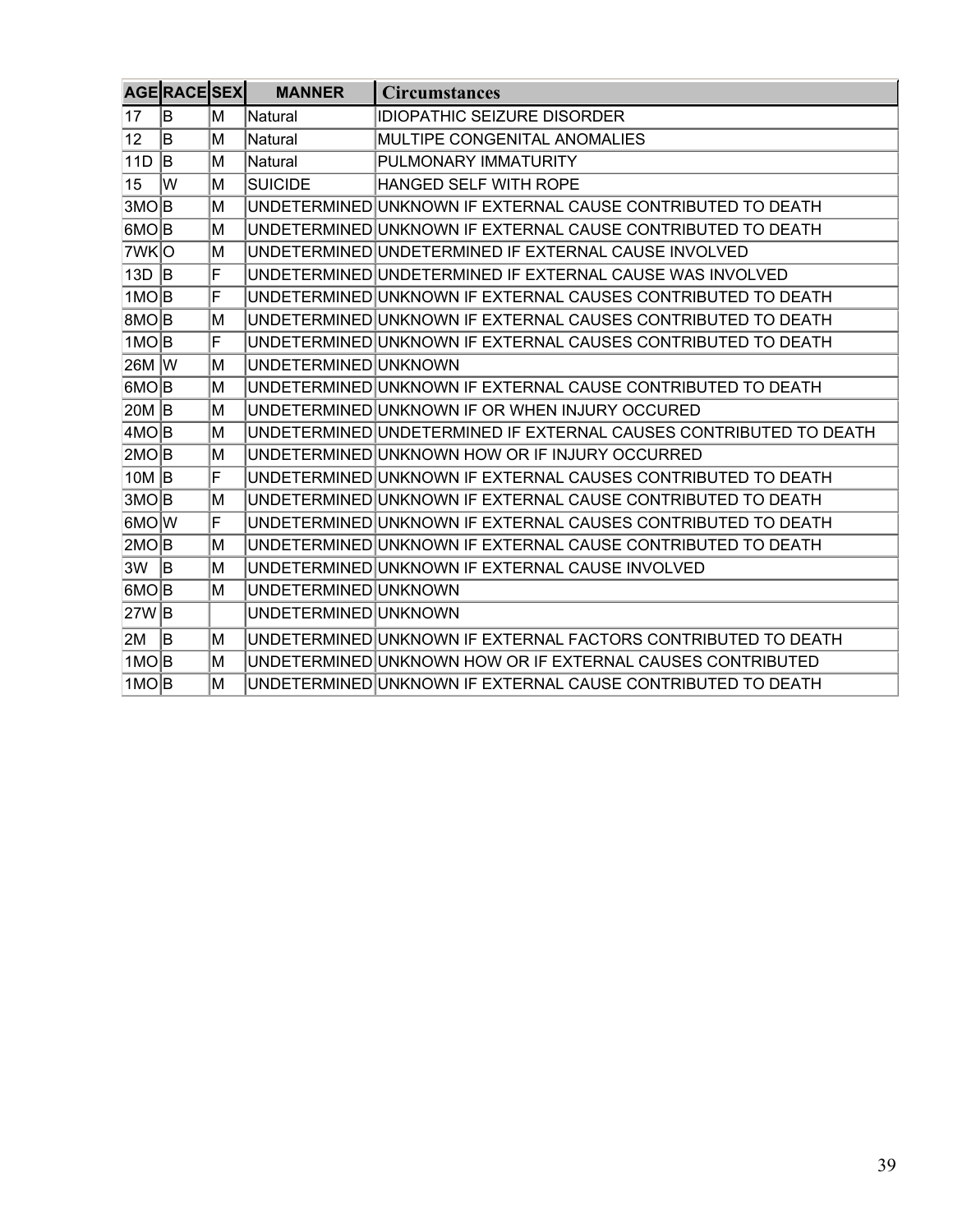## **DATA FOR DEATHS OF SENIOR CITIZENS AGE 61 YEARS OR OLDER**

## **Causes of Death**

| Age Group>>>>                                          | 61-80                   | $80+$                   | Total                            |                               | 61-80                   | $80+$          | Total          |
|--------------------------------------------------------|-------------------------|-------------------------|----------------------------------|-------------------------------|-------------------------|----------------|----------------|
| Allergic Reaction                                      | 1                       |                         | 1                                | Nervous System Disease        | $\overline{\mathbf{3}}$ | $\overline{3}$ | 6              |
| Aneurysm Rupture                                       | $\mathbf{1}$            |                         | 1                                | Nervous System - Stroke       | $\overline{3}$          | $\overline{2}$ | 5              |
| Asphyxia-NOS                                           | 1                       |                         | 1                                | Nervous System-Hemorrhage     | $\overline{\mathbf{3}}$ | $\mathbf{1}$   | $\overline{4}$ |
| Asphyxia-Strangulation                                 | $\mathbf{1}$            |                         | 1                                | Nonspecific Natural Processes | 6                       | 9              | 15             |
| Asphyxia-Suffocation                                   | $\mathbf{1}$            |                         | 1                                | Pulmonary-Asthma              | $\mathbf{1}$            |                | $\,1$          |
| <b>Blunt Force</b>                                     | 3                       | $\mathbf{1}$            | $\overline{4}$                   | Pulmonary-COPD                | 5                       |                | 5              |
| Cardiac-NOS                                            | 25                      | 14                      | 39                               | Sarcoidosis                   |                         | $\mathbf{1}$   | $\mathbf{1}$   |
| Cardiac-Anomaly                                        | 1                       |                         | 1                                | Seizure Disorder              | $\mathbf{1}$            |                | $\mathbf{1}$   |
| Cardiac-ASCVD-IHD                                      | 78                      | 23                      | 101                              | Sharp Instrument-Knife        |                         | 1              | $\mathbf{1}$   |
| Cardiac-Cardiomyopathy                                 | $\overline{2}$          |                         | $\overline{2}$                   | Therapy Complication          |                         | $\mathbf{1}$   | $\mathbf{1}$   |
| Cardiac-Endocarditis                                   |                         | $\mathbf{1}$            | $\mathbf{1}$                     | Thromboemboli-NOS             | $\mathbf{1}$            |                | $\mathbf{1}$   |
| Cardiac-Hypertension                                   | 57                      | 11                      | 68                               | Train-Commerical-Impact by    | $\mathbf{1}$            |                | $\mathbf{1}$   |
| Cardiac-ValveAnomaly                                   | $\overline{c}$          |                         | $\overline{2}$                   | <b>Undetermined Causes</b>    | $\overline{2}$          |                | $\overline{2}$ |
| Complication of Therapy                                |                         | $\mathbf{1}$            | 1                                | <b>Grand Total</b>            | 284                     | 114            | 398            |
| Crushed-Pinned                                         | 1                       |                         | 1                                |                               |                         |                |                |
| Dementia-NOS                                           |                         | $\overline{\mathbf{3}}$ | $\overline{3}$                   |                               |                         |                |                |
| Dementia-Alzeheimers                                   |                         | $\mathbf{1}$            | $\mathbf{1}$                     |                               |                         |                |                |
| Diabetes-NOS                                           | 6                       | $\mathbf{1}$            | $\overline{7}$                   |                               |                         |                |                |
| Diabetes-IDDM                                          | $\overline{3}$          |                         | 3                                |                               |                         |                |                |
| Diabetes-Ketoacidosis                                  | $\overline{2}$          |                         | $\overline{2}$                   |                               |                         |                |                |
| Diabetes-NIDDM                                         |                         | $\mathbf{1}$            | 1                                |                               |                         |                |                |
| Digestive Tract Disease                                | 1                       | $\mathbf{1}$            | $\sqrt{2}$                       |                               |                         |                |                |
| Drowning                                               | $\mathbf{1}$            |                         | $\mathbf{1}$                     |                               |                         |                |                |
| Drug Death-Adverse Effect                              | $\,1$                   |                         | $\,1$                            |                               |                         |                |                |
| Drug Death-Poisoning                                   | 5                       |                         | 5                                |                               |                         |                |                |
| Drug-Death-Chronic Abuse                               | 13                      | $\mathbf{1}$            | 14                               |                               |                         |                |                |
| Fall                                                   | 4                       | $\overline{c}$          | 6                                |                               |                         |                |                |
| Fall- Down Steps                                       | $\overline{\mathbf{3}}$ |                         | 3                                |                               |                         |                |                |
| Fall-From Height                                       | $\,1$                   |                         | $\mathbf{1}$                     |                               |                         |                |                |
|                                                        | $\mathbf{1}$            | $\mathbf{1}$            | $\overline{2}$                   |                               |                         |                |                |
| Fall-From moving object<br><b>Fall-Standing Height</b> | 10                      | 15                      | 25                               | $>>$ Total Falls = 37         |                         |                |                |
| Fire death                                             | 1                       | $\overline{\mathbf{3}}$ | $\overline{4}$                   |                               |                         |                |                |
|                                                        | $\overline{2}$          | $\mathbf{1}$            | $\overline{3}$                   |                               |                         |                |                |
| Gun                                                    |                         |                         |                                  |                               |                         |                |                |
| Gun-Handgun                                            | 3                       |                         | $\overline{3}$<br>$\overline{2}$ |                               |                         |                |                |
| Gun-Pistol                                             | $\overline{2}$          |                         |                                  |                               |                         |                |                |
| Gun-Revolver                                           | $\mathbf{1}$            | $\overline{2}$          | $\overline{3}$                   | $>>$ Total Guns = 12          |                         |                |                |
| Gun-Shotgun                                            | $\mathbf{1}$            |                         | $\mathbf{1}$                     |                               |                         |                |                |
| Infection-NOS                                          | $\mathbf{1}$            | $\mathbf{1}$            | $\sqrt{2}$                       |                               |                         |                |                |
| Infection-HIV-AIDS                                     |                         | $\mathbf{1}$            | 1                                |                               |                         |                |                |
| Infection-Lung                                         | 5                       |                         | 5                                |                               |                         |                |                |
| Jump from Height                                       |                         | $\mathbf{1}$            | $\mathbf{1}$                     |                               |                         |                |                |
| <b>MVA-Driver</b>                                      | 6                       | $\overline{4}$          | 10                               |                               |                         |                |                |
| MVA-Occupant                                           | $\mathbf{1}$            |                         | 1                                |                               |                         |                |                |
| <b>MVA-Pedestrian</b>                                  | $\overline{c}$          | $\overline{2}$          | $\overline{4}$                   | $>>$ Total MVA = 15           |                         |                |                |
| Neoplasm                                               | 8                       | $\overline{4}$          | 12                               |                               |                         |                |                |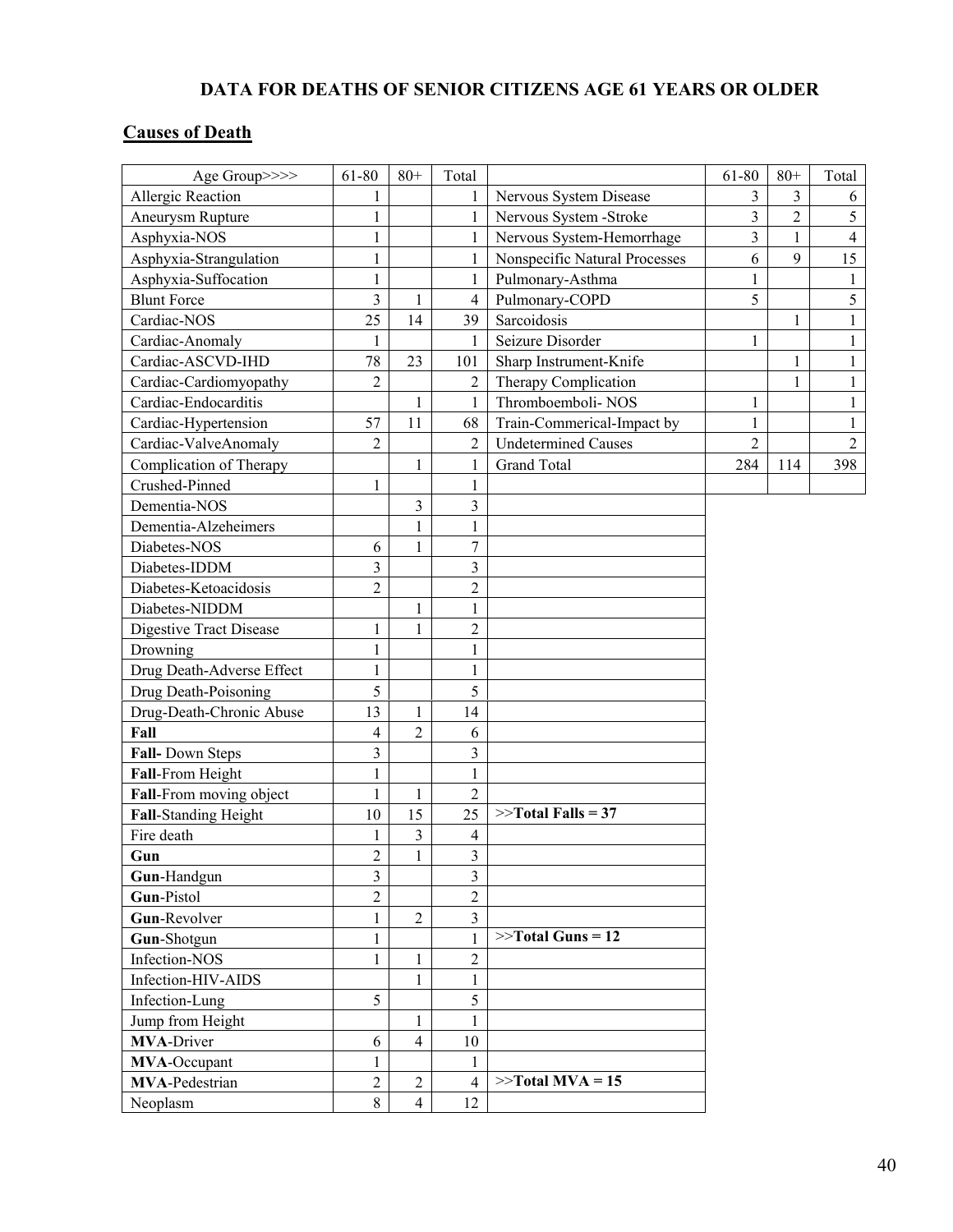## **Manner of Death Among the Elderly, Categorized by Race, Sex, and Age**

|                    |             |                |                |                  |                  |                         |                  |                         | Grand            |
|--------------------|-------------|----------------|----------------|------------------|------------------|-------------------------|------------------|-------------------------|------------------|
| <b>RACE</b>        | AgeGroup    | <b>SEX</b>     | ACC            | ACC(T)           | HOMICIDE Natural |                         | <b>SUICIDE</b>   | <b>UND</b>              | Total            |
| $\mathbf{A}$       | 61-80       | $\overline{F}$ |                |                  |                  | $\mathbf{1}$            |                  |                         | 1                |
|                    |             | M              |                | $\overline{c}$   |                  |                         |                  |                         | $\mathfrak{Z}$   |
|                    | 61-80 Total |                | $\mathbf{1}$   | $\overline{2}$   |                  | 1                       |                  |                         | $\overline{4}$   |
|                    | $80 +$      | $\mathbf F$    |                |                  |                  | $\mathbf{1}$            |                  |                         | 1                |
|                    |             | M              |                |                  |                  |                         |                  |                         | 1                |
|                    | 80+ Total   |                | $\mathbf{1}$   |                  |                  | 1                       |                  |                         | $\sqrt{2}$       |
| A Total            |             |                | $\overline{2}$ | $\boldsymbol{2}$ |                  | $\overline{c}$          |                  |                         | 6                |
| AI                 | 61-80       | $\mathbf M$    |                |                  |                  | $\overline{c}$          |                  |                         | $\sqrt{2}$       |
|                    | 61-80 Total |                |                |                  |                  | $\overline{2}$          |                  |                         | $\boldsymbol{2}$ |
| AI Total           |             |                |                |                  |                  | $\overline{2}$          |                  |                         | $\overline{2}$   |
| $\, {\bf B}$       | 61-80       | $\mathbf F$    | 8              | $\overline{2}$   | $\mathbf{1}$     | 60                      |                  |                         | 71               |
|                    |             | M              | 9              |                  | 3                | 93                      | $\overline{c}$   |                         | 107              |
|                    | 61-80 Total |                | 17             | $\sqrt{2}$       | $\overline{4}$   | 153                     | $\overline{2}$   |                         | 178              |
|                    | $80 +$      | $\rm F$        | 5              |                  |                  | 38                      |                  |                         | 43               |
|                    |             | M              |                | 1                | $\overline{c}$   | 16                      | $\boldsymbol{2}$ |                         | 22               |
|                    | 80+ Total   |                | 6              | 1                | $\overline{2}$   | 55                      | $\overline{2}$   |                         | 66               |
| <b>B</b> Total     |             |                | 23             | $\overline{3}$   | 6                | 208                     | $\overline{4}$   |                         | 244              |
| H                  | 61-80       | M              |                |                  |                  | 3                       |                  |                         | $\overline{4}$   |
|                    | 61-80 Total |                |                |                  |                  | $\overline{\mathbf{3}}$ |                  |                         | $\overline{4}$   |
| H Total            |             |                |                | 1                |                  | $\overline{3}$          |                  |                         | $\overline{4}$   |
| W                  | 61-80       | ${\bf F}$      | 5              | $\overline{2}$   |                  | 23                      | $\overline{2}$   |                         | 32               |
|                    |             | M              | 9              | $\overline{2}$   |                  | 46                      | $\overline{4}$   | 3                       | 64               |
|                    | 61-80 Total |                | 14             | $\overline{4}$   |                  | 69                      | 6                | $\overline{3}$          | 96               |
|                    | $80 +$      | $\rm F$        | 8              | 3                |                  | 13                      |                  |                         | 24               |
|                    |             | M              | $\overline{7}$ | $\overline{c}$   | 1                | 12                      | $\mathbf{1}$     |                         | 23               |
|                    | 80+ Total   |                | 15             | 5                |                  | 25                      |                  |                         | 47               |
| W Total            |             |                | 29             | $\mathbf{9}$     | 1                | 94                      | $\overline{7}$   | 3                       | 143              |
| <b>Grand Total</b> |             |                | 54             | 15               | 7                | 308                     | 11               | $\overline{\mathbf{3}}$ | 398              |

#### **Manner Classification by Age Group**

|                     |     |       |             | Grand |
|---------------------|-----|-------|-------------|-------|
| Age Group>>>        | Age | 61-80 | 81 or Older | Total |
| <b>ACCIDENT</b>     |     | 32    | 22          | 54    |
| <b>ACCIDENT</b> (T) |     | g     | 6           | 15    |
| <b>HOMICIDE</b>     |     |       | 3           |       |
| Natural             |     | 228   | 80          | 308   |
| <b>SUICIDE</b>      |     | 8     |             |       |
| UNDETERMINED        |     |       |             |       |
| <b>Grand Total</b>  |     | 284   |             | 398   |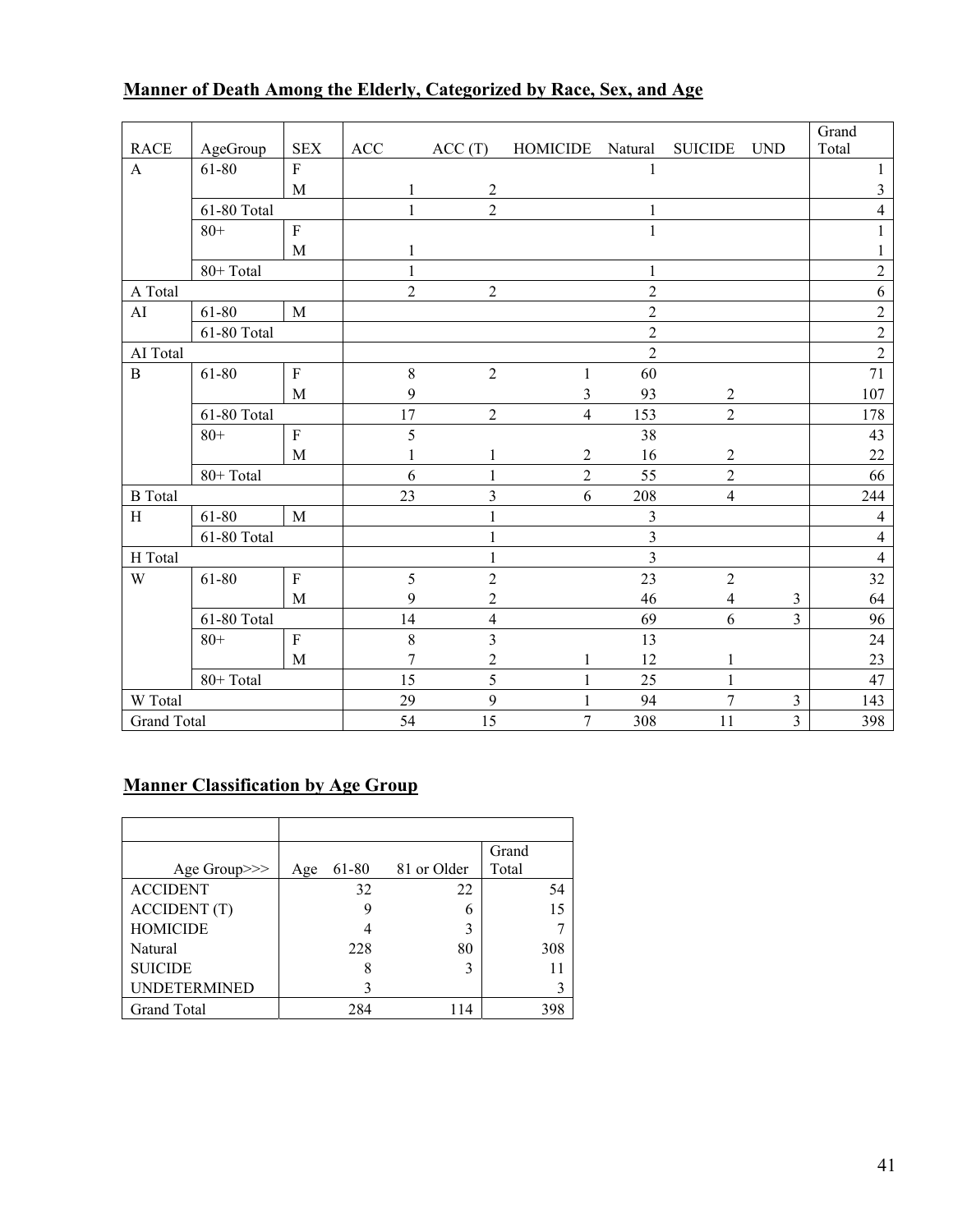#### **MISCELLANEOUS DATA**

|                         | <b>Age Range</b>      | Median Age* |
|-------------------------|-----------------------|-------------|
| Homicide                | 10 months to 92 years | 30 years    |
| Suicide                 | 15 to 99 years        | 38 years    |
| Accident                | 4 months to 98 years  | 48 years    |
| <b>Traffic Accident</b> | 7 weeks to 87 years   | 35 years    |
| Undetermined            | Fetus to 66 years     | 8 months    |
| Natural                 | 1 day to 102 years    | 59 years    |

#### **Age range and median by Manner of Death for All Cases Certified by FCME**

\* Half of decedents were older than this age and half were younger

#### **Multiple Fatality Incidents**

- 17 incidents involving 36 total decedents
- 8 MVA incidents (7 had 2 decedents, one had 3)
- 1 incident involving 2 accidental drug deaths
- 1 incident involving 3 people who died in a house fire
- 5 homicide incidents with 2 decedents
- 2 Homicide-Suicide incidents involving 2 people in each incident

#### **Declined Jurisdiction Cases**

For the 737 cases that were reported to the office but for which further investigation was declined and a death certificate needed to be completed by a personal physician or other certifier:

- 428 different physicians needed to be contacted to complete the death certificate
- 13 were declined on the basis of geography because the death needed to be reported to a county other than Fulton
- 724 were declined on the basis of subject matter in that the circumstances of death did not require full official medicolegal investigation.

#### **Accept Jurisdiction Cases**

For the 1326 cases accepted for jurisdiction, the primary reasons were as follows:

- 484- Violence or injury
- 328- Sudden, unexpected, unexplained
- 60– Doctor could not be reached or would not sign death certificate (DC)
- 115- Has Grady Hospital record but could not locate physician to sign DC
- 207- Had no known physician to sign the death certificate
- 14- Jail inmate or in custody
- 118- Other/combinations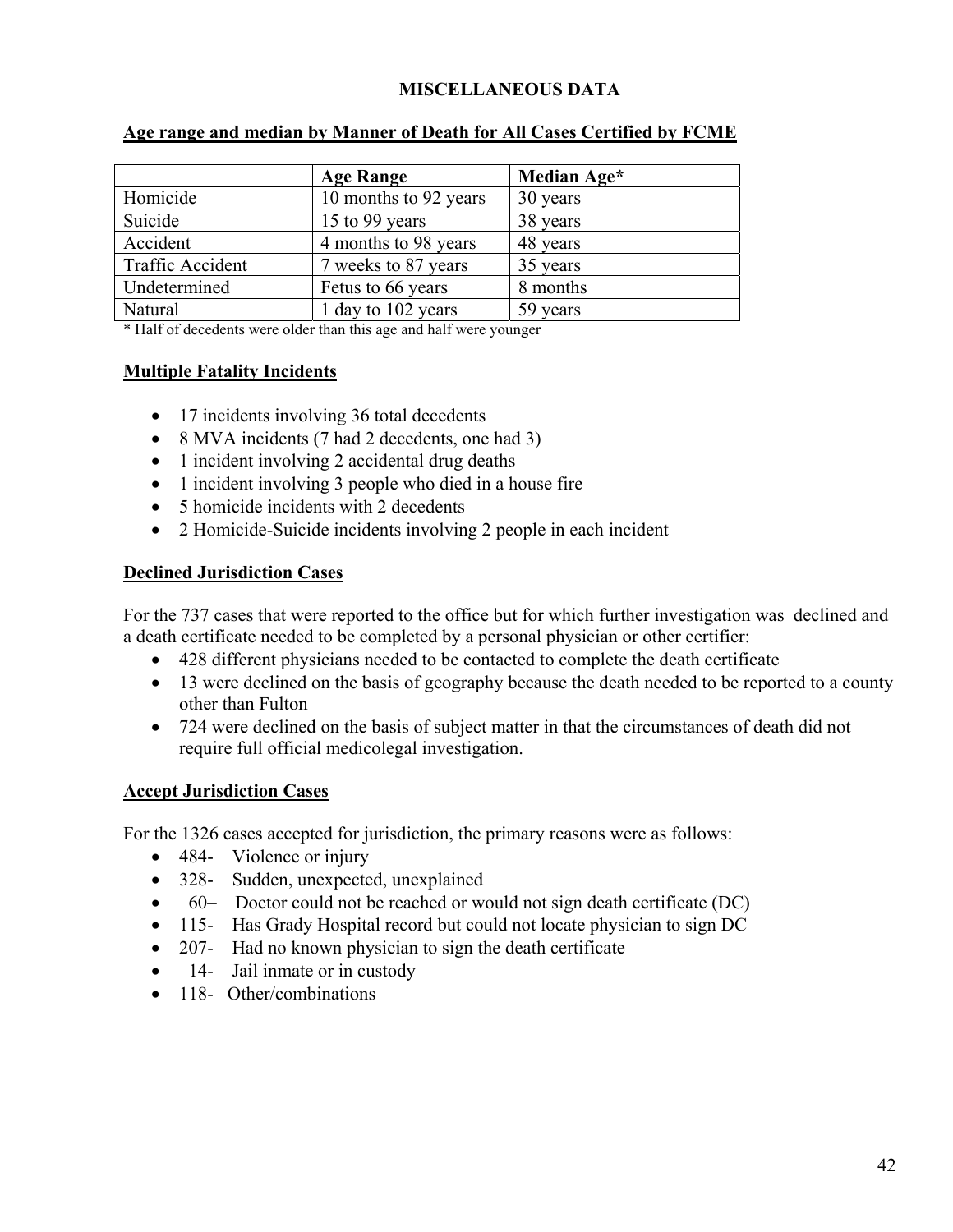#### **Pending Cases**

For some cases, the cause and/or manner of death cannot be completed right away because additional information or testing is needed, such as toxicology testing for drugs or poisons. The reasons for 439 such "pending" cases in 2002 were:

| Toxicology alone                | 124 |
|---------------------------------|-----|
| Toxicology and Histology        | 117 |
| Medical Records primarily       | 72  |
| Histology primarily             | 43  |
| <b>Additional Investigation</b> | 24  |
| Identification of victim        | 13  |
| Other combinations              | 46  |
|                                 |     |
| <b>TOTAL Pending</b>            | 439 |
|                                 |     |

Of the Pending Cases, Time from Death Report to Case Completion was:

| 10 days or less | 69  |
|-----------------|-----|
| $11-20$ days    | 49  |
| $21-30$ days    | 36  |
| 31-60 days      | 185 |
| 61 days or more | 100 |
|                 |     |

#### **Overall Reporting Rates to FCME**

The number of deaths reported to FCME in year 2002 was 2063, which represents about 25% of all county deaths.

#### **Violent Death Rates**

|                                 | <b>Adjusted National Average</b> | Unadjusted, Fulton County |
|---------------------------------|----------------------------------|---------------------------|
|                                 | Per 100,000 population           |                           |
| Homicide                        | 59                               | 24.8                      |
| Suicide                         | 10.4                             | 10.1                      |
| <b>MVA</b> Fatalities           | 15.4                             | 15.3                      |
| Other Accidents (Unintentional) | 19.5                             | 27.0                      |

#### **Place Death Occurred**

|                   |                 |        |                 |         |                |                     |              | Grand |
|-------------------|-----------------|--------|-----------------|---------|----------------|---------------------|--------------|-------|
| <b>PRONOUNCED</b> | <b>ACCIDENT</b> | ACC(T) | <b>HOMICIDE</b> | Natural | <b>SUICIDE</b> | <b>UNDETERMINED</b> | DJ           | Total |
| DOA/              | b               |        |                 | 44      |                |                     | 48           | 102   |
| DOA/DOS/          |                 |        |                 |         |                |                     | <sub>(</sub> | 8     |
| DOS/              | 99              | 55     | 118             | 346     | 68             | 22                  | 256          | 964   |
| ER/               | 49              | 33     | 37              | 217     |                | 16                  | 320          | 681   |
| <b>INPATIENT</b>  | 65              | 36     | 46              | 39      |                |                     | 103          | 298   |
| Not applicable    |                 |        |                 |         |                |                     | 10           | 10    |
| Grand Total       | 221             | 125    | 203             | 646     | 83             | 42                  | 743          | 2063  |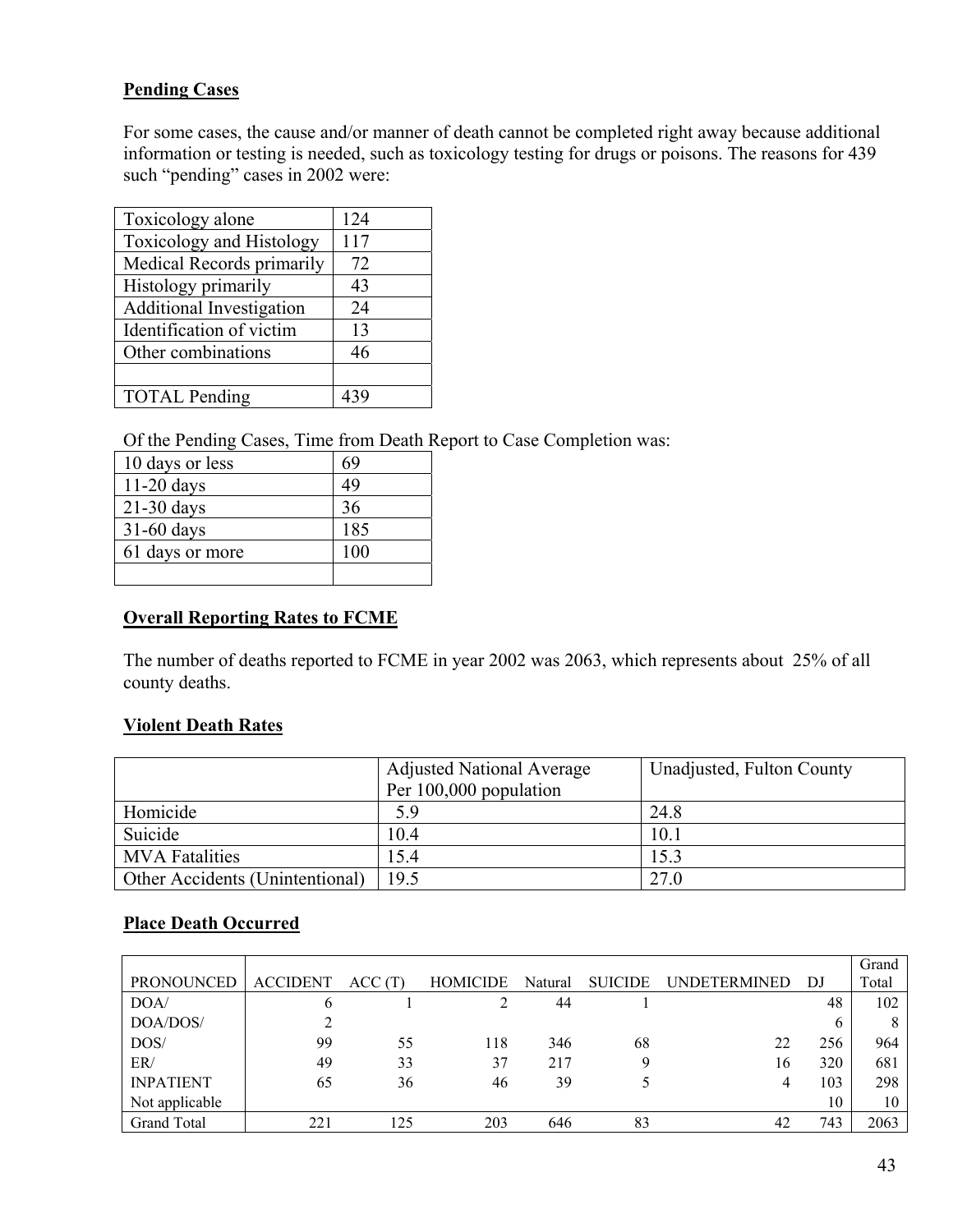#### **In-Custody Deaths (Jail or Police Custody)**

#### **Cause of Death**

|                          |   |   | Female |    |   | Male  |                    |
|--------------------------|---|---|--------|----|---|-------|--------------------|
|                          | F |   | Total  | М  |   | Total | <b>Grand Total</b> |
| $Race \ge \ge \ge$       | B | W |        | B  | W |       |                    |
| Aneurysm Rupture         |   |   |        |    |   |       |                    |
| Asphyxia-Hanging         |   |   |        |    |   | ↑     |                    |
| Cardiac-ASCVD-IHD        |   |   |        |    |   | C     |                    |
| Digestive Tract Disease  |   |   |        |    |   | 2     |                    |
| Drug Death-Poisoning*    |   |   |        |    |   |       |                    |
| Drug-Death-Chronic Abuse |   |   |        |    |   |       |                    |
| Restraint (near arena)   |   |   |        |    |   |       |                    |
| Thromboemboli            |   |   |        |    |   |       |                    |
| Declined Jurisdiction    |   |   |        |    |   | 2     |                    |
| <b>Grand Total</b>       |   |   | ∍      | 10 | 2 | 12    | 14                 |

\*This person took acetaminophen prior to arrest and became ill in-jail.

#### **Manner of Death for In-Custody Deaths**

| Age Group $\gg$                             | 21-40 | $41 - 60$ | Grand Total |
|---------------------------------------------|-------|-----------|-------------|
| HOMICIDE (restraint custody near arena)     |       |           |             |
| Natural Death (In Jail)                     |       |           |             |
| SUICIDE (In jail) (3 Hangings, one drug OD) |       |           |             |
| Declined Jurisdiction (Natural, in Jail)    |       |           |             |
| <b>Grand Total</b>                          |       |           |             |

#### **Deaths Involving Drowning or Immersion**

|              |    |    | AGERACESEX MANNER | <b>How Injury Occured</b>                                                        |
|--------------|----|----|-------------------|----------------------------------------------------------------------------------|
| 25           | ΙB | ΙM |                   | ACCIDENT SEIZURE WITH SUBSEQUENT IMMERSION OF FACE IN BATH WATER                 |
| $ 40\rangle$ | ΙB | ΙM |                   | ACCIDENT DROWNED IN LAKE WHILE SWIMMING                                          |
| 56           | IW |    |                   | ACCIDENTIHEAD IMMERSED IN BATH WATER DUE TO NATURAL DISEASE<br><b>IPROCESSES</b> |
| 37           | lW | lΜ |                   | ACCIDENT FOUND IN RIVER/PROBABLE DROWNING                                        |
| 70           | lW | ΙM |                   | ACCIDENT FOUND PRONE IN SHALLOW LAKE                                             |
|              | ΙB | F  |                   | <b>HOMICIDE IMMERSION AND HEAD INJURY</b>                                        |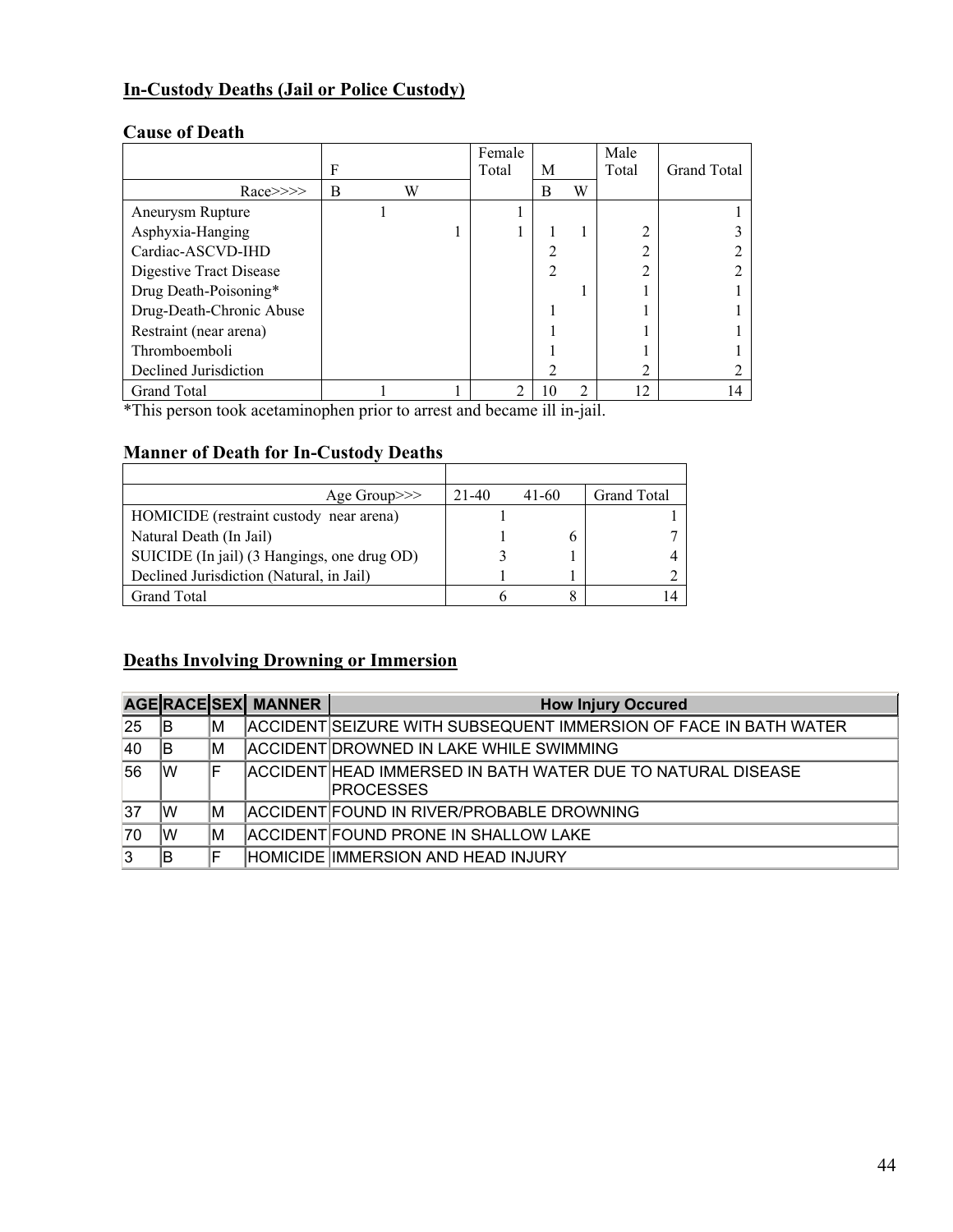## **Summary of Fire-Related Deaths**

|    | <b>AGERACESEX</b> |    | <b>MANNER</b>          | <b>PLACE</b>               | <b>HOW Injury Occurred</b>                                                    |
|----|-------------------|----|------------------------|----------------------------|-------------------------------------------------------------------------------|
| 45 | lw                | ΙM | <b>IACCIDENT</b>       | <b>HOME</b>                | ACCIDENTAL HOUSE FIRE CAUSED BY SPACE<br>HEATER                               |
| 20 | lW                | M  | <b>ACCIDENT</b>        | <b>FOOTBALL</b><br>STADIUM | TRAPPED IN STRUCTURE FIRE                                                     |
| 51 | W                 | F  | <b>ACCIDENT</b>        | <b>HOME</b>                | <b>ACCIDENTAL HOUSE FIRE</b>                                                  |
| 26 | lB.               | M  | ACCIDENT               | <b>HOME</b>                | INHALATION OF PRODUCTS OF COMBUSTION<br>FROM HOUSE FIRE CAUSED BY HOT PLATE   |
| 89 | ΙB.               | F  | <b>ACCIDENT</b>        | <b>HOME</b>                | <b>HOUSE FIRE</b>                                                             |
| 53 | lB.               | M  | ACCIDENT               | VACANT<br><b>BUILDING</b>  | INHALATION OF PRODUCTS OF COMBUSTION<br><b>FROM INCENDIARY FIRE</b>           |
| 72 | lB.               | F  | <b>ACCIDENT</b>        | <b>HOME</b>                | SMOKE INHALATION/HOUSEFIRE                                                    |
| 83 | ΙB                | F  | <b>ACCIDENT</b>        | HOME                       | INHALED SMOKE DURING HOUSE FIRE                                               |
| 2  | ΙB                | M  | <b>ACCIDENT</b>        | <b>HOME</b>                | HOUSE FIRE, SMOKE INHALATION                                                  |
| 53 | lB.               | F  | <b>ACCIDENT</b>        | <b>HOME</b>                | HOUSE FIRE, SMOKE INHALATION, JUMPED FROM<br>2ND FLOOR WINDOW, BIT BY DOG     |
| 50 | ΙB                | M  | ACCIDENT               | <b>HOME</b>                | HOUSE FIRE, SMOKE INHALATION                                                  |
| 82 | lB.               | M  | <b>ACCIDENT</b>        | <b>HOME</b>                | <b>ACCIDENTAL HOUSEFIRE</b>                                                   |
| 49 | lB.               | M  | <b>ACCIDENT</b>        | <b>UNDER</b>               | <b>INHALED PRODUCTS OF COMBUSTION FROM</b><br>TRAILER/PK LOT  ACCIDENTAL FIRE |
| 49 | lB.               | F  | <b>HOMICIDE</b>        | <b>HOME</b>                | REPORTEDLY STABBED AND THEN SET ON FIRE<br>BY ANOTHER                         |
| 29 | lB.               | M  | UNDETERMINED APARTMENT |                            | APARTMENT FIRE                                                                |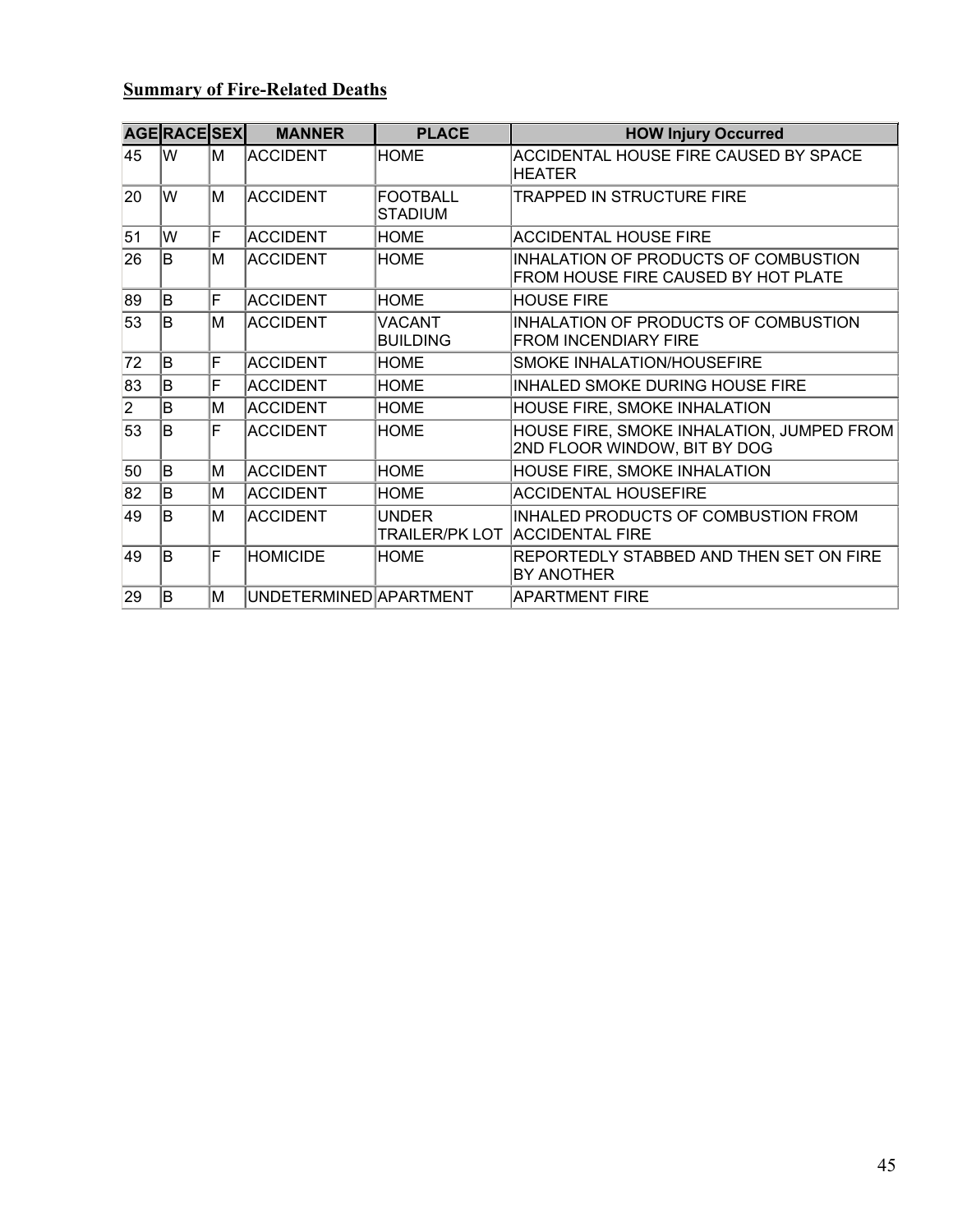## **Information Regarding 29 people who died of INJURIES Occurring at Work**

|    | AGERACESEX |    | <b>MANNER</b>          | <b>How Injury Occurred</b>                                                                                                    |
|----|------------|----|------------------------|-------------------------------------------------------------------------------------------------------------------------------|
| 31 | W          | ΙM | ACCIDENT               | SHOCKED WHILE WORKING ON AN ELECTRICAL PANEL                                                                                  |
| 72 | B.         | M  | <b>ACCIDENT</b>        | <b>FALL DOWN STAIRS</b>                                                                                                       |
|    | B          | ΙM | <b>ACCIDENT</b>        | CAR FELL OFF JACKS AND ONTO HEAD                                                                                              |
| 47 | W          | M  | <b>ACCIDENT</b>        | FELL TO GROUND FROM SCAFFOLDING (APPROX. 12 FEET)                                                                             |
| 58 | H.         | lМ | ACCIDENT               | FELL FROM SCAFFOLDING ONTO CONCRETE                                                                                           |
| 35 | B.         | ΙM | <b>ACCIDENT</b>        | <b>STUNG BY AN INSECT</b>                                                                                                     |
| 21 | H          | M  | <b>ACCIDENT</b>        | <b>STRUCK BY LARGE TREE</b>                                                                                                   |
| 56 | lB.        | ΙM | <b>ACCIDENT</b>        | <b>FALL FROM HEIGHT ONTO CONCRETE FLOOR</b>                                                                                   |
| 53 | B.         | M  | ACCIDENT               | DISCONNECTED CABLE ON FRONT END LOADER CAUSING BUCKET TO<br><b>STRIKE HIM</b>                                                 |
| 39 | W          | M  | <b>ACCIDENT</b>        | HIT IN HEAD WHILE CUTTING DOWN TREE                                                                                           |
| 26 | lB.        | lМ | ACCIDENT               | PASSENGER FELL OUT OF LEFT TURNING GOLF CART, STRUCK HEAD<br>ON GROUND (occurred at a job site at which golf carts were used) |
| 52 | W          | ΙM | <b>ACCIDENT</b>        | HIT BY RECOILING TREE WHILE CUTTING IT DOWN                                                                                   |
| 31 | W          | M  | <b>ACCIDENT</b>        | <b>FELL FROM 120 FEET</b>                                                                                                     |
| 17 | lB.        | ΙM | ACCIDENT<br>(T)        | PASSENGER IN SINGLE VEHICLE COLLISION WITH UTILITY POLE                                                                       |
| 55 | ΙB.        | lМ | <b>ACCIDENT</b><br>(T) | DRIVER/TRACTOR TRAILER/EJECTED AFTER VEHICLE JACK-KNIFED                                                                      |
| 26 | W          | ΙM | ACCIDENT<br>(T)        | HIT BY CAR                                                                                                                    |
| 34 | W          | ΙM | <b>ACCIDENT</b><br>(T) | MECHANIC/WORKING UNDERNEATH AMBULANCE/ROLLED OVER HIM                                                                         |
| 43 | W          | lМ | <b>ACCIDENT</b><br>(T) | STANDING BEHIND BUS/ STRUCK BY CAR                                                                                            |
| 26 | lB.        | F  | <b>HOMICIDE</b>        | <b>SHOT BY OTHER</b>                                                                                                          |
| 17 | B.         | M  | <b>HOMICIDE</b>        | <b>SHOT BY ANOTHER</b>                                                                                                        |
| 53 | lw         | M  | <b>HOMICIDE</b>        | SHOT BY OTHER(S)                                                                                                              |
| 31 | lн.        | lм | <b>HOMICIDE</b>        | <b>SHOT BY OTHER</b>                                                                                                          |
| 52 | ΙB.        | F  | <b>HOMICIDE</b>        | SHOT BY OTHER(S)                                                                                                              |
| 34 | W          | F  | <b>HOMICIDE</b>        | SHOT BY OTHER(S)                                                                                                              |
| 53 | B.         | M  | <b>HOMICIDE</b>        | STABBED BY OTHER(S)                                                                                                           |
| 41 | ΙB.        | M  | <b>HOMICIDE</b>        | SHOT BY OTHER(S)                                                                                                              |
|    | H          | M  | <b>HOMICIDE</b>        | <b>SHOT BY OTHER</b>                                                                                                          |
| 42 | B.         | M  | <b>SUICIDE</b>         | STABBED SELF IN CHEST WITH KNIFE                                                                                              |
| 30 | B.         | M  | <b>SUICIDE</b>         | SHOT SELF WITH HANDGUN                                                                                                        |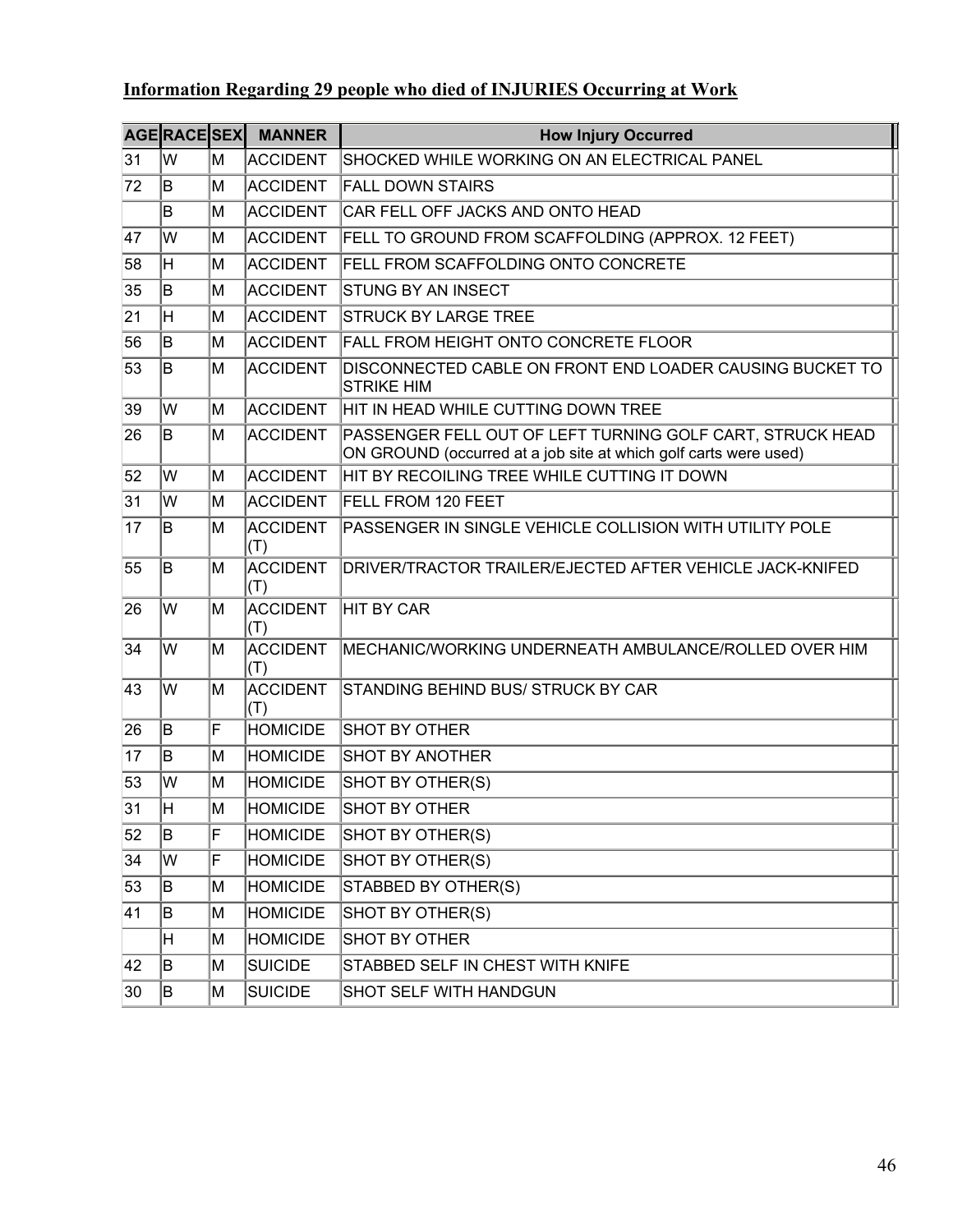## **Information Regarding 11 Persons who died of NATURAL CAUSES at Work**

|    | <b>AGE RACE SEX</b> |    | <b>Cause of Death</b> |
|----|---------------------|----|-----------------------|
| 37 | ΙB                  | M  | Cardiac-Anomaly       |
| 40 | lW                  | M  | Cardiac-ASCVD-IHD     |
| 48 | ΙB                  | M  | Cardiac-Hypertension  |
| 50 | ΙB                  | F  | Cardiac-Hypertension  |
| 54 | B                   | M  | Cardiac-ASCVD-IHD     |
| 55 | ΙB                  | ΙM | Cardiac-ASCVD-IHD     |
| 61 | lW                  | ΙM | Cardiac-ASCVD-IHD     |
| 62 | ΙH                  | M  | Cardiac-Valve Anomaly |
| 64 | lW                  | ΙM | Cardiac-ASCVD-IHD     |
| 76 | B                   | M  | Cardiac-ASCVD-IHD     |
| 77 | lW                  | ΙM | Cardiac-ASCVD-IHD     |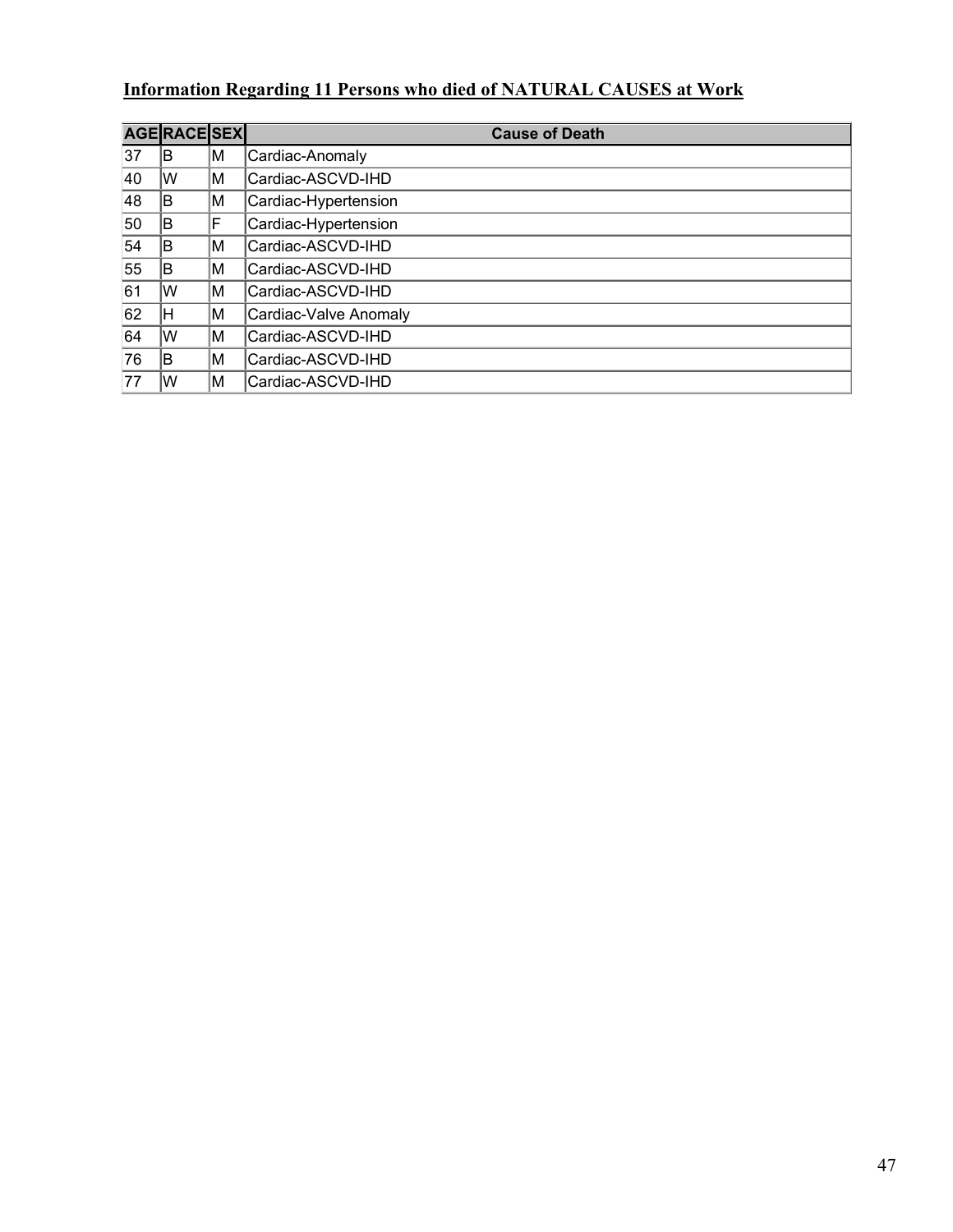## **Information Regarding Non-Natural Cases Reported 3 or More Days Following Death**

|             | <b>AGE RACE SEX</b>     |     | <b>MANNER</b>       | <b>How Injury Occurred</b>                              |
|-------------|-------------------------|-----|---------------------|---------------------------------------------------------|
| 41          | lв                      | ΙM  | <b>ACCIDENT</b>     | ILLICIT DRUG USE COMBINED WITH EXPOSURE TO COLD WEATHER |
| 89          | lw                      | F   | <b>ACCIDENT</b>     | <b>FALL FROM STANDING HEIGHT</b>                        |
| 83          | lw                      | ΙM  | <b>ACCIDENT</b>     | <b>FALL AT HOME</b>                                     |
| 94          | W                       | F   | <b>ACCIDENT</b>     | <b>FELL TO GROUND</b>                                   |
| 71          | lw                      | F   | <b>ACCIDENT</b>     | <b>FALL FROM STANDING HEIGHT</b>                        |
| 96          | lв                      | F   | <b>ACCIDENT</b>     | <b>FALL FROM STANDING HEIGHT</b>                        |
| 85          | lw                      | ΙM  | <b>ACCIDENT</b>     | FALL FROM STANDING HEIGHT                               |
| 91          | lw                      | F   | <b>ACCIDENT</b>     | <b>FALL FROM STANDING HEIGHT</b>                        |
| 63          | lB.                     | F   | ACCIDENT            | ALLERGIC REACTION TO PRESCRIBED MEDICATION              |
| 54          | lв.                     | M   | ACCIDENT            | USED ILLICIT SUBSTANCE                                  |
| 56          | lB.                     | ΙM  | ACCIDENT            | PEDESTRIAN TRAIN COLLISION                              |
| 86          | W                       | ΙM  | <b>ACCIDENT</b>     | AORTIC BALLOON FAILED TO DEFLATE; PROLONGED SURGERY     |
| 85          | W                       | F   | ACCIDENT            | FELL WHILE USING WALKER AT HOME                         |
| 82          | lв                      | M   | ACCIDENT            | ACCIDENTAL HOUSEFIRE                                    |
| 87          | A                       | M   | <b>ACCIDENT</b>     | FELL FROM SITTING HEIGHT                                |
| 53          | B                       | F   | <b>ACCIDENT</b>     | <b>FELL AT HOME</b>                                     |
| 84          | W                       | ΙM  | <b>ACCIDENT</b>     | SLIPPED AND FELL TO FLOOR AT HOME                       |
| 63          | lw                      | M   | ACCIDENT            | FELL DOWNSTAIRS ON MOTORIZED TRANSPORTER                |
| 63          | lB.                     | F   | <b>ACCIDENT</b>     | <b>FELL IN BATHROOM</b>                                 |
| 90          | lw                      | ΙF  | <b>ACCIDENT</b>     | <b>FALL FROM STANDING HEIGHT</b>                        |
| 44          | lw                      | M   | <b>ACCIDENT</b>     | FELL FROM STANDING HEIGHT WHILE CROSSING STREET         |
| 72          | lw                      | ΙM  | <b>ACCIDENT</b>     | <b>FALL FROM STANDING HEIGHT</b>                        |
| 97          | lB.                     | F   | <b>ACCIDENT</b>     | FELL FROM STANDING HEIGHT                               |
| 79          | lB.                     | F   | <b>ACCIDENT</b>     | HAD STROKE, FELL AND BROKE LEFT HIP                     |
| 78          | lw                      | M   | <b>ACCIDENT</b>     | <b>FALL FROM STANDING HEIGHT</b>                        |
| 96          | W                       | F   | <b>ACCIDENT</b>     | <b>FALLS FROM STANDING HEIGHTS</b>                      |
| 82          | lB.                     | F   | <b>ACCIDENT</b>     | FELL FROM STANDING HEIGHT                               |
| 81          | lw                      | ΙM  | <b>ACCIDENT</b>     | <b>FALL FROM STANDING HEIGHT</b>                        |
| 78          | A                       | ΙM  | ACCIDENT            | FALL FROM STANDING HEIGHT                               |
| 89          | lw                      | IF. | <b>ACCIDENT</b>     | FELL WHILE WALKING                                      |
| 81          | W                       | ΙM  | <b>ACCIDENT</b>     | <b>FALL FROM STANDING HEIGHT</b>                        |
| 79          | lw                      | F   | <b>ACCIDENT</b>     | unknown                                                 |
| 72          | lw                      | ΙM  | <b>ACCIDENT</b>     | <b>FALL FROM STANDING HEIGHT</b>                        |
| 67          | lB.                     | F   | <b>ACCIDENT</b>     | CONSUMED SEAFOOD/ALLERGY TO SHELLFISH                   |
| 61          | lв                      | F   | <b>ACCIDENT</b>     | <b>FELL FROM WHEELCHAIR</b>                             |
| $\sqrt{75}$ | $\overline{\mathsf{B}}$ | F   | ACCIDENT (T)        | DRIVER/LOST CONSCIOUSNESS/STRUCK ANOTHER CAR            |
| 51          | lw                      | lF. | ACCIDENT (T)        | DRIVER OF VAN/LOST CONTROL/ STRUCK RETAINING WALL       |
| 58          | lw                      | M   | <b>ACCIDENT (T)</b> | PEDESTRIAN STRUCK BY UNIDENTIFIED VEHICLE               |
| 51          | B                       | M   | HOMICIDE            | ASSAULTED BY OTHER                                      |
| 92          | B                       | M   | <b>HOMICIDE</b>     | ASSAULTED BY OTHER(S)                                   |
| 60          | B                       | M   | HOMICIDE            | ASSAULTED BY OTHER(S)                                   |
| 49          | B                       | F   | <b>HOMICIDE</b>     | REPORTEDLY STABBED AND THEN SET ON FIRE                 |
| 52          | B                       | M   | HOMICIDE            | SHOT BY OTHER                                           |
| 62          | B                       | M   | HOMICIDE            | SHOT BY ANOTHER WITH HANDGUN                            |
| 40          | B                       | ΙM  | SUICIDE             | COLLAPSED INTO BATHTUB; INGESTED OTC MEDICATION         |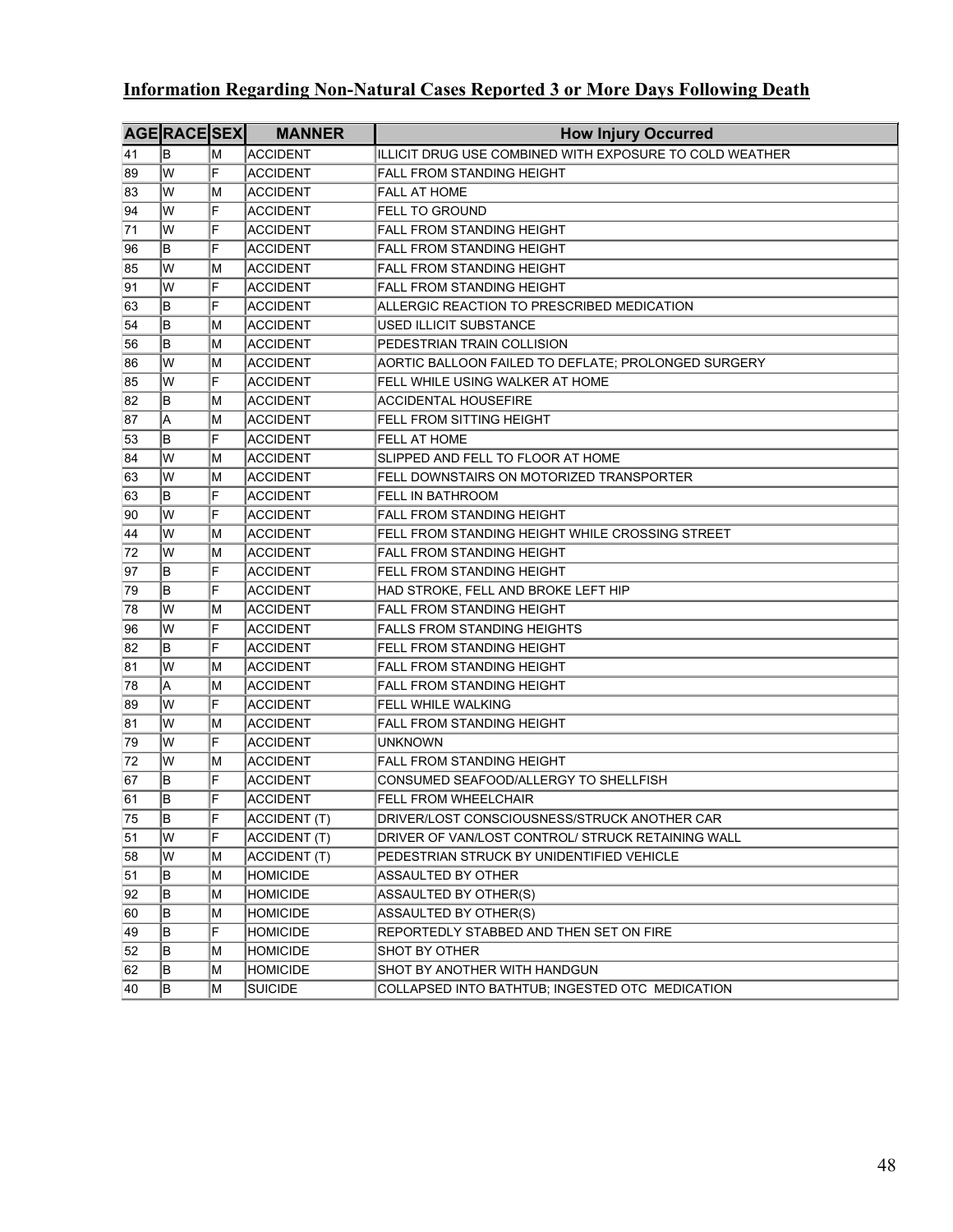#### **COMMENTS AND TRENDS**

As in the past, Black/African Americans account for about 63% of cases certified by FCME although Black/African Americans comprise about 44% of the county-wide population. This has historically been explained by the higher rate of violent death among minority populations and lesser access to health care and physicians who can certify deaths. The number of Hispanic/Latinos in the medical examiner case population has risen over the past few years, paralleling an increase in their numbers in the Fulton County population.

The Suicide rate in Fulton County approximates the national average. In 2002, there were 2 suicides among persons less than 20 years of age—fewer than in some previous years. As in the past, suicide rates are higher in the white population but suicides among the Black/African American population account for about 30% of suicide cases—an increase in comparison the previous decades. The use of firearms and hanging—the two most common methods of suicide-- account for 45% and 23% of suicides, respectively.

As in the past, the homicide rate in Fulton County is higher than the national average. Most homicides occur with the City of Atlanta. Black/African-American males represented 70% of homicide victims. About one in six homicides involve a victim that is 20 years of age or younger. 78% of homicide victims are age 40 years or younger. 75% of homicides involve a firearm as the weapon, and some form of handgun, pistol, or revolver is most commonly employed. The number of homicides in 2002  $(n=203)$  is the highest number of homicides since 1996—in which there were 235 homicides however, the population of Fulton County has increased during that time and the demographics of the population have changed as well. The number of Hispanic-Latinos among homicide victims has increased in recent years.

Homicides and suicides typically tend to occur in different demographic-geographic areas which, in general terms, parallel socioeconomic conditions therein.

Vehicle drivers account for slightly less than half of traffic fatality victims. Most traffic fatality incidents occur on roadway types other than the interstate system. The rate of traffic fatalities is about the same as the national average.

The most common cause of unintentional or accidental deaths (not including traffic fatalities) is the toxic effects of drugs—both prescription and illicit types. The second most common cause involves some type of fall—especially among the elderly where falls outnumber drug-related deaths. The rate of accidental deaths in Fulton County is higher than the national average—probably due to the significant number of drug-related deaths. The most common drug involved in these cases is cocaine—either alone or in combination with other drugs such as opiates.

Cases that are classified as "Undetermined" manner usually involve situations when: there is insufficient information to decide between two or more possible manners of death (such as inability to determine whether a drug overdose was accidental or an intentional suicide), or; as matter of office policy. For example, in 2002, the medical examiner staff opted to classify SIDS-like infant deaths as undetermined manner because many have associated risk factors (such as bed-sharing, soft bedding, etc) that suggest external causes as a causative or contributory factor to death. As a result, the largest portion of cases with manner undetermined involved infants. The next largest group includes cases in which it has not been possible to identify a cause of death.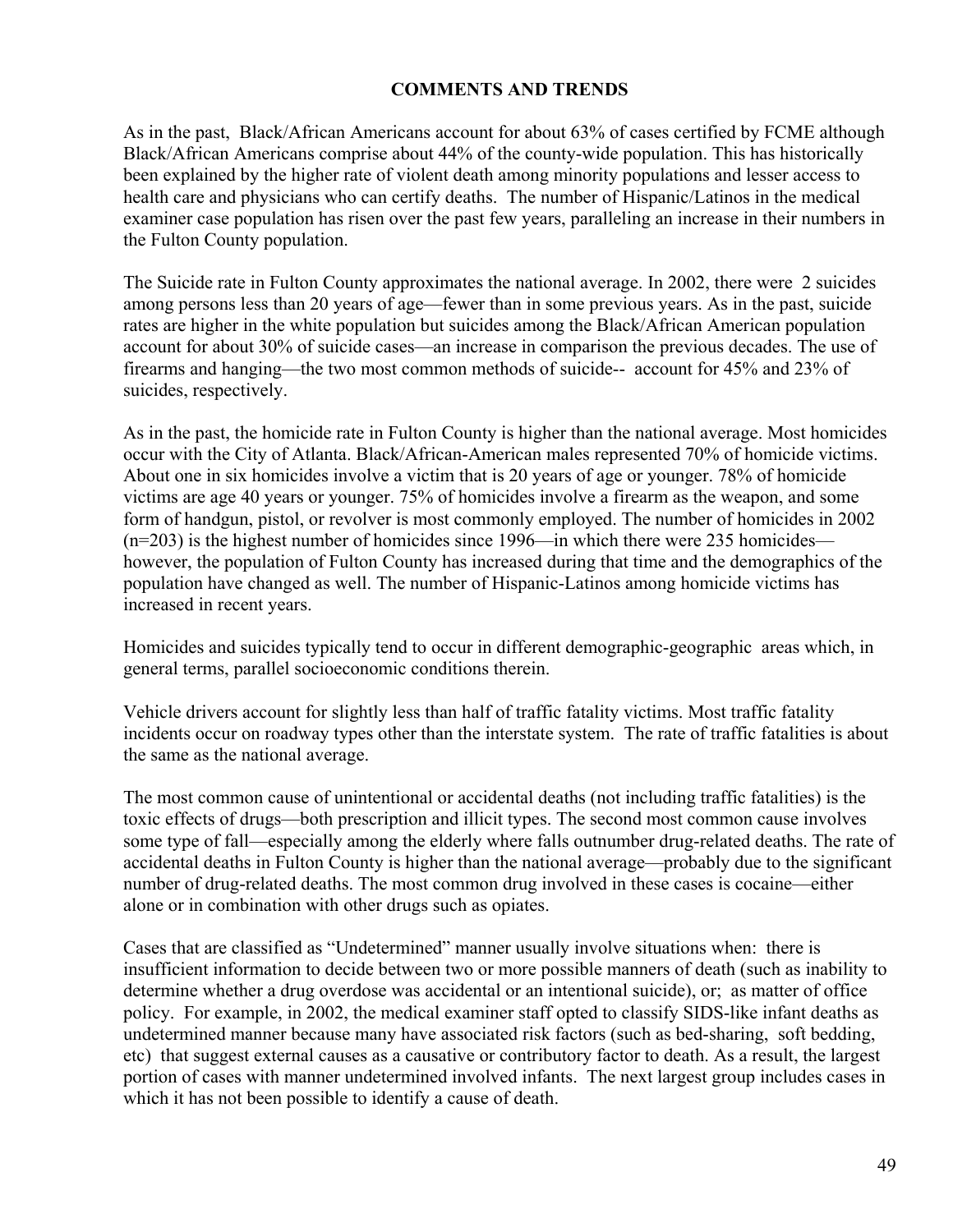The extent of toxicology testing done in recent years has declined because of budgetary and accreditation issues at the Division of Forensic Sciences, which performs toxicology testing for FCME as provided for by law. Alcohol remains the most commonly detected drug but cocaine is also detected in a significant number of cases. Most drug-caused deaths involve cocaine, ethanol, and/or opiates alone or in combination, although antidepressants, other analgesics, and sedative drugs also are observed. True poisonings with substances other than prescription drugs, illicit drugs, and carbon monoxide appear to be rare—or at least they are rarely detected if they are occurring.

Although a wide variety of natural disease conditions are encountered, the most common causes of natural deaths certified by the medical examiner involve cardiovascular disease and chronic substance abuse, usually ethanol (alcohol). This is not unexpected because cardiovascular disease often causes sudden death, and those cases involving chronic substance abuse bring up the possibility of acute drug toxicity—both of these circumstances being reasons for the medical examiner to accept jurisdiction when such cases are reported.

About 1/3 of Deaths of children age 17 and younger involve infants—most of whom fall into the SIDS-like category (manner undetermined). Of the remaining children, accidental deaths, homicide, and natural deaths are seen in approximately equal numbers.

Among the elderly, as expected, cardiovascular disease and falls are the two groups that account for the largest numbers of death.

Most in-custody deaths involve natural causes, followed by suicide, then homicide. Most fire-related deaths involve accidental structural or house fires. The most common form of multiple fatality incident involves motor vehicle accidents, followed by multiple-victim homicide. Most fatal injuries occurring at work are accidents, which occur about twice as often as homicide involving someone who is at work. Virtually all natural deaths at work in 2002 involved cardiovascular causes.

Occasionally, deaths that should be reported to the medical examiner are not reported in a timely manner by the agency which should have reported it. In such cases, the medical examiner needs to do a "retrospective" investigation—often requiring reconstruction of events from medical and other paper records. For such cases involving non-natural causes, we average about one such case per week, and these cases usually involve falls in the elderly. Most cases also involve situations in which the decedent was in the hospital when death occurred. Treating physicians are concerned with medical management of the patient and sometimes forget that the reason for the patient's original admission to the hospital was an injury, and they then fail to report the death to the medical examiner.

Although our main duty is to determine the cause, manner, and circumstances of individual deaths, we collect a large amount of cumulative information in the process. It is such information which forms the basis of this report. It is hoped that the information in this report may be useful to public health, public safety, and other policy and program planners who strive to improve the safety and quality of life. Additional data may be available for specialized studies that go beyond the general data presented in this report.